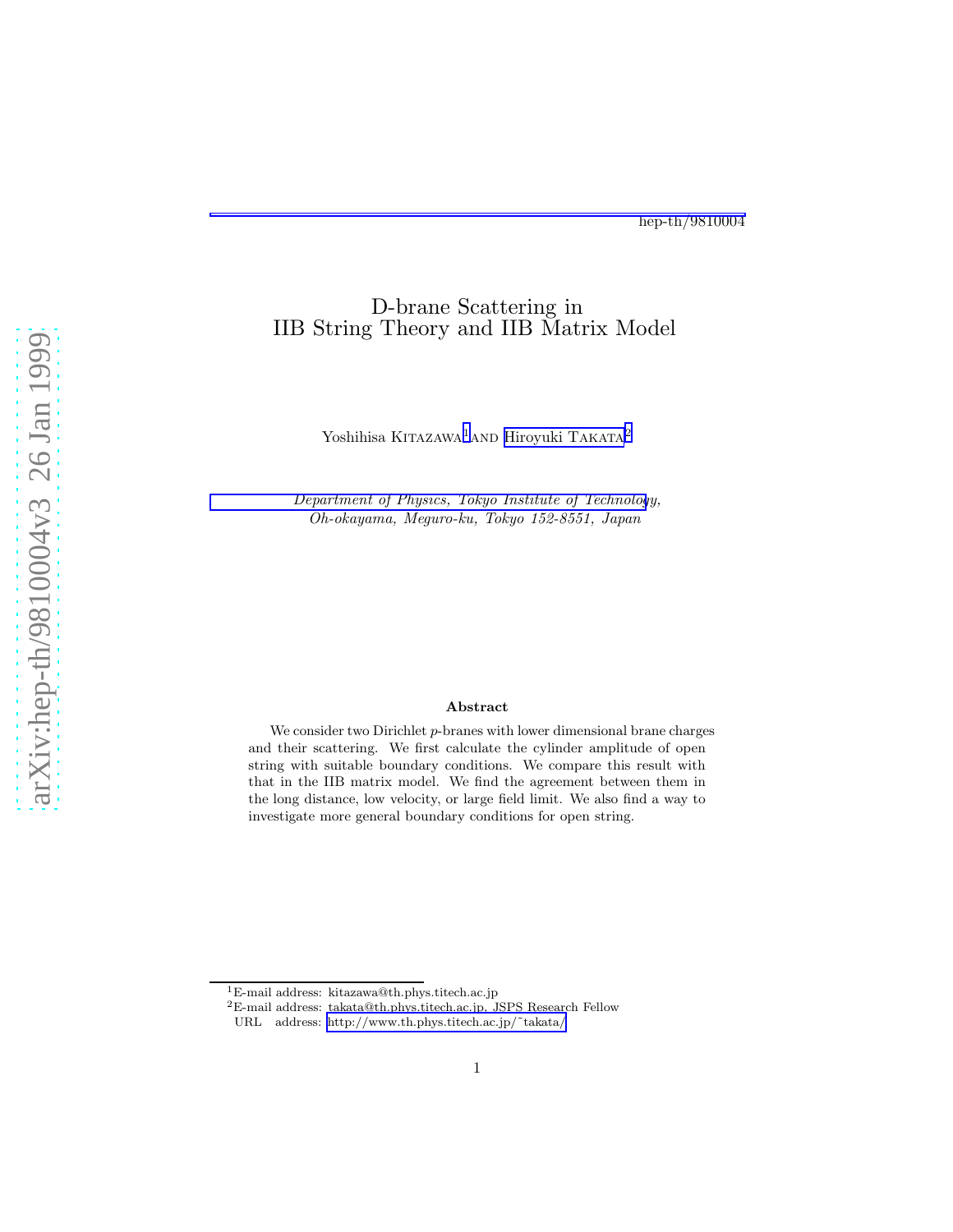### 1 Introduction

String theory is the best candidate for the unified theory of interactions. Dirichlet branes [\[1](#page-34-0)] on which fundamental open string boundaries are attached are key objects to understand non-perturbative effects of string theory. That is, in the type IIB string theory, the D-string is a strong-weak coupling dual object of the fundamental string. Furthermore a matrix model for IIB string theory was presented by IKKT [\[2](#page-34-0)]. They propose that the model is a non-perturbative definition of string theory. However, clear correspondences between string theory and its matrix model are not found yet. Of course in Ref[[2\]](#page-34-0), some correspondences between them were presented. Firstly, Green Schwarz action in Schild gauge can be related to the action of the matrix model in the case of the infinite matrix size. Next, the potential between two static D-strings in the matrix model was calculated. In Ref [\[3](#page-34-0)] the authors calculated the scattering amplitude of two D-strings based on the matrix model and they compared it with the result[[4\]](#page-34-0) in string theory. They set the non-zero values of all commutators of the coordinate matrices to  $\alpha' \times$  constant. However in Ref [\[5](#page-34-0)], the authors insist that the value of the commutators in the matrix model  $F^M$  is the inverse of the field strength  $F$  on the D-brane world volume in string theory in the large  $F$ approximation. In this context, the authors in Ref[[6\]](#page-34-0) compared the potentials between two static D-branes in string theory and the IIB matrix model.

We consider D<sub>p</sub>-branes with non-zero field strength in IIB string theory and in its matrix model (IKKT model). We calculate the amplitude of the scattering of two Dp-branes and compare it with the one[[3\]](#page-34-0) of the IIB matrix model. Since the relative velocity  $(2v)$  is non zero, the configuration is not BPS. When  $v \rightarrow 0$ , the amplitude is expected to vanish. We find that the amplitudes in the two models are equal in three independent limits if we identify the respective field strengths suitably. Namely, we find how the "D-brane" configurations in the matrix model are translated to those in string theory.

In section 2, we calculate the amplitude of two Dp-branes with the field strength on their world volumes in bosonic sector. First, we explain the configuration of two D-branes in the flat space-time. Two Dp-branes are extended infinitely in the world volume direction. They have a constant relative velocity to each other and flat world volume. They are located in spatially parallel to each other. In this situation we consider the fundamental open string whose ends are attached on the two D-branes. Then we calculate the one loop amplitude (i.e. cylinder amplitude) of open string. When the equations of motion are chosen to be free field type, the boundary condition of open string is complex because of the non-zero field strength  $F$  and the non-zero relative velocity 2v. Previously,  $v = 0$  case was calculated in [\[6](#page-34-0), [7\]](#page-34-0),  $F = 0$  case was also done in[[4\]](#page-34-0) and related case in IIA string theory was presented in [\[8](#page-34-0)]. We formulate a general mode expansion of the string coordinates in the flat world volume case, quantize them canonically, and construct the Virasoro algebra.

In section 3, we consider superstring based on the NSR formalism. In this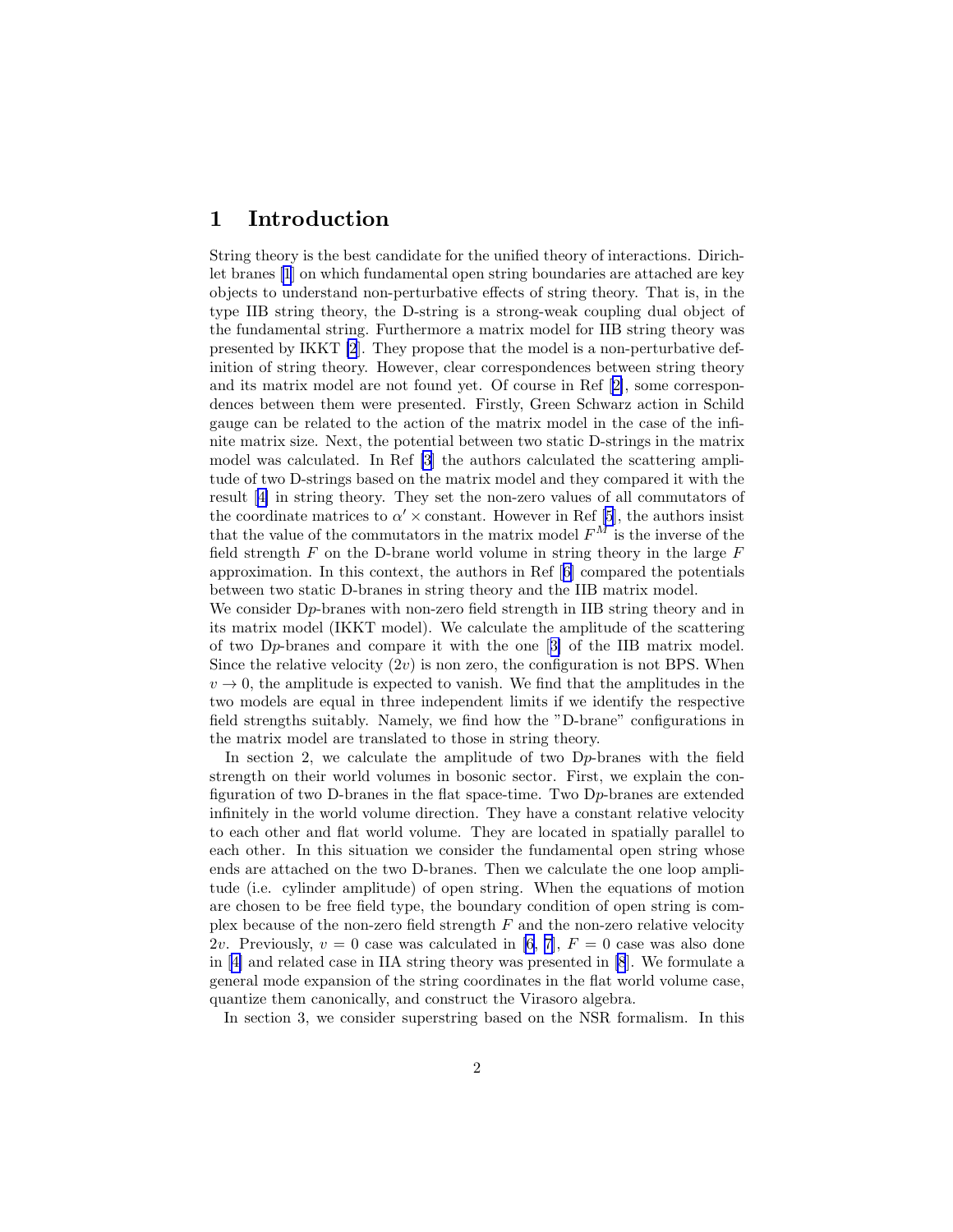paper, the boundary condition for the world sheet fermion is defined by the super transformation of the bosonic one. Then we perform a calculation using the proper time representation of the amplitude. To compare the result with that of the matrix model, we choose the leading term in three independent expansions in terms of parameters, in the long distance  $(b \gg \alpha')$  case where b is the distance between two D-branes, in the low velocity case, or in the large gauge field strength case.

In section 4, we consider the amplitude in the IKKT matrix model with a brief review in our notations.

In section 5, we compare the amplitudes in the two models and identify the field strength F in string theory with the value  $F^M$  of the commutator in the matrix model, in such a way that det  $(\eta + F)F^{M} = -1$  where  $\eta$  is the target space metric. Then we find that the amplitudes in the two models are precisely the same when b is large for arbitrary v,  $F, v$  is small for arbitrary b,  $F,$  or  $F$  is large for arbitrary  $b, v$ . when the distance between the two  $Dp$ -branes is large for arbitrary velocity v.

In section 6, there are conclusions and discussions. In Appendices, we explain a general method to study the open string boundary condition which is any linear combinations of Neumann and Dirichlet boundary conditions. Some detailed calculations are also explained there.

#### 1.1 physical situation



First, we consider two flat identical D-branes with the same world volume dimensions in the  $D = 10$  dimensional Minkowski space-time whose coordinates are written as  $X^0, \dots, X^{D-1}$ . We restrict the world volume dimension:  $(p+1)$ to be even because we consider the IIB string theory. We locate them spatially parallel to each other in the D dimensional Minkowski space-time. We call the common directions of the two D<sub>p</sub>-branes  $1, \dots, p$ , where the world volumes of the Dp-branes are infinitely extended. We set two Dp-branes to have relative velocity,  $2v$ , in the  $(p + 1)$ -th direction. We set the coordinates' value of the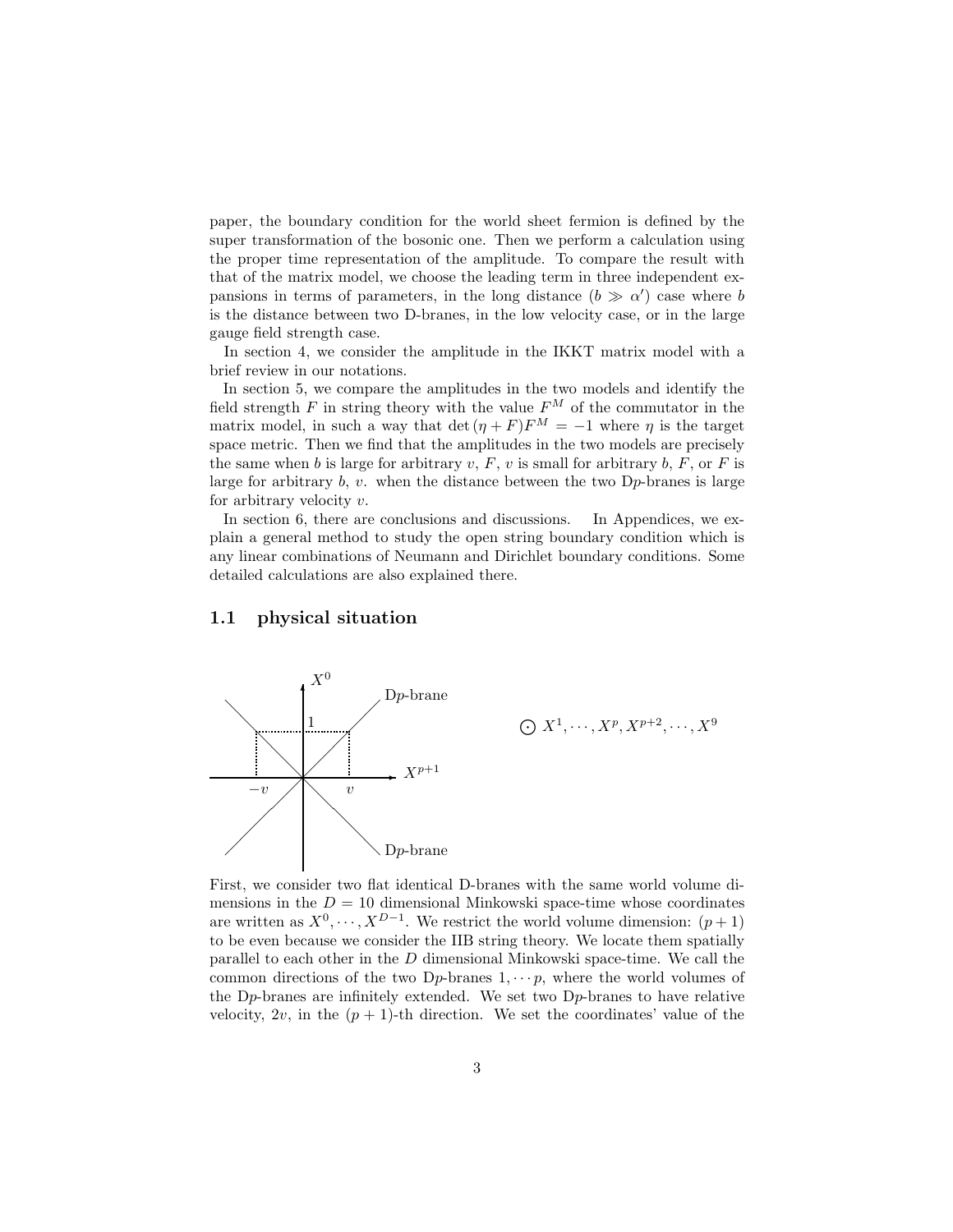$p+2,\dots,(D-2)$ -th directions of the two Dp-branes to be 0 and locate them separately in the  $(D-1)$ -th direction by the distance b. We restrict v and b to be positive constant in this paper.



#### $1.2$ correspondence between string theory and matrix model

Assuming that two D-branes interact by exchanging closed fundamental strings and any effect of two D-branes can be treated as open string boundary conditions, we calculate the amplitude of the fundamental string diagram with two boundaries, especially the cylinder amplitude. Since what is calculated in the matrix model is one loop diagram which is planar, we expect that the cylinder amplitude agrees with the sum of planar diagrams in the IIB matrix model. The cylinder amplitude can be thought of the one loop amplitude of an open string whose boundaries are fixed in the D-branes, which we are considering now.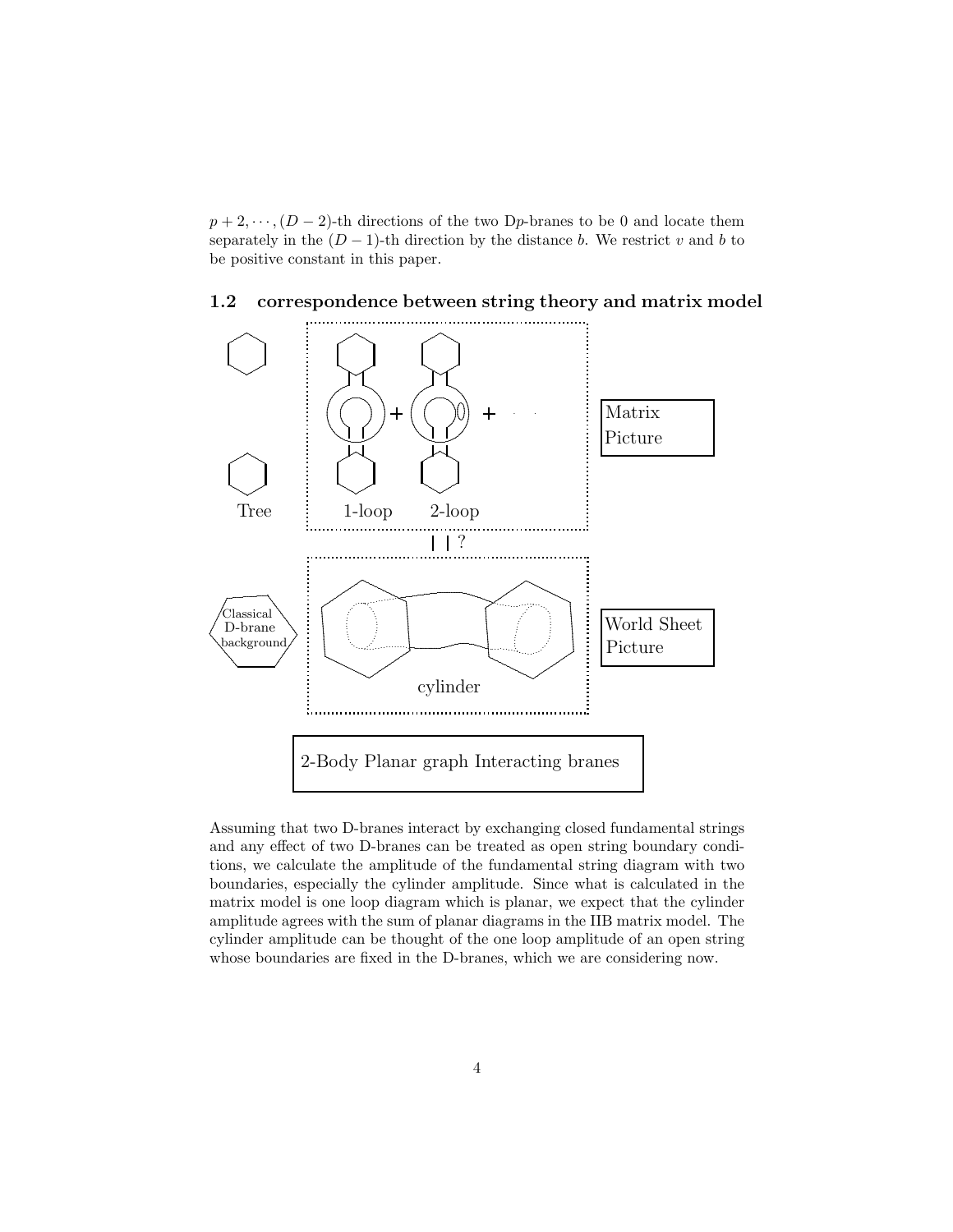# <span id="page-4-0"></span>2 D<sub>p</sub>-brane-D<sub>p</sub>-brane scattering for bosonic part

We would like to calculate the scattering amplitude, that is the effective action. To calculate the amplitude, we have to obtain the propagators in space-time, in another word, the normal ordered Hamiltonian with the correct zero point energy. Therefore, in the following part in this section we define a normal ordering, construct Virasoro operators, and find a physical state condition. Let us start with the following world sheet action of open string.

$$
S_{\text{bosonic}} = -\frac{1}{4\pi\alpha'} \int d\sigma d\tau \partial_a X^\mu \partial^a X_\mu
$$
  
+ 
$$
\frac{1}{2\pi\alpha'} \int d\tau A^0_\mu \partial_\tau X^\mu \bigg|_{\sigma=0} - \frac{1}{2\pi\alpha'} \int d\tau A^{\pi}_{\mu} \partial_\tau X^\mu \bigg|_{\sigma=\pi}, \quad (2.1)
$$

where  $A^0_\mu$  and  $A^{\pi}_{\mu}$  are the gauge potentials on the D-brane world volume to which the  $\sigma = 0$  and  $\sigma = \pi$  end of open string are attached, respectively.<sup>3</sup> We can rewrite the action as follows.

 $S_{\text{bosonic}} = \{$ terms whose deformation vanishes with free equations of motion $\}$  $+$   $S_{\text{boundary}}$ ,

where

$$
S_{\text{boundary}} = -\frac{1}{4\pi\alpha'} X^{\mu} \left( \partial_{\sigma} X_{\mu} - 2\partial_{\tau} A_{\mu}^{0} \right) \Big|_{\sigma=0}
$$
  
+ 
$$
\frac{1}{4\pi\alpha'} X^{\mu} \left( \partial_{\sigma} X_{\mu} - 2\partial_{\tau} A_{\mu}^{\pi} \right) \Big|_{\sigma=\pi}
$$
 (2.2)

To get free equations of motion, we require

$$
\delta S_{\text{boundary}} = 0. \tag{2.3}
$$

3 In this paper, the indices run as follows:

|                                                             | $\mu, \nu, \rho, \sigma = 0 \cdots D - 1$ in the D=10 dimensional space-time |
|-------------------------------------------------------------|------------------------------------------------------------------------------|
| $\alpha, \beta, \gamma = 0, \cdots p$                       | $\cdots$ in the p-brane world volume                                         |
| $\lambda, \delta = 2, \cdots, D-1$                          | $\cdots$ in the pure Neumann and pure Dirichlet directions                   |
| $a, b = 0, 1$                                               | $\cdots$ the meaning depends on the situations                               |
| <i>i</i> , $j = 2, \dots, p+1$                              | $\cdots$ in the 0 mode directions                                            |
| $k = p + 2, \cdots D - 1$                                   | $\cdots$ in the pure Dirichlet direction                                     |
| $l, l' = 1, \cdots, \frac{p+1}{2}$                          | $\cdots$ for the field strength                                              |
| $m, n \in \mathbf{Z}$                                       | $\cdots$ for bosonic modes and b, c ghosts                                   |
| $\bigcup r, s \in \mathbf{Z}$ or $\mathbf{Z} + \frac{1}{2}$ | $\cdots$ for fermionic modes and $\beta$ , $\gamma$ ghosts                   |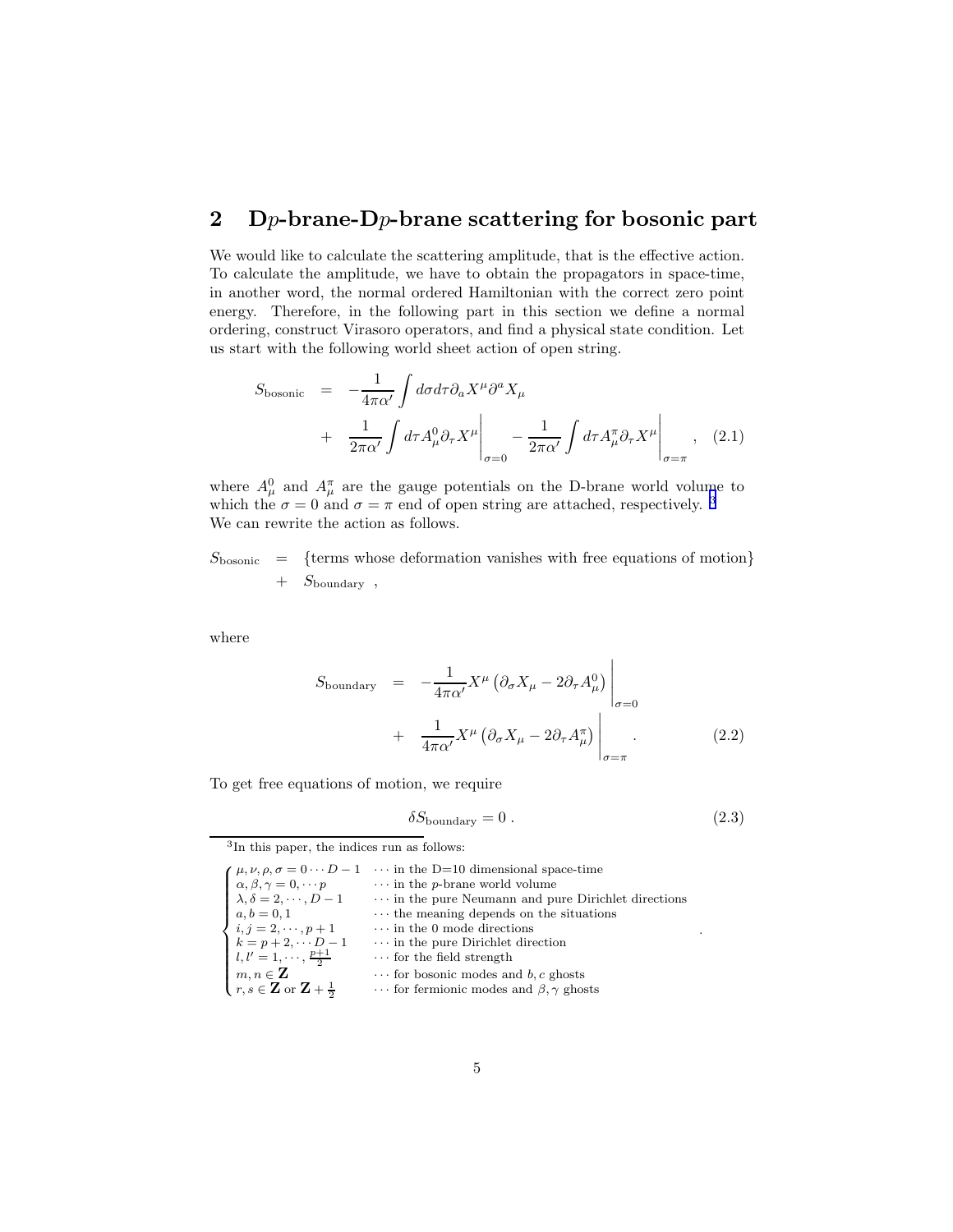Namely,

$$
\delta X^{\mu} \left. \left( \partial_{\sigma} X_{\mu} - 2 \partial_{\tau} A_{\mu}^{0} \right) \right|_{\sigma=0} = 0 ,
$$
  
\n
$$
\delta X^{\mu} \left. \left( \partial_{\sigma} X_{\mu} - 2 \partial_{\tau} A_{\mu}^{\pi} \right) \right|_{\sigma=\pi} = 0 .
$$
\n(2.4)

#### 2.1  $p = 1$  case

In this subsection, we consider  $p = 1$  case to understand how to treat the non trivial boundary conditions.

First, imagine a pure (with no gauge field) D-string moving in the 2-nd direction with the constant velocity  $v$ . Its coordinates are restricted as

$$
X^2 = vX^0 \t\t(2.5)
$$

it is equivalent to

$$
\partial_{\tau} \left( X^2 - v X^0 \right) = 0 \tag{2.6}
$$

This is a Dirichlet boundary condition.

Second, in order to introduce gauge field on the world sheet of the D-string, look at it from the proper time coordinate:  $\widetilde{X}$  in the following way.

$$
\partial_a X^\mu \longrightarrow \partial_a \widetilde{X}^\mu = \Lambda^\mu_{\nu \nu} \partial_a X^\nu , \qquad (2.7)
$$

so that

$$
\partial_{\tau}\widetilde{X}^2 = 0 \,, \tag{2.8}
$$

where

$$
\Lambda_v^{\mu}_{\nu} = \begin{pmatrix} \frac{1}{\sqrt{1-v^2}} & 0 & \frac{-v}{\sqrt{1-v^2}} & 0\\ 0 & 1 & 0 & 0\\ \frac{-v}{\sqrt{1-v^2}} & 0 & \frac{1}{\sqrt{1-v^2}} & 0\\ 0 & 0 & 1 & 0 \end{pmatrix}_{\nu}.
$$
 (2.9)

The boundary condition in this coordinate is, because of Lorentz invariance,

$$
\delta \widetilde{X}^{\mu} \left( \partial_{\sigma} \widetilde{X}_{\mu} - 2 \partial_{\tau} \widetilde{A}_{\mu}^{0,\pi} \right) = 0 , \qquad (2.10)
$$

on each end. To consider D-string, we impose the following conditions.

$$
\delta \widetilde{X}^0, \delta \widetilde{X}^1 \neq 0, \delta \widetilde{X}^2 = \dots = \delta \widetilde{X}^9 = 0.
$$
 (2.11)

Therefore

$$
\begin{cases}\n\partial_{\sigma}\widetilde{X}_0 - 2\partial_{\tau}\widetilde{A}_0^{0,\pi} = 0 \\
\partial_{\sigma}\widetilde{X}_1 - 2\partial_{\tau}\widetilde{A}_1^{0,\pi} = 0 \\
\partial_{\tau}\widetilde{X}^2 = \cdots = \partial_{\tau}\widetilde{X}^9 = 0\n\end{cases}
$$
\n(2.12)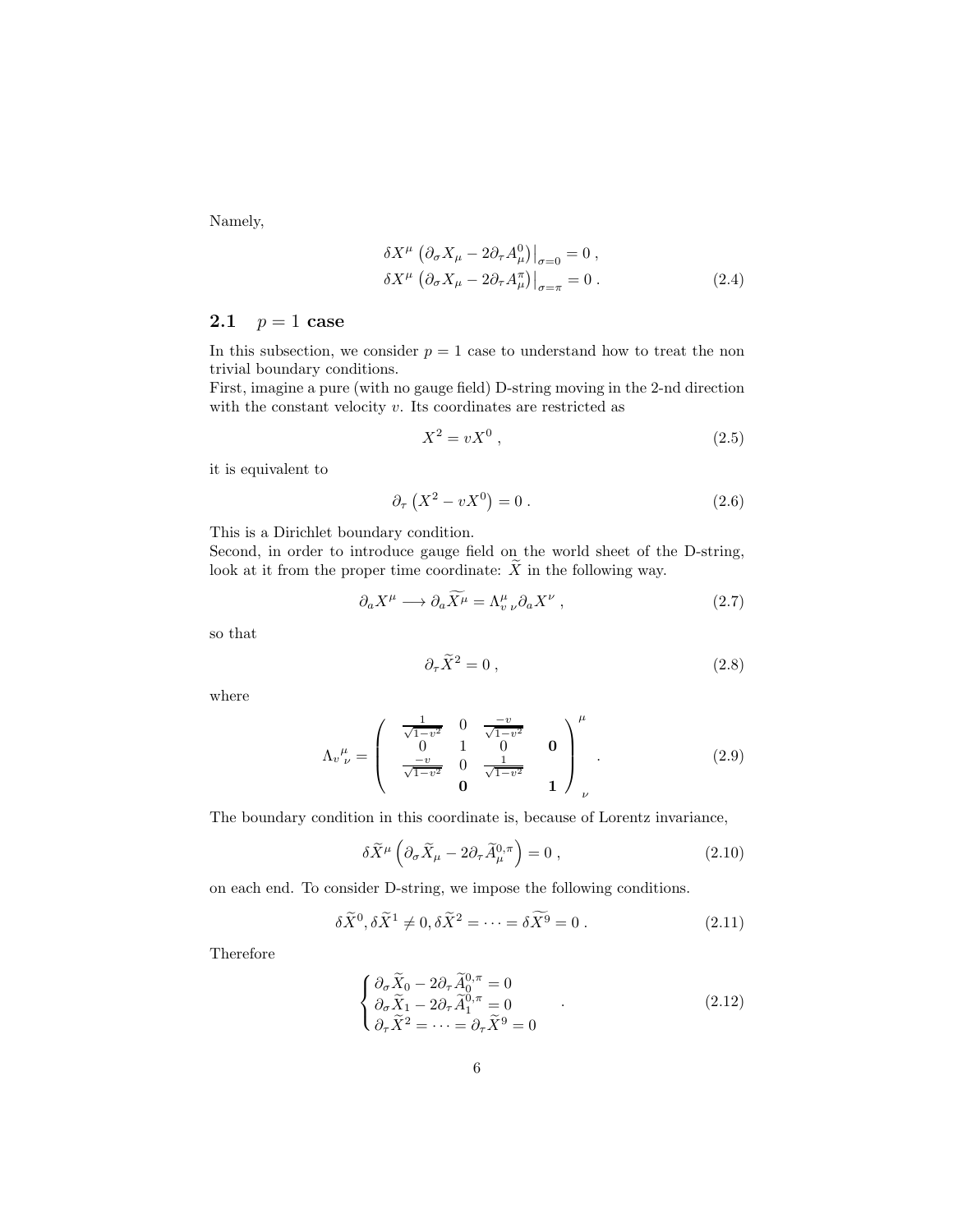We consider the following constant field strength of the gauge field.

$$
F_{\alpha\beta} = \begin{pmatrix} 0 & f_1 \\ -f_1 & 0 \end{pmatrix} ,
$$

$$
\widetilde{A}_{\alpha}^{0,\pi} = -\frac{1}{2} F_{\alpha\beta} \widetilde{X}^{\beta} , \quad \widetilde{A}_{\mu \neq \alpha}^{0,\pi} = 0 ,
$$
\n(2.13)

where  $F_{\alpha\beta}$  is the same in each brane since we are considering identical branes. Now, the boundary condition is

$$
\begin{cases}\n\partial_{\sigma}\widetilde{X}_0 + f_1 \partial_{\tau} \widetilde{X}^1 = 0 \\
\partial_{\sigma}\widetilde{X}_1 - f_1 \partial_{\tau} \widetilde{X}^0 = 0 \\
\partial_{\tau} \widetilde{X}^2 = \cdots = \partial_{\tau} \widetilde{X}^9 = 0\n\end{cases},
$$
\n(2.14)

on each end.

We can rewrite the boundary condition as

$$
\begin{pmatrix} 1 & 0 & \mathbf{0} \\ 0 & 1 & \mathbf{0} \\ \mathbf{0} & \mathbf{0} & \mathbf{0} \end{pmatrix} \partial_{\sigma} \begin{pmatrix} \widetilde{X}_{0} \\ \widetilde{X}_{1} \\ \vdots \end{pmatrix} + \begin{pmatrix} 0 & f_{1} & \mathbf{0} \\ -f_{1} & 0 & \mathbf{0} \\ \mathbf{0} & 1 \end{pmatrix} \partial_{\tau} \begin{pmatrix} \widetilde{X}^{0} \\ \widetilde{X}^{1} \\ \vdots \end{pmatrix} = 0 \ . \ (2.15)
$$

By using the fact that

$$
\widetilde{X}^1 = \widetilde{X}_1, \ \widetilde{X}^0 = -\widetilde{X}_0 \ , \tag{2.16}
$$

because of Minkowski space-time, we can rewrite eq. (2.15) again as 4

$$
\partial \widetilde{X}_L = M_0 \partial \widetilde{X}_R \ , \ M_0 := \begin{pmatrix} \frac{1+f_1^2}{1-f_1^2} & \frac{2f_1}{1-f_1^2} & \mathbf{0} \\ \frac{2f_1}{1-f_1^2} & \frac{1+f_1^2}{1-f_1^2} & \mathbf{0} \\ \mathbf{0} & -\mathbf{1} \end{pmatrix} \ , \tag{2.17}
$$

where we decomposed the coordinate functions by using the equations of motion

$$
\widetilde{X}(\tau,\sigma) = \widetilde{X}_L(\sigma^+) + \widetilde{X}_R(\sigma^-) , \quad \sigma^{\pm} := \tau \pm \sigma . \tag{2.18}
$$

Then finally, we can get the following formula for the boundary condition in the original coordinate flame:

$$
\begin{cases}\n\partial X_L = M_v \partial X_R & \cdots \sigma = 0 \\
\partial X_L = M_{-v} \partial X_R & \cdots \sigma = \pi\n\end{cases}, \quad M_v := \Lambda_v^{-1} M_0 \Lambda_v .
$$
\n(2.19)

 $4$ We sometimes omit indices. Eq.  $(2.17)$  means

$$
\partial_\sigma + \widetilde{X}^\mu_L(\sigma^+) \Big|_{\sigma=0,\pi} = M_0{}^\mu_{\,\,\nu} \partial_\sigma - \widetilde{X}^\nu_R(\sigma^-) \Big|_{\sigma=0,\pi} \ .
$$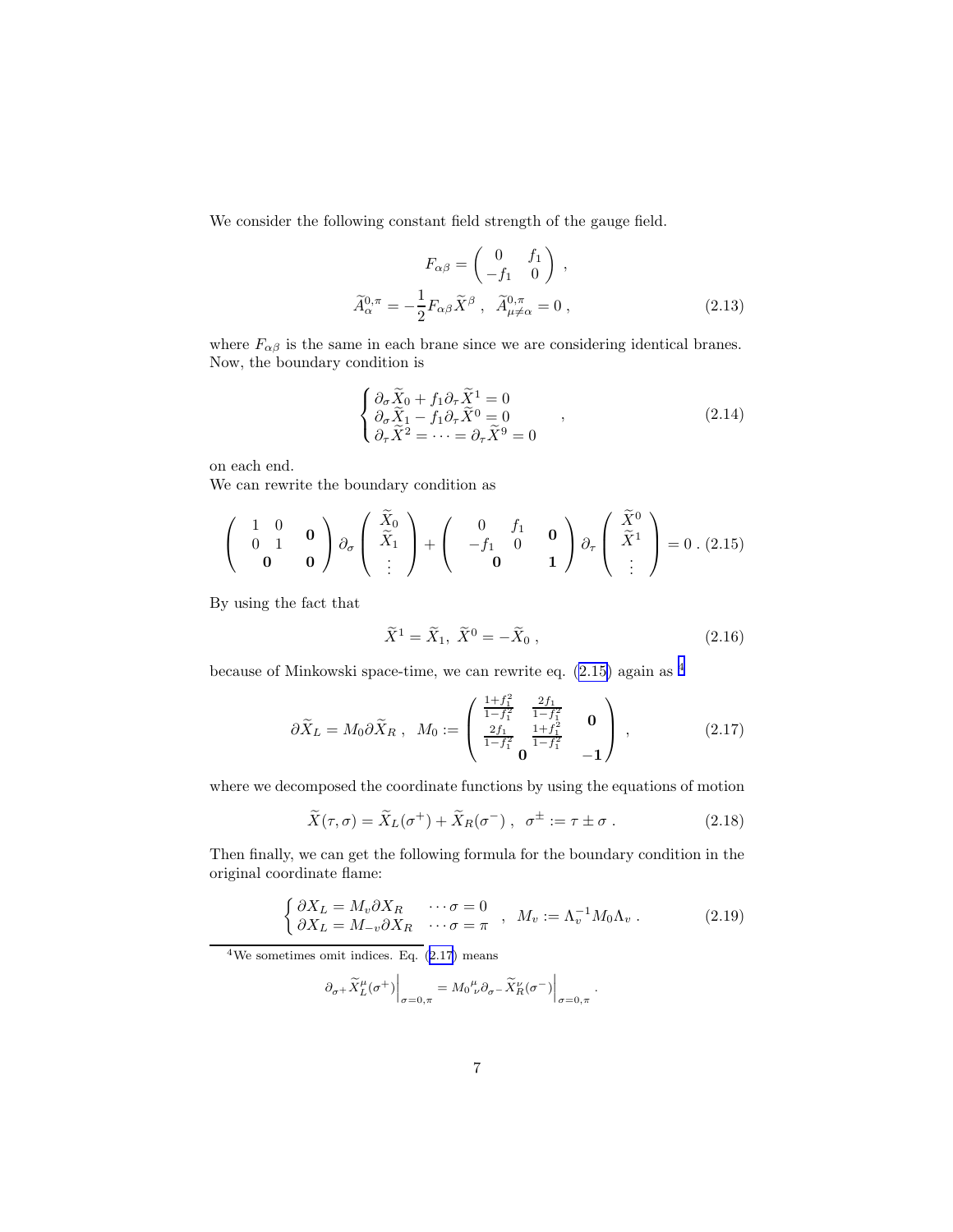#### <span id="page-7-0"></span>2.2 mode expansions for general boundary conditions

We can treat general boundary condition with two D<sub>p</sub>-branes as follows.

$$
\begin{cases}\n\partial X_L(\tau) = M \partial X_R(\tau) & \cdots \sigma = 0 \\
\partial X_L(\tau + \pi) = \bar{M} \partial X_R(\tau - \pi) & \cdots \sigma = \pi\n\end{cases}
$$
\n(2.20)

where M and  $\overline{M}$  are any  $SO(D-1,1)$  matrices. In this section, we proceed in this general case for a while, and sometimes come back to our special case: two identical parallel Dp-branes' scattering. Next, we have to perform mode expansions of the coordinate functions which satisfy the above boundary condition. The result is as follows.

$$
X(\tau,\sigma) = x + \sqrt{\frac{\alpha'}{2}} \sum_{m \in \mathbf{Z}} \left[ M \int_0^{\sigma^+} + \int_0^{\sigma^-} \right] d\rho e^{-i(m+iE)\rho} \alpha_m , \qquad (2.21)
$$

where

$$
E := \frac{1}{2\pi} \ln M^{-1} \bar{M} , \qquad (2.22)
$$

is restricted to be diagonalizable. x is the integration constant for  $\tau$  and  $\sigma$ , which may depend on  $\alpha_m$ 's.

#### 2.3 quantization

We perform the canonical quantization by applying the canonical commutation relations to the coordinates and their conjugate momenta. The only non-zero commutation relations are,

$$
[\partial_{\tau}X^{\mu}(\tau,\sigma), X^{\nu}(\tau,\sigma')] = -2\pi i \alpha' \delta(\sigma - \sigma') \eta^{\mu\nu}, (0 < \sigma, \sigma' \le \pi) , \qquad (2.23)
$$

where

$$
\eta = \text{diag}(-1, 1, \cdots, 1) \,. \tag{2.24}
$$

We can get the commutation relations between modes from eq.  $(2.23)$ . The results are  $^{\rm 5}$   $^{\rm 6}$ 

$$
[\alpha_m, \alpha_n] = (m + iE) \eta \delta_{m+n} , \qquad (2.25)
$$

$$
[x, \alpha_m] = i\sqrt{\frac{\alpha'}{2}} (1+M)\eta , \qquad (2.26)
$$

$$
[x,x] = \frac{\pi i \alpha'}{2} (M - M^{-1}) \eta . \qquad (2.27)
$$

<sup>5</sup>See Appendix A.

<sup>&</sup>lt;sup>6</sup>For any Lorentz vectors  $a^{\mu}$  and  $b^{\nu}$ , matrix [a, b] is defined by its elements to be [ $a^{\mu}, b^{\nu}$ ].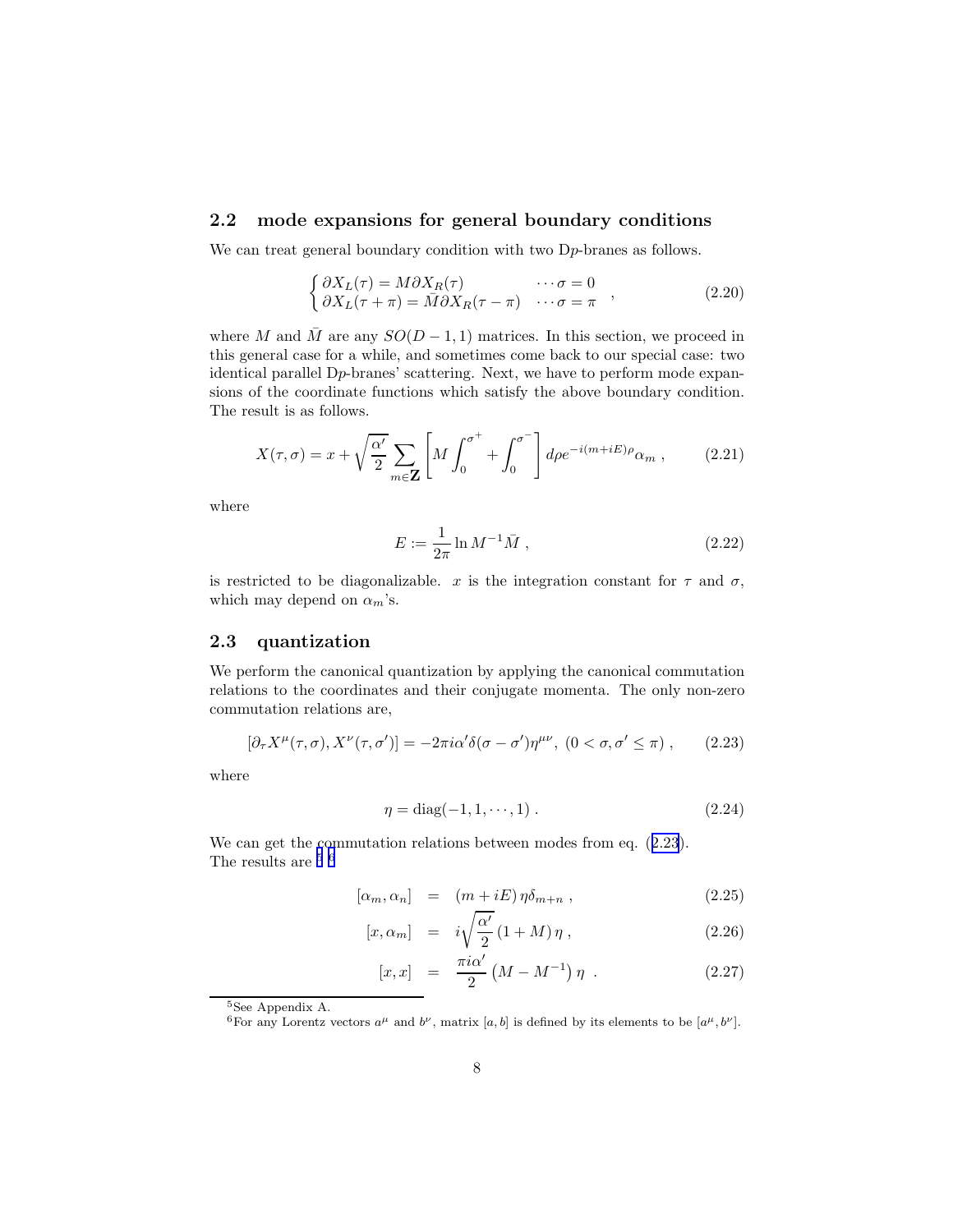<span id="page-8-0"></span>Note that the component of the matrix  $M$  in the pure Neumann or pure Dirichlet direction are 1 or −1, respectively. We can rewrite these relations as a more convenient form 7 8 9 .

$$
[\breve{\alpha}_m, \breve{\alpha}_n] = \begin{pmatrix} m + iE_{11} & 0 \\ 0 & m \end{pmatrix} \eta_T \delta_{m+n} , \qquad (2.28)
$$

$$
[\check{x}, \check{\alpha}_m] = i\sqrt{\frac{\alpha'}{2}} \begin{pmatrix} 0 & 0 \\ 0 & N_{22} \end{pmatrix} \eta_T \delta_m , \qquad (2.29)
$$

$$
\begin{array}{rcl}\n[\check{x},\check{x}] & = & \frac{\pi i \alpha'}{2} \left( \begin{array}{cc} N_{11} \coth \pi E_{11} \eta_{T_{11}} N_{11}^t & 0\\ +N_{11} \eta_{T_{11}} (ST)^t_{11} - (ST)_{11} \eta_{T_{11}} N_{11}^t & 0\\ 0 & 0 \end{array} \right) \;, \tag{2.30}\n\end{array}
$$

where

$$
\breve{\alpha}_m := T^{-1} \alpha_m , \qquad (2.31)
$$

$$
\breve{x} \quad := \quad Sx - \sqrt{\frac{\alpha'}{2}} \sum_{m \in \mathbf{Z}} C_m \breve{\alpha}_m \,, \tag{2.32}
$$

$$
\eta_T \quad := \quad T^{-1} \eta T^{-t} \ . \tag{2.33}
$$

In equations (2.28)-(2.33), matrices T, S, N and  $C_m$  are defined by M and E in the appendix B. In the case of two identical parallel  $D_p$ -brane scattering, the commutation relations are as follows

$$
[\breve{\alpha}_m, \breve{\alpha}_n] = \begin{pmatrix} 0 & m + i\epsilon & \mathbf{0} \\ m - i\epsilon & 0 & m\mathbf{1} \end{pmatrix} \delta_{m+n}, \ \epsilon := \frac{1}{\pi} \ln \left( \frac{g+v}{g-v} \right) ,
$$
  
\n
$$
[\breve{x}^i, p^j] = i\delta^{ij}, \ [\breve{x}, \breve{\alpha}_{m\neq 0}] = [\breve{x}, \breve{\alpha}_0^{\mu\neq i}] = [\breve{x}, \breve{x}] = 0 ,
$$
  
\n
$$
\breve{\alpha}_0^i =: \sqrt{2\alpha'} \text{diag}\left(\frac{1}{g}, 1 + m_2^t, \dots, 1 + m_{\frac{p+1}{2}}^t\right)^{ij} p^j ,
$$
  
\n
$$
g := \sqrt{1 - f_1^2 (1 - v^2)}, \ i, j = 2, \dots, p+1 , \tag{2.34}
$$

where  $v$  is the velocity of the D-branes in the  $(p+1)$ -th direction and  $m_2, \cdots, m_{\frac{p+2}{2}}$ are the  $2 \times 2$  matrices in the following form.

$$
m_1 := \begin{pmatrix} \frac{1+f_1^2}{1-f_1^2} & \frac{2f_1}{1-f_1^2} \\ \frac{2f_1}{1-f_1^2} & \frac{1+f_1^2}{1-f_1^2} \end{pmatrix} , \ m_l := \begin{pmatrix} \frac{1-f_l^2}{1+f_l^2} & \frac{-2f_l}{1+f_l^2} \\ \frac{2f_l}{1+f_l^2} & \frac{1-f_l^2}{1+f_l^2} \end{pmatrix} , \ l = 2, \cdots, \frac{p+1}{2} \ (2.35)
$$

$$
A = \begin{pmatrix} A_{11} & A_{12} \\ A_{21} & A_{22} \end{pmatrix} ,
$$

where the dimension of the square matrix  $A_{11}$  is defined to be equal to the rank of  $E$ .  $9t$  means transpose.

<sup>7</sup>See Appendix B. We would like to have complete pairs of canonical variables and their conjugate momenta with one to one correspondence, by transforming  $(x, \alpha_m) \to (\check{x}, \check{\alpha}_m)$ .  $8$ In this section and appendix B, we write any matrices A as: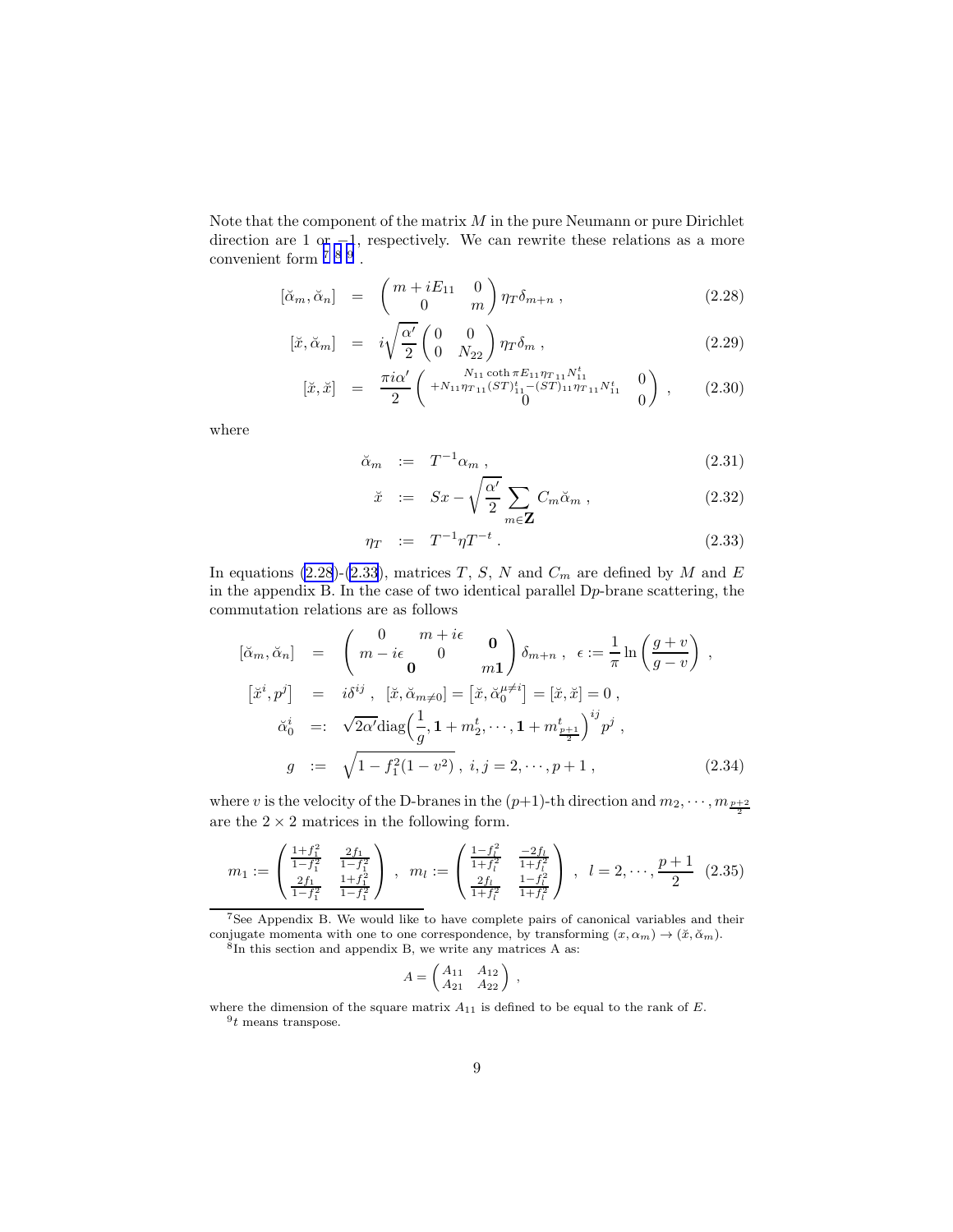<span id="page-9-0"></span>Ineq. ([2.35\)](#page-8-0)  $f_1, \dots, f_{\frac{p+1}{2}}$  are the components of the U(1) gauge field strength:

$$
F_{\alpha\beta} := \begin{pmatrix} \beta = 0 & \cdots & \beta = p \\ -f_1 & 0 & & \\ & \ddots & & \\ & & 0 & f_{\frac{p+1}{2}} \\ & & & -f_{\frac{p+1}{2}} & 0 \end{pmatrix}_{\alpha\beta}, \qquad (2.36)
$$

defined in the proper flame of branes, as in the subsection 2.1

#### 2.4 definition of the vacuum

We consider two identical parallel  $D_p$ -branes scattering here. To define normal ordered operators, for instance, Virasoro operators, we identify the creation and the annihilation operators with respect to the vacuum. Since  $\epsilon \neq 0$ , the commutation relations for the modes include the following unusual relation as compared with the case of pure Neumann or pure Dirichlet.

$$
\left[\breve{\alpha}_0^0, \breve{\alpha}_0^1\right] = i\epsilon. \tag{2.37}
$$

Therefore we classify the modes as

$$
\begin{cases}\n\breve{\alpha}^{\mu}_{m>0} , & \breve{\alpha}^{1}_{0} \quad \cdots \text{ annihilation operators} \\
\breve{\alpha}^{\mu}_{m<0} , & \breve{\alpha}^{0}_{0} \quad \cdots \text{ creation operators}\n\end{cases} (2.38)
$$

That is, the vacuum  $|0>$  is defined as

$$
\check{\alpha}_0^1|0> = <0| \check{\alpha}_0^0 = \check{\alpha}_{m>0}^\mu|0> = <0| \check{\alpha}_{m<0}^\mu = 0.
$$
\n(2.39)

Since exchange the role of  $\breve{\alpha}_0^0$  and  $\breve{\alpha}_0^1$  correspond to exchange the sign of the imaginary part of the Hamiltonian, we choose the role as above in order to the imaginary part to be negative. (Recall that  $v$  is assumed to be positive.)

#### 2.5 Virasoro algebra

We define the energy momentum tensor as

$$
T_{ab} := -4\pi\alpha' \frac{1}{\sqrt{h}} \frac{\delta S_{\text{bosonic}}}{\delta h^{ab}} , \qquad (2.40)
$$

where $S_{\text{bosonic}}$  is the action in eq.  $(2.1)$  $(2.1)$  before the conformal gauge is chosen. We introduce the holomorphic energy momentum tensor,

$$
T(z) := \frac{1}{2\alpha' z^2} \left( T_{00} + T_{01} \right) , \qquad (2.41)
$$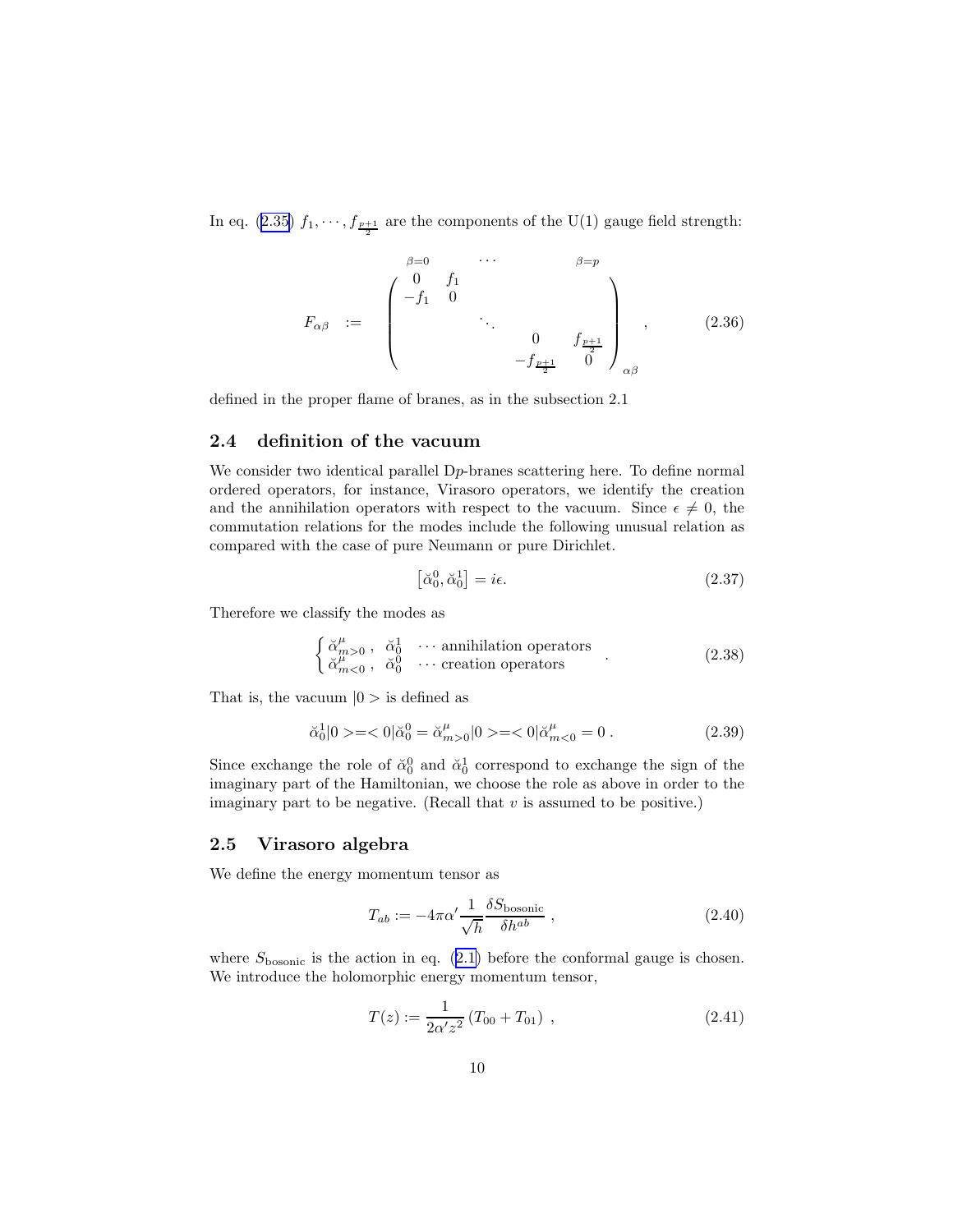where

$$
z := e^{i\sigma^{\pm}} \tag{2.42}
$$

If we define

$$
\widetilde{T(z)} := T(z) - \frac{i\epsilon(1 + i\epsilon)}{2z^2} ,\qquad(2.43)
$$

then

$$
\widetilde{T(z)}\widetilde{T(w)} = \frac{\frac{D}{2}}{(z-w)^4} + \frac{2\widetilde{T(w)}}{(z-w)^2} + \frac{\partial \widetilde{T(w)}}{z-w} + \text{regular.}^{10}
$$
\n(2.44)

This is the same form with the simpler boundary conditions. Virasoro operators are defined by

$$
\widetilde{L}_m := \int_{|z|=1} \frac{dz}{2\pi i} z^{m+1} \widetilde{T(z)} . \tag{2.45}
$$

Now we can find the Virasoro algebra:

$$
\begin{aligned}\n\left[\widetilde{L}_m, \widetilde{L}_n\right] &= \int \frac{dw}{2\pi i} w^{n+1} \operatorname{Res}_{z=w} z^{m+1} \widetilde{T(z)} \widetilde{T(w)} \\
&= (m-n)\widetilde{L}_{m+n} + \frac{D}{12} m(m^2 - 1)\delta_{m+n} \,. \tag{2.46}\n\end{aligned}
$$

Note that the physical state condition by  $L_0$  is different from the usual one, namely

$$
\left(\widetilde{L}_0 - c\right)|\text{phys}\rangle
$$
\n
$$
= \left(\frac{1}{2}\sum_{n\in\mathbf{Z}} : \alpha_{-n}^t \eta \alpha_n : -\frac{i\epsilon(1+i\epsilon)}{2} - c\right)|\text{phys}\rangle
$$
\n
$$
= 0, \qquad (2.47)
$$

where : : means the normal ordering defined in the previous subsection and  $c$  is the intercept, which is 1 in the bosonic open string theory. Now we can calculate the one loop scattering amplitude for bosonic string. The formula is [\[10](#page-34-0)]

$$
A_{\text{bosonic}} = -\ln \det^{-\frac{1}{2}} \left( \widetilde{L}_0 - c \right) = \frac{1}{2} \operatorname{Tr} \ln \left( \widetilde{L}_0 - c \right)
$$

$$
= -\frac{1}{2} \int_0^\infty \frac{dt}{t} \operatorname{Tr} e^{-\pi t \left( \widetilde{L}_0 - c \right)} . \tag{2.48}
$$

However we do not calculate this and we consider the superstring case in the next section.

 $10$ See Appendix C.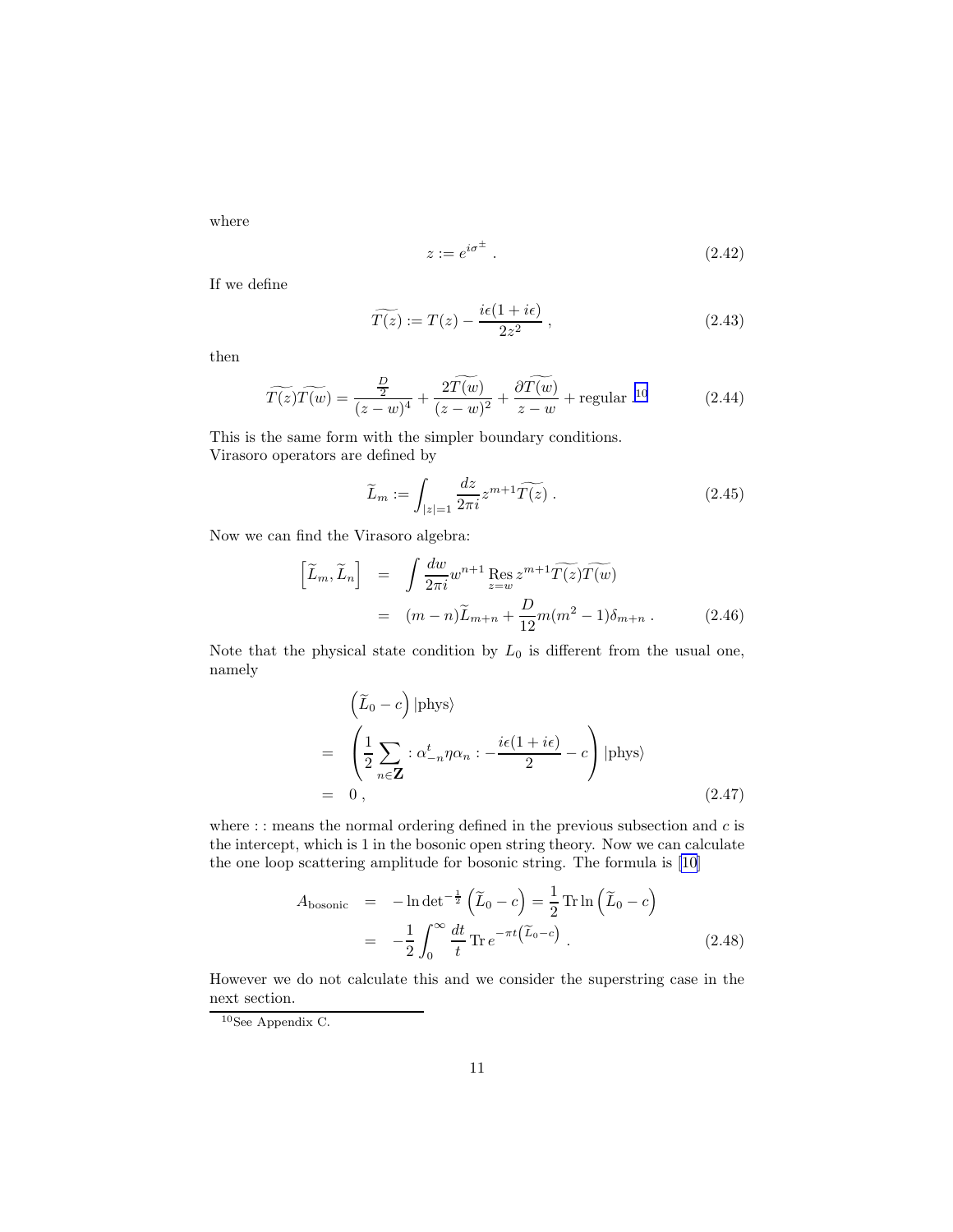# <span id="page-11-0"></span>3 Dp-brane-Dp-brane scattering in superstring theory

In this section we consider supersymmetric case. Let us introduce super partners for dynamical variables  $X$  in the previous section. We choose RNS formalism in this paper and introduce fermion variable  $\psi$  in the world sheet. In the super conformal gauge, the total action is <sup>11</sup>

$$
S_{\text{string}} = -\frac{1}{4\pi\alpha'} \int d\sigma d\tau \left[ \partial_a X^\mu \partial^a X_\mu - i \bar{\psi}^\mu \rho^a \partial_a \psi_\mu \right] + \frac{1}{4\pi\alpha'} \int d\tau F_{\mu\nu}^v \left[ X^\nu \partial_\tau X^\mu - \frac{i}{2} \bar{\psi}^\nu \rho^0 \psi^\mu \right] \Big|_{\sigma=0}^{\sigma=\pi} + (\text{ghost}) ,
$$
 (3.1)

where

$$
F^{\nu}_{\mu\nu} = \Lambda_{\pm\nu}{}^{\rho}_{\mu} \Lambda_{\pm\nu}{}^{\sigma}_{\nu} \begin{pmatrix} F & 0 \\ 0 & 0 \end{pmatrix}_{\rho\sigma} , \qquad (3.2)
$$

where  $\pm$  correspond to  $\sigma = 0$  and  $\sigma = \pi$ , respectively and

$$
\Lambda_v^{\rho}{}_{\mu} = \begin{pmatrix}\n\frac{1}{\sqrt{1-v^2}} & 0 & \frac{\mu=p+1}{\sqrt{1-v^2}} & \cdots & \mu=p+1 & \cdots & \mu=p+1 & \cdots & \mu=p+1 & \cdots & \mu\\
\frac{1}{\sqrt{1-v^2}} & 0 & \frac{1}{\sqrt{1-v^2}} & 0 & 0 & \frac{1}{\sqrt{1-v^2}} & 1\n\end{pmatrix} \mu.
$$
\n(3.3)

Ineq.  $(3.2)$ , F defined in eq.  $(2.36)$  $(2.36)$  is a field strength on D-branes world volume and is set to be constant. Since we are considering identical branes,  $F$  is the same in each brane.  $\Lambda_v$  is a Lorentz boost matrix with the velocity v in the  $(p + 1)$ -th direction.

Since the spinor is written as follows

$$
\psi = \begin{pmatrix} \psi_R \\ \psi_L \end{pmatrix} , \qquad (3.4)
$$

the world sheet global supersymmetry is expressed as

$$
\begin{cases}\n\delta_{\text{susy}} X^{\mu} = i \epsilon_{\text{susy}} \left( \psi_L^a + \psi_R^a \right)^{\mu} \\
\delta_{\text{susy}} \psi_L^{a\mu} = -2 \epsilon_{\text{susy}} e^{i(1-a)\sigma_{\pm}} \partial_{\pm} X^{\mu} \n\end{cases},
$$
\n(3.5)

<sup>11</sup>Our convention of two dimensional Dirac matrix is

$$
\rho^0=\left(\begin{array}{cc} 0 & -i \\ i & 0 \end{array}\right) \ , \ \ \rho^1=\left(\begin{array}{cc} 0 & i \\ i & 0 \end{array}\right) \ .
$$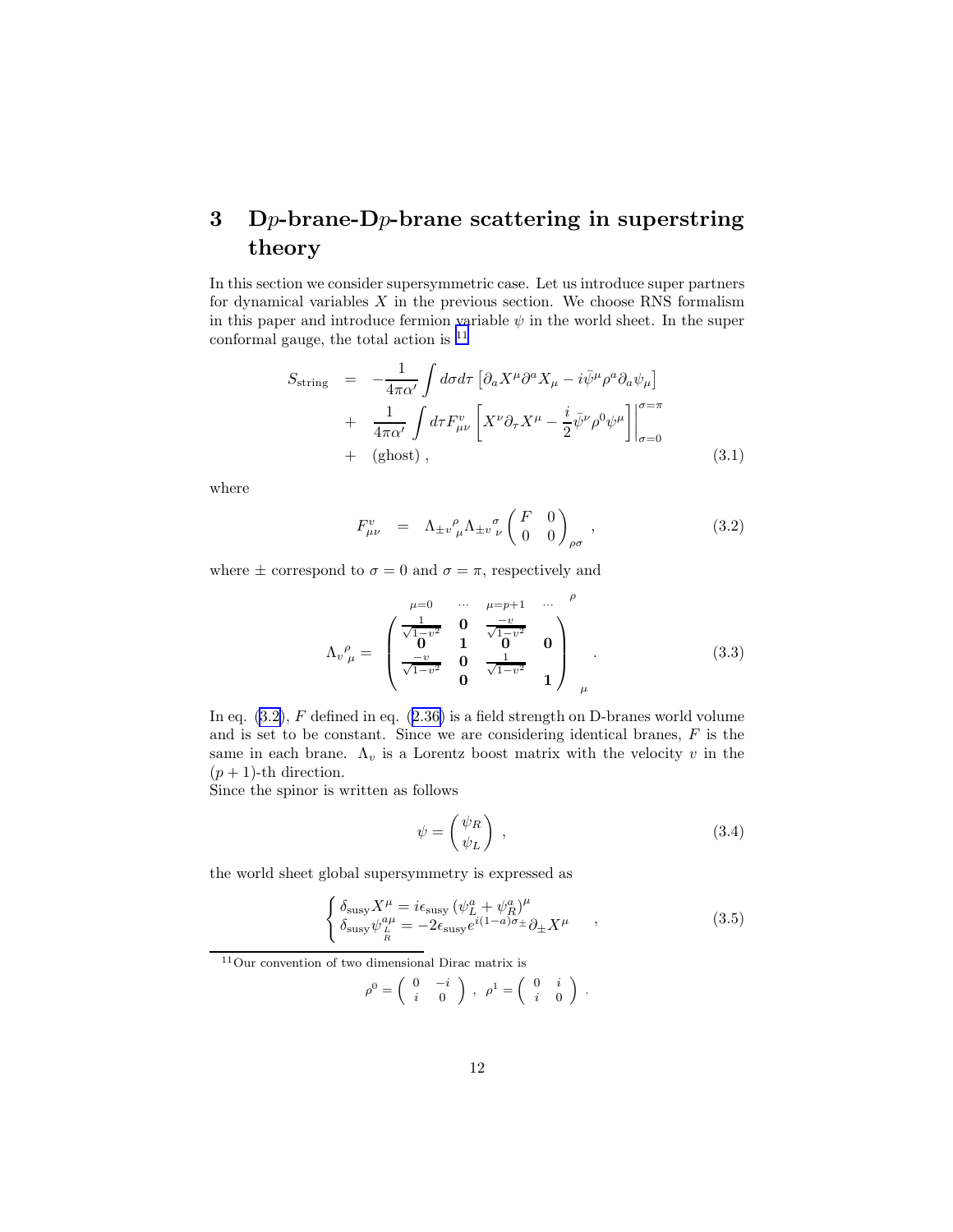<span id="page-12-0"></span>where  $\epsilon_{\rm susy}$  is independent of  $\tau,\sigma$  and

$$
\psi_{\frac{L}{R}}^{a} := e^{i\frac{1-a}{2}\sigma_{\pm}} \psi_{\frac{L}{R}} \cdots \begin{cases} a = 0 & \text{NS sector} \\ a = 1 & \text{R sector} \end{cases} . \tag{3.6}
$$

Due to the existence of the boundary (i.e. D-brane), there is only one parameter for supersymmetry.

#### 3.1 boundary condition

As in bosonic case, in order to get free equations of motion, we require

$$
\delta X \left( \eta \partial^1 X - F^v \partial_0 X \right) + \frac{i}{2} \delta \bar{\psi} \left( \eta \rho^1 \psi + F^v \rho^0 \psi \right) = 0 , \qquad (3.7)
$$

or represent equivalently as

$$
\delta X \left[ (\eta + F^v) \, \partial X_L - (\eta - F^v) \, \partial X_R \right] = 0 \,, \tag{3.8}
$$

$$
\delta\psi_L(\eta + F^v)\psi_L - \delta\psi_R(\eta - F^v)\psi_R = 0.
$$
 (3.9)

In the proper time coordinate frame of D-branes, we impose the following boundary conditions for bosons and fermions at the both ends. <sup>12</sup>

$$
\begin{cases}\n(\eta + F)\partial\widetilde{X}_L = (\eta - F)\partial\widetilde{X}_R \\
(\eta + F)\widetilde{\psi}_L^a = (\eta - F)\widetilde{\psi}_R^a \\
\partial\widetilde{X}_L = -\partial\widetilde{X}_R \\
\widetilde{\psi}_L^a = -\widetilde{\psi}_R^a\n\end{cases}
$$
... Neumann direction\n
$$
(3.10)
$$

In the original frame, that is

$$
\begin{cases}\n\partial X_L = M_v \partial X_R & (\sigma = 0) \\
\psi_L = M_v \psi_R & (\sigma = 0) \\
\partial X_L = M_{-v} \partial X_R & (\sigma = \pi) \\
\psi_L = (-)^{1-a} M_{-v} \psi_R & (\sigma = \pi)\n\end{cases}
$$
\n(3.11)

<sup>12</sup>We determine boundary conditions for fermions as follows. If the boundary condition for bosons is

$$
(\partial_+ - M \partial_-) X = 0 ,
$$

from eq. (3.8) as in the section 2, then we transform this by the supersymmetry and get the following equation.

$$
\left(\partial_+ - M \partial_-\right) \left(\psi_L^a + \psi_R^a\right) = 0 \; .
$$

By using the equations of motion for fermions:  $\partial_{\pm} \psi_R^a = 0$ , we get  $\partial_{\tau} (\psi_L^a - M \psi_R^a) = 0$ . Then we impose the following boundary condition for fermions.

$$
\psi^a_L=M\psi^a_R\;.
$$

Eq. (3.9) determines the relation between  $\delta \psi_L$  and  $\delta \psi_R$ .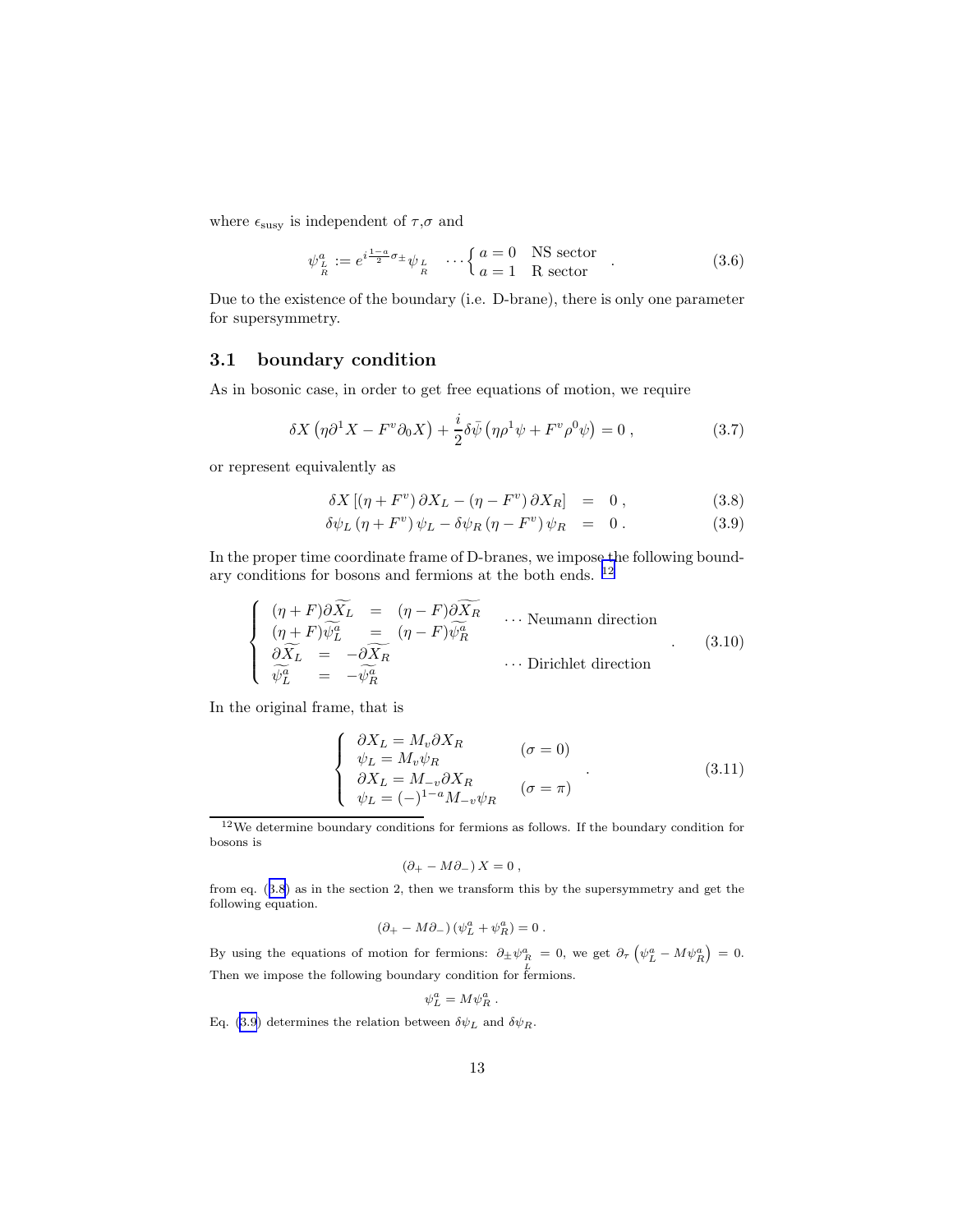In eq.([3.11\)](#page-12-0),

$$
M_v := \Lambda_v^{-1} M_0 \Lambda_v , \qquad (3.12)
$$

$$
M_0 := \begin{pmatrix} m_1 & & & & 0 \\ & \ddots & & & \\ & & m_{\frac{p+1}{2}} & \\ 0 & & & & -1 \end{pmatrix}, \qquad (3.13)
$$

where  $m_1, \dots, m_{\frac{p+1}{2}}$  are  $2 \times 2$  matrices which are defined in the previous section.

#### 3.2 mode expansion

We can find the mode expansions for X and  $\psi$  to satisfy the above boundary condition as follows.

$$
X(\tau,\sigma) = x + \sqrt{\frac{\alpha'}{2}} \sum_{m \in \mathbf{Z}} \left[ M_v \int_0^{\sigma^+} + \int_0^{\sigma^-} \right] d\rho e^{-i(m+iE)\rho} \alpha_m , \quad (3.14)
$$

$$
\psi_L(\sigma^+) = \sqrt{\alpha'} M_v \sum_{r \in \mathbb{Z} - \frac{1-a}{2}} e^{-i(r+iE)\sigma^+} d_r , \qquad (3.15)
$$

$$
\psi_R(\sigma^+) = \sqrt{\alpha'} \sum_{r \in \mathbf{Z} - \frac{1-a}{2}} e^{-i(r+iE)\sigma^-} d_r , \qquad (3.16)
$$

where

$$
E := \frac{1}{2\pi} \ln M_v^{-1} M_{-v} , \qquad (3.17)
$$

which is diagonalizable.

#### 3.3 quantization

We can find that the commutation relations for fermionic modes  $d$  are the usual type:

$$
\{d_r, d_s\} = \eta \delta_{r+s} , \qquad (3.18)
$$

and bosonic commutators is as in the previous section:

$$
[\alpha_m, \alpha_n] = (m + iE) \eta \delta_{m+n}
$$
  
\n
$$
[x, \alpha_m] = i \sqrt{\frac{\alpha'}{2}} (1 + M_v) \eta
$$
  
\n
$$
[x, x] = \frac{\pi i \alpha'}{2} (M_v - M_v^{-1}) \eta
$$
\n(3.19)

Eq.  $(3.19)$  is rewritten as eq.  $(2.34)$ . The ghost part is the same as usual because the boundary condition does not change it.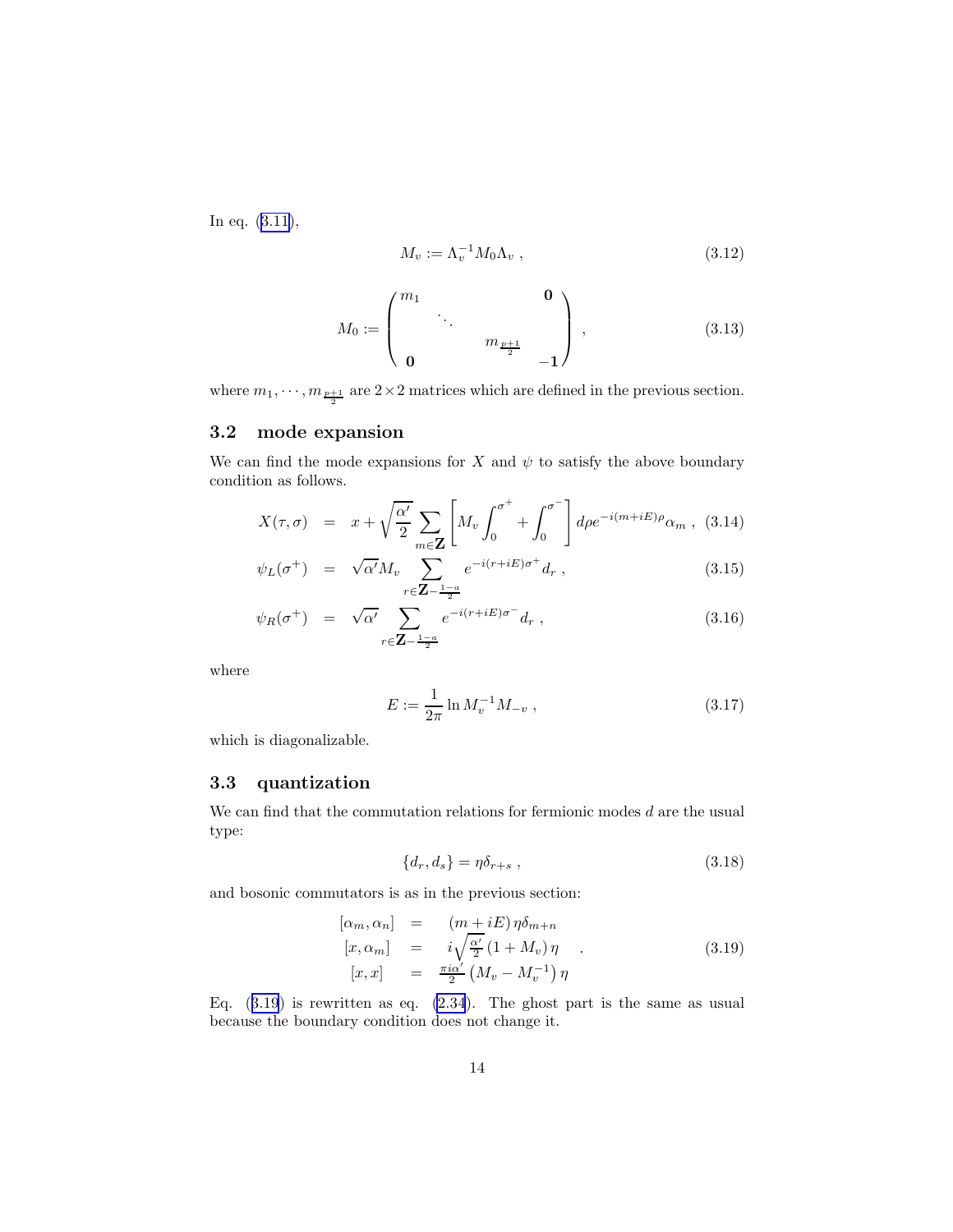### <span id="page-14-0"></span>3.4 Virasoro algebra

The energy momentum tensor is

$$
T(z) := \frac{1}{\alpha' z^2} \left[ \partial_- X^\mu \partial_- X_\mu + \frac{i}{2} \psi_R^\mu \partial_- \psi_{R\mu} \right] + (\text{ghost})
$$
  
\n
$$
= T_{\text{boson}}(z) + T_{\text{fermion}}(z) + T_{\text{ghost}}(z)
$$
  
\n
$$
:= \frac{1}{2} \sum_{m,n \in \mathbb{Z}} z^{-m-n-2} : \alpha_m^T \eta \alpha_n :
$$
  
\n
$$
+ \frac{1}{2} \sum_{r,s \in \mathbb{Z} - \frac{1-a}{2}} z^{-r-s-2} : d_r^T \eta (s + iE) d_s :
$$
  
\n
$$
+ (\text{ghost}). \tag{3.20}
$$

If we define a shifted energy momentum tensor as

$$
\widetilde{T(z)} := T(z) - \frac{i\epsilon(1 + i\epsilon)}{2z^2} + \frac{aD - 8\epsilon^2}{16z^2}
$$

$$
= T(z) + \frac{1}{z^2} \left(\frac{aD}{16} - \frac{i\epsilon}{2}\right), \qquad (3.21)
$$

then we get  $^{\rm 13}$ 

$$
\widetilde{T(z)}\widetilde{T(w)} = \frac{\frac{3}{4}D}{(z-w)^4} + \frac{2\widetilde{T(w)}}{(z-w)^2} + \frac{\partial_w \widetilde{T(w)}}{z-w} + \text{(regular + ghost contribution)}.
$$
\n(3.22)

This form is of usual type.

#### 3.4.1 physical state condition

Virasoro operators are defined by

$$
L_m := \int_{|z|=1} \frac{dz}{2\pi i} z^{m+1} T(z) . \tag{3.23}
$$

Note that the physical state condition by  $L_0$  is different from the usual one because energy momentum tensor  $\widetilde{T}$  which satisfies the correct operator product expansions is shifted from  $T$  as eq.  $(3.21)$ . That is,

$$
\left(L_0 - \frac{i\epsilon}{2} - \frac{1-a}{2}\right)|\text{phys}\rangle = 0.
$$
\n(3.24)

<sup>13</sup>See appendix C.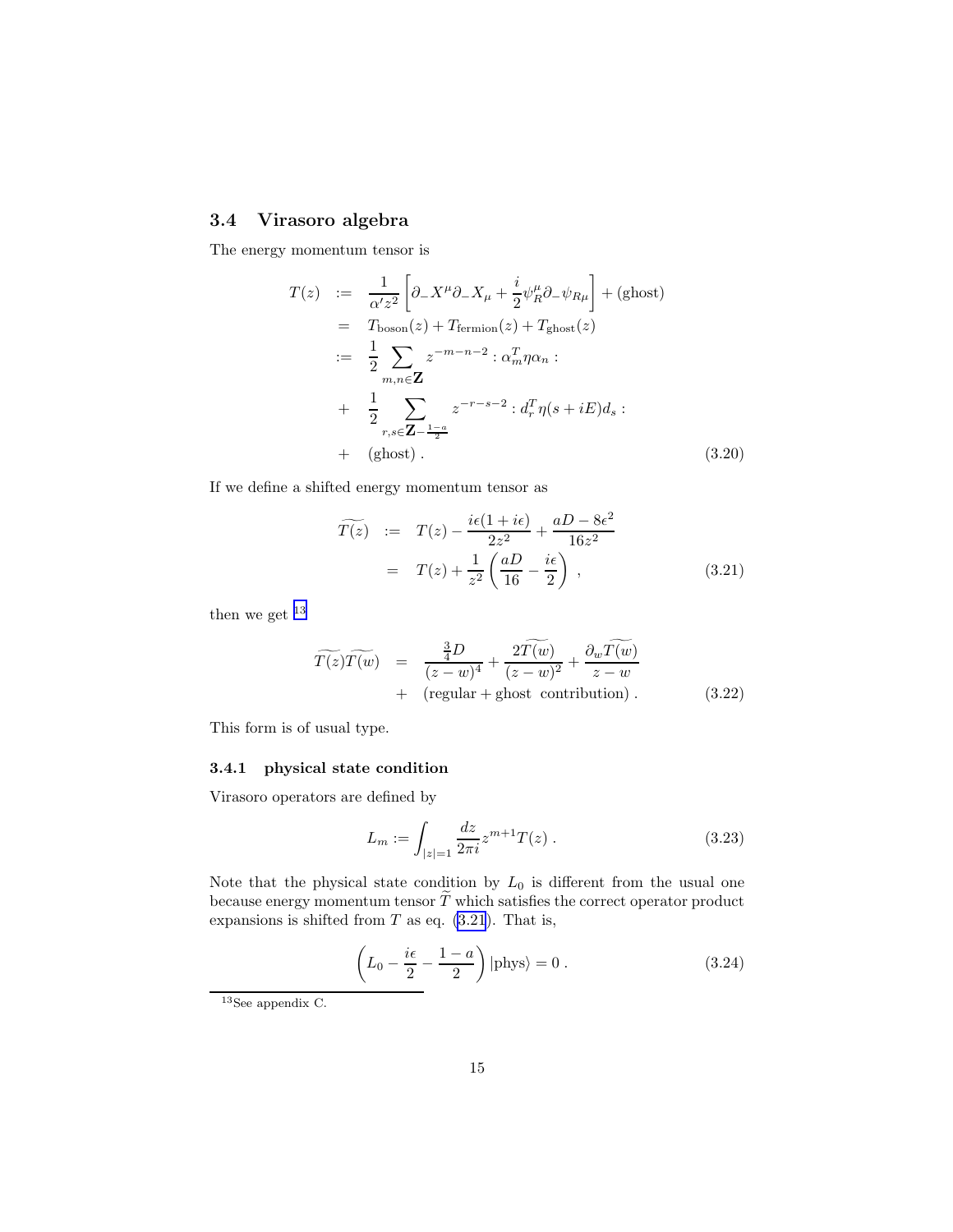<span id="page-15-0"></span>We further define

$$
L_0^a := L_0 - \frac{i\epsilon}{2} - \frac{1-a}{2}
$$
  
=  $L_0^{\alpha} + L_0^{\alpha} + L_0^{bc} + L_0^{\beta\gamma} - \frac{i\epsilon}{2} + \frac{1-a}{2}$ , (3.25)

$$
L_0^{\alpha} := \frac{1}{2} \sum_{n \in \mathbf{Z}} : \alpha_{-n} \eta \alpha_n : , \qquad (3.26)
$$

$$
L_0^d := \sum_{r=1-\frac{1-a}{2}}^{\infty} d_{-r}^t \eta(r+iE) d_r + \frac{a}{2} d_0^t \eta i E d_0 , \qquad (3.27)
$$

$$
L_0^{\text{bc}} := \sum_{n=1}^{\infty} n (b_{-n} c_n + c_{-n} b_n) , \qquad (3.28)
$$

$$
L_0^{\beta\gamma} := \sum_{r=1-\frac{1-a}{2}}^{\infty} r\left(\beta_{-r}\gamma_r - \gamma_{-r}\beta_r\right), \qquad (3.29)
$$

where b, c,  $\beta$ , and  $\gamma$  are the standard ghosts. The normal ordering procedure in eq. (3.26), is found by eq. [\(2.38](#page-9-0)).

#### 3.5 scattering amplitude

We calculate the scattering amplitude for two D<sub>p</sub>-branes, namely, the one loop amplitude of open string whose ends are attached on the Dp-branes. The one loop amplitude can be expressed by the following proper time  $(t)$  integral of the exponentiated Hamiltonian, which annihilate the physical state. It is gotten in the previous subsection, that is  $L_0$  with the correct constant shift. The shift can be found by imposing the physical state condition in the previous subsection. Therefore we use  $L_0^a$  as Hamiltonian. The integral region is from 0 to  $\infty$  because of cylinder[[9\]](#page-34-0). Since we are choosing the NSR formalism, we have to sum over the spin structures which have  $2 \times 2 = 4$  combinations because of the cylinder amplitude. The formula of the amplitude is [\[10](#page-34-0)]

$$
A_{\text{string}} = -\ln \det^{-\frac{1}{2}} L_0^a = \frac{1}{2} \operatorname{Tr} \ln L_0^a = -\frac{1}{2} \int_0^\infty \frac{dt}{t} \operatorname{Tr} e^{-\pi t L_0^a}
$$
  

$$
= -\frac{1}{2} \int_0^\infty \frac{dt}{t} \sum_{a,b=0,1} C \begin{pmatrix} a \\ b \end{pmatrix} \operatorname{Tr} (-)^{bF} e^{-\pi t L_0^a}, \qquad (3.30)
$$

where  $F = F^d + F^{\beta, \gamma}$  is the fermion number operator, the summation is done over the spin structures which consist of GSO projection  $(b = 0, 1)$  and the summation of NS  $(a = 0)$  and R  $(a = 1)$  sectors.  $C\binom{a}{b}$  are their weights:

$$
C\binom{0}{0} = -C\binom{0}{1} = -C\binom{1}{0} = \frac{1}{2}.
$$
 (3.31)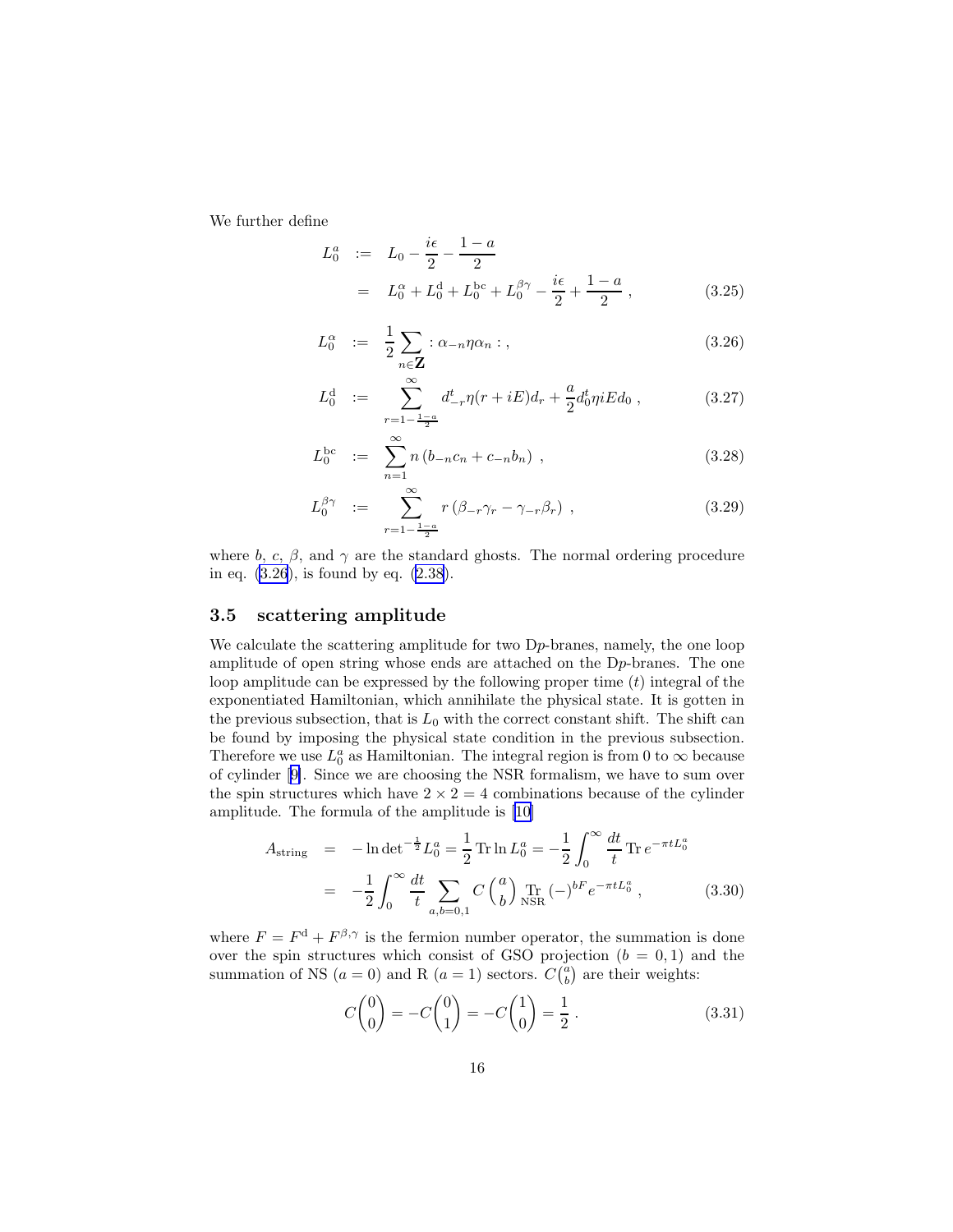" Tr " means

$$
\Pr_{\text{NSR}} = 2 \times \Pr_{\alpha} \times \Pr_{d} \times \Pr_{b,c} \times \Pr_{\beta,\gamma}, \tag{3.32}
$$

where the factor 2 is caused by the sum of the configurations of the exchanged ends of open string. Therefore

$$
\begin{array}{rcl}\n\text{Tr} \left(-\right)^{bF} q^{L_0^a} &=& 2 \times q^{-\left(\frac{i\epsilon}{2} + \frac{1-a}{2}\right)} \\
&\times \text{Tr} \, q^{L_0^{\alpha}} \times \text{Tr} \, q^{L_0^{b,c}} \\
&\times \text{Tr}(-\right)^{bF^d} q^{L_0^d} \times \text{Tr}(-\right)^{bF^{\beta,\gamma}} q^{L_0^{\beta,\gamma}} \,,\n\end{array} \tag{3.33}
$$

where

$$
q := e^{-\pi t} \tag{3.34}
$$

We calculate these traces as follows.

$$
\begin{split}\n\operatorname{Tr} q^{L_0^{\alpha}} &= q^{\frac{1}{2} \sum_{k=p+2}^{D-1} \check{\alpha}_0^{k^2}} \times \operatorname{Tr} q^{\frac{1}{2} \sum_{i=2}^{p+1} \check{\alpha}_0^{i^2}} \times \operatorname{Tr} q^{L_0^{\alpha}} \text{ frequency term} \\
&= q^{\frac{b^2}{4\pi^2 \alpha'}} \times V_p \int_{-\infty}^{\infty} \prod_{i=2}^{p+1} \frac{dp^i}{2\pi} q^{\frac{1}{2} \check{\alpha}_0^{i^2}} \\
&\times \quad (1-q^{-i\epsilon})^{-1} \prod_{n=1}^{\infty} (1-q^n)^{-(D-2)} \left|1-q^{n-i\epsilon}\right|^{-2},\n\end{split} \tag{3.35}
$$

$$
\Pr_{b,c} q^{L_0^{b,c}} = \prod_{n=1}^{\infty} (1 - q^n)^2 , \qquad (3.36)
$$

$$
\begin{array}{rcl}\n\text{Tr}(-)^{bF^d} q^{L_0^d} & = & (1 - ab) \left( 2^4 \cos \frac{\pi t \epsilon}{2} \right)^a \\
& \times & \prod_{n=1}^{\infty} \left( 1 + (-)^b q^{n - \frac{1 - a}{2}} \right)^{(D - 2)} \left| 1 + (-)^b q^{n - \frac{1 - a}{2} - i\epsilon} \right|^2 \,, \quad (3.37)\n\end{array}
$$

$$
\Pr_{\beta,\gamma}(-)^{bF^{\beta,\gamma}}q^{L_0^{\beta,\gamma}} = \prod_{n=1}^{\infty} \left(1+(-)^b q^{n-\frac{1-a}{2}}\right)^{-2}.
$$
\n(3.38)

In the above equations, the zero mode integral  $14$  can be done by using the relation between  $p^i$  and  $\check{\alpha}^i$  obtained in the previous section. The result can be expressed as follows by using Jacobi's theta functions:  $\theta\left(\frac{a}{b}\right)$ <sup>15</sup>,

$$
\Pr_{\alpha, b, c} q^{\left(L_0^{\alpha} + L_0^{b, c}\right)} = V_p g \prod_{l=2}^{\frac{p+1}{2}} (1 + f_l^2) \left(4\pi^2 \alpha' t\right)^{-\frac{p}{2}} e^{-\frac{b^2}{4\pi \alpha'} t}
$$

 $^{14}V_p$ is the space volume of a Dp-brane. See appendix B and see also Ref. [[9](#page-34-0)].

 $15$ The definition and some properties are in an appendix in Ref. [\[11](#page-34-0)].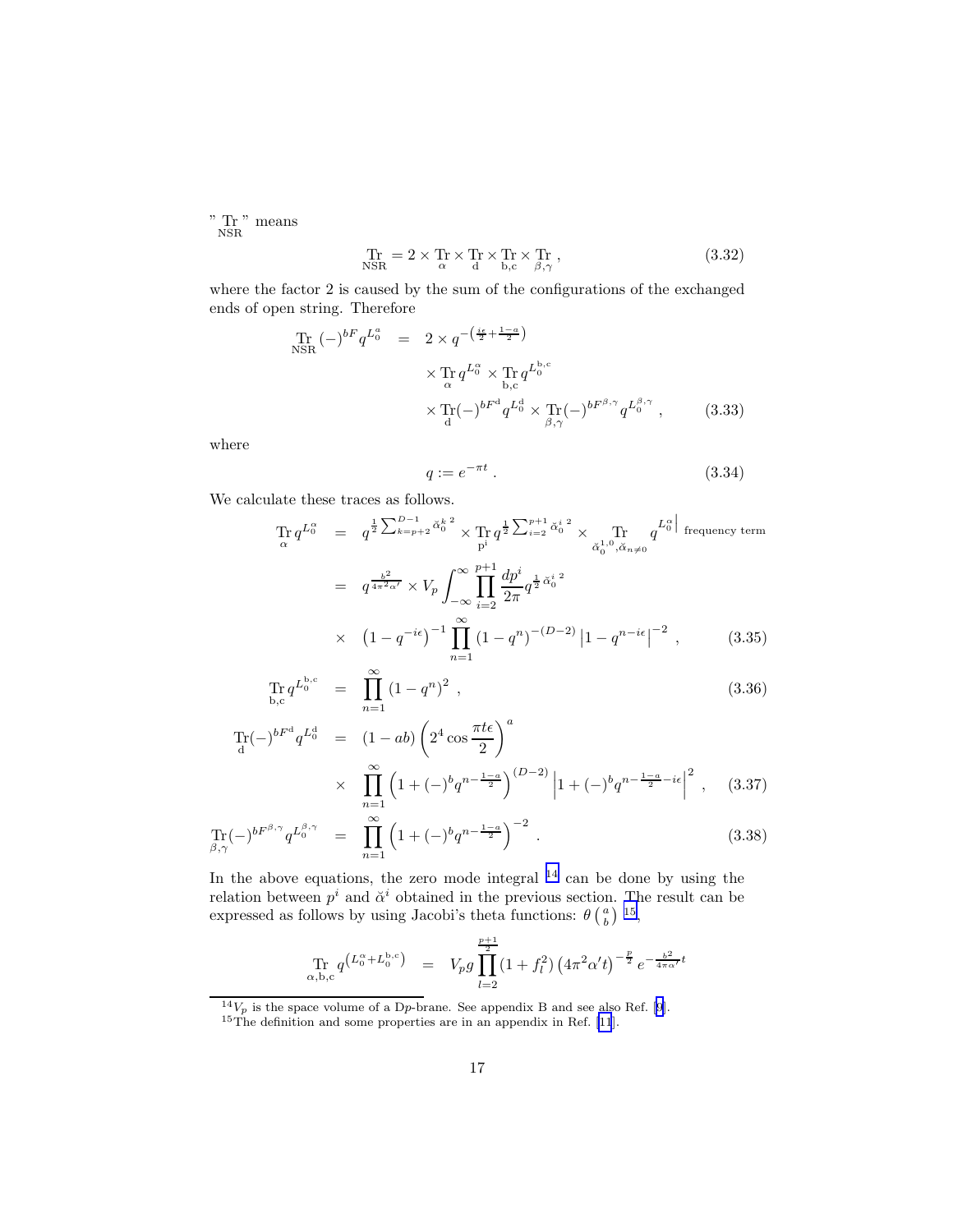$$
\times \quad \frac{i q^{\frac{i\epsilon}{2}} q^{\frac{1}{8}}}{\prod_{n=1}^{\infty} (1 - q^n)^5} \times \frac{1}{\theta \left(\frac{1}{1}\right) \left(\frac{\epsilon t}{2} \middle| \frac{i t}{2}\right)},\tag{3.39}
$$

$$
\Pr_{\mathbf{d},\beta,\gamma}(-)^{bF}q^{\left(L_{0}^{\mathbf{d}}+L_{0}^{\beta,\gamma}\right)} = \frac{\theta\left(\begin{array}{c}a\\b\end{array}\right)\left(0\left|\frac{it}{2}\right.\right)^{3}\theta\left(\begin{array}{c}a\\b\end{array}\right)\left(\frac{\epsilon t}{2}\left|\frac{it}{2}\right.\right)}{q^{\frac{a}{2}}\prod_{n=1}^{\infty}\left(1-q^{n}\right)^{4}}.
$$
\n(3.40)

Therefore we can find the scattering amplitude eq.([3.30\)](#page-15-0) as

$$
A_{\text{string}} = -i(2\pi)^3 V_p g \prod_{l=2}^{\frac{p+1}{2}} (1+f_l^2) \cdot \int_0^\infty \frac{dt}{t} (4\pi^2 \alpha' t)^{-\frac{p}{2}} e^{-\frac{b^2}{4\pi \alpha'} t}
$$
  
 
$$
\times \sum_{a,b=0,1} C \left(\frac{a}{b}\right) \frac{\theta \left(\frac{a}{b}\right) \left(0 \left|\frac{it}{2}\right.\right)^3 \theta \left(\frac{a}{b}\right) \left(\frac{\epsilon t}{2} \left|\frac{it}{2}\right.\right)}{\theta \left(\frac{1}{1}\right)' \left(0 \left|\frac{it}{2}\right.\right)^3 \theta \left(\frac{1}{1}\right) \left(\frac{\epsilon t}{2} \left|\frac{it}{2}\right.\right)}.
$$
 (3.41)

Using Jacobi identity:

$$
\sum_{a,b=0,1} C\binom{a}{b} \theta\binom{a}{b} \left(0\left|\frac{it}{2}\right|^3 \theta\binom{a}{b} \left(\frac{\epsilon t}{2}\left|\frac{it}{2}\right.\right) = \theta\binom{1}{1} \left(\frac{\epsilon t}{4}\left|\frac{it}{2}\right.\right)^4 ,\qquad(3.42)
$$

and the property of the theta function under the modular transformation:

$$
\begin{array}{rcl}\n\theta \left( \begin{array}{c} a \\ b \end{array} \right) \left( \frac{\epsilon t}{2} \left| \frac{it}{2} \right. \right) & = & \sqrt{\frac{2}{t}} e^{\frac{i\pi ab}{2} + \frac{\pi t \epsilon^2}{2}} \theta \left( \begin{array}{c} b \\ -a \end{array} \right) \left( i\epsilon \left| \frac{2i}{t} \right. \right) \\
\theta \left( \begin{array}{c} 1 \end{array} \right)' \left( 0 \left| \frac{it}{2} \right. \right) & = & \left( \frac{2}{t} \right)^{\frac{3}{2}} \theta \left( \begin{array}{c} 1 \end{array} \right)' \left( 0 \left| \frac{2i}{t} \right. \right)\n\end{array}\n\tag{3.43}
$$

we can further simplify the amplitude eq. (3.41) as

$$
A_{\text{string}} = V_p g \prod_{l=2}^{\frac{p+1}{2}} (1 + f_l^2) \cdot \int_0^\infty \frac{dt}{t} (4\pi^2 \alpha' t)^{-\frac{p}{2}} e^{-\frac{b^2}{4\pi \alpha'} t}
$$
  
 
$$
\times \frac{(\pi t)^3}{\theta \left(\frac{1}{1}\right)' \left(0 \left|\frac{2i}{t}\right|\right)^3} \frac{\theta \left(\frac{1}{1}\right) \left(\frac{i\epsilon}{2} \left|\frac{2i}{t}\right|\right)^4}{\theta \left(\frac{1}{1}\right)' \left(i\epsilon \left|\frac{2i}{t}\right|\right)}.
$$
 (3.44)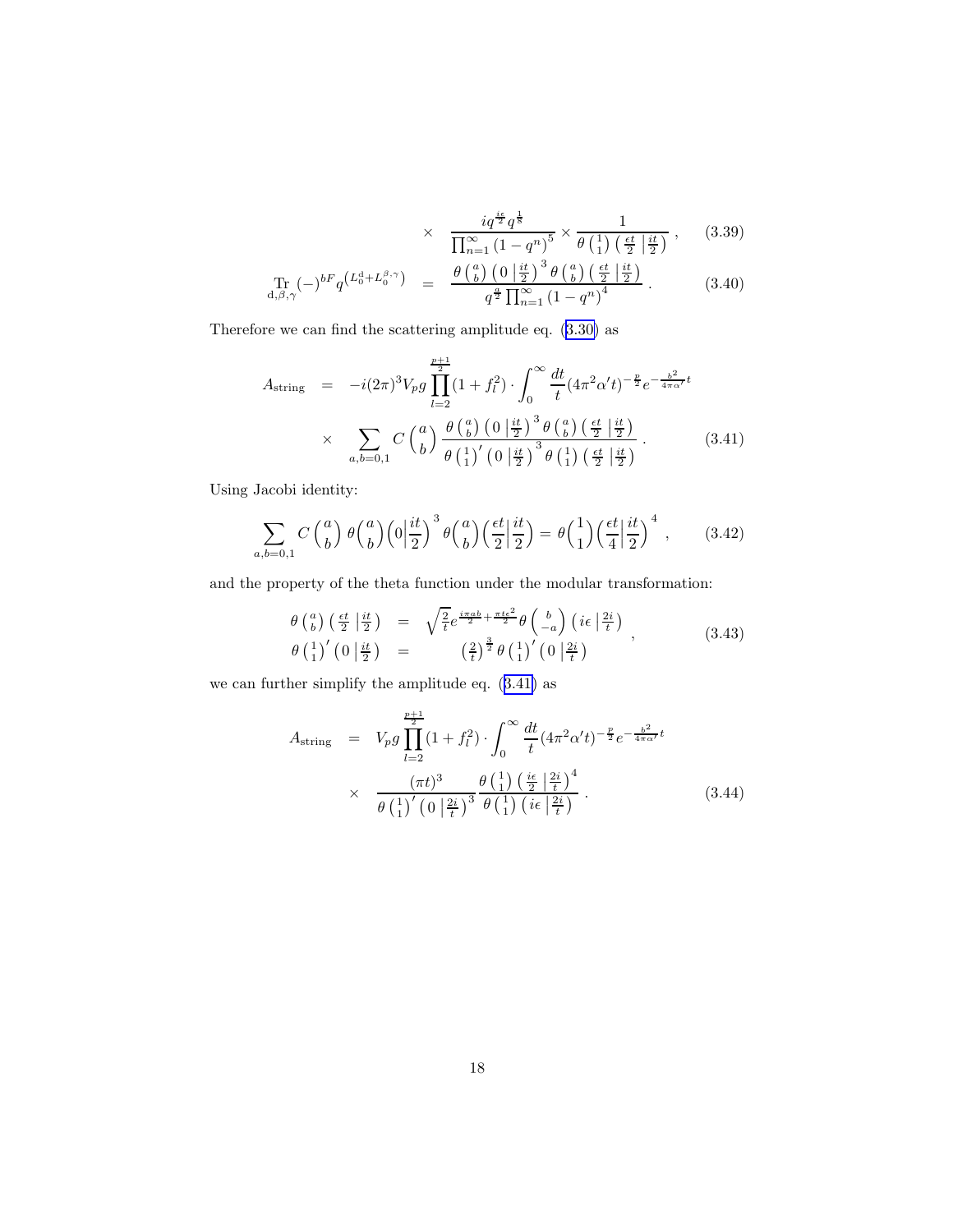# 4 Dp-brane-Dp-brane scattering in IIB matrix model

In this section, with our notation, we briefly review the calculation of the brane scattering amplitude in the IIB matrix model [\[3](#page-34-0)]. In this model, dynamical variables are "coordinates" represented by  $N \times N$  matrices and N is assumed to be infinitely large.

The action is

$$
S_{\text{matrix}} = \alpha \operatorname{Tr} \left( -\frac{1}{4} \left[ X_{\mu}, X_{\nu} \right]^2 - \frac{1}{2} \bar{\psi} \Gamma^{\mu} \left[ X_{\mu}, \psi \right] \right) + \beta N \,. \tag{4.1}
$$

The classical equations of motions for  $X^{\mu}$  from this action are

$$
[X^{\mu}, [X_{\mu}, X_{\nu}]] = 0 , \qquad (4.2)
$$

which has the solutions that may be representing D-branes. In our situation: two identical parallel  $p$ -branes moving with relative velocity  $2v$ , the following classical configuration is suitable [\[3](#page-34-0)].

$$
X^{\mu} = \begin{pmatrix} X^{\mu}_{(1)} & 0 \\ 0 & X^{\mu}_{(2)} \end{pmatrix} , \quad \psi = 0 , \tag{4.3}
$$

where  $X_{(I)}$  are  $\frac{N}{2} \times \frac{N}{2}$  matrices and their indices  $I = 1, 2$  mean the first and second branes.

First, in the proper time frame (written as  $\tilde{X}$ ) for each brane, we set

$$
\left[\tilde{X}_{(I)}^{\alpha}, \tilde{X}_{(I)}^{\beta}\right] = 2\pi i \alpha' F^{M \alpha \beta} \mathbf{1}_{\frac{N}{2} \times \frac{N}{2}}, \text{ all other commutator} = 0, \qquad (4.4)
$$
\n
$$
F^{M} = \begin{pmatrix} 0 & f_{1}^{M} \\ -f_{1}^{M} & 0 \\ & \ddots & \ddots \\ & & 0 & f_{\frac{p+1}{2}}^{M} \\ & & & -f_{\frac{p+1}{2}}^{M} \end{pmatrix}, \text{ det } F^{M} \neq 0, \qquad (4.5)
$$

in order to describe p-branes.

Since we are considering identical branes,  $F^M$  is independent of  $I = 1, 2$ . The right hand side of eq. (4.4) is proportional to the identical matrix. To satisfy the eq. (4.4), we use  $\frac{p+1}{2}$  pairs of matrices  $(q_l, p_l)$  with large enough dimensions.

$$
\begin{cases}\n\tilde{X}_{(I)}^{2l-2} = \sqrt{2\pi\alpha' f_l^M} q_l \\
\tilde{X}_{(I)}^{2l-1} = \sqrt{2\pi\alpha' f_l^M} p_l \\
\tilde{X}_{(I)}^{p+1} = \cdots = \tilde{X}_{(I)}^{D-2} = 0\n\end{cases}, \quad [q_l, p_{l'}] = i\delta_{ll'}, \quad l, l' = 1, \cdots, \frac{p+1}{2}.\tag{4.6}
$$
\n
$$
\tilde{X}_{(I)}^{p-1} = \pm \frac{b}{2}
$$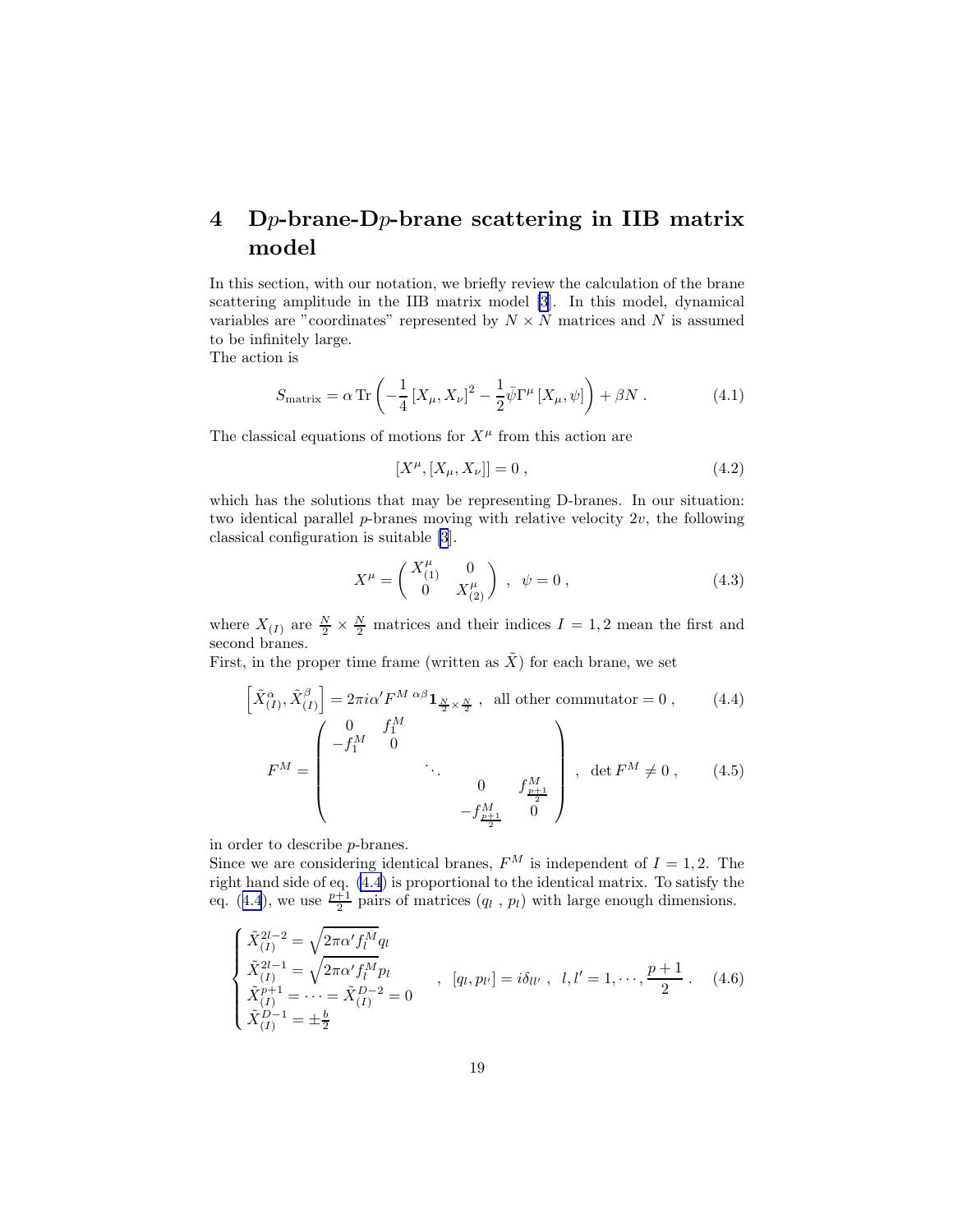Next, for the first and second branes, we perform the boost with velocity  $v$  and  $-v$  along the  $(p + 1)$ -th axis, respectively as

$$
\begin{pmatrix} X_{(I)}^0 \\ X_{(I)}^{p+1} \end{pmatrix} = \begin{pmatrix} \frac{1}{\sqrt{1-v^2}} & \frac{\pm v}{\sqrt{1-v^2}} \\ \frac{\pm v}{\sqrt{1-v^2}} & \frac{1}{\sqrt{1-v^2}} \end{pmatrix} \begin{pmatrix} \tilde{X}_{(I)}^0 \\ \tilde{X}_{(I)}^{p+1} \end{pmatrix} , \qquad (4.7)
$$

where  $\pm$  correspond to  $I = 1, 2$ . We can get the following solution:

$$
\begin{cases}\nX^{0} = \sqrt{2\pi\alpha' f_{1}^{M}} \begin{pmatrix}\nq_{0} \frac{1}{\sqrt{1-v^{2}}} & 0 \\
0 & q_{0} \frac{1}{\sqrt{1-v^{2}}}\n\end{pmatrix} \\
X^{2l-2} = \sqrt{2\pi\alpha' f_{l}^{M}} \begin{pmatrix}\nq_{l} & 0 \\
0 & q_{l}\n\end{pmatrix} & l = 2, \dots, \frac{p+1}{2} \\
X^{2l-1} = \sqrt{2\pi\alpha' f_{l}^{M}} \begin{pmatrix}\np_{l} & 0 \\
0 & p_{l}\n\end{pmatrix} & l = 1, \dots, \frac{p+1}{2} \\
X^{p+1} = \sqrt{2\pi\alpha' f_{1}^{M}} \begin{pmatrix}\nq_{0} \frac{v}{\sqrt{1-v^{2}}} & 0 \\
0 & q_{0} \frac{-v}{\sqrt{1-v^{2}}}\n\end{pmatrix} \\
X^{p+2\cdots D-2} = 0 \\
X^{D-1} = \begin{pmatrix}\n\frac{b}{2} & 0 \\
0 & -\frac{b}{2}\n\end{pmatrix}\n\end{cases}
$$
\n(4.8)

where  $2v$  is the relative velocity between the branes.

The result of the calculation for the effective action (scattering amplitude) in the one loop level is[[3\]](#page-34-0)

$$
A_{\text{matrix}} = -i8V_p \prod_{l=2}^{\frac{p+1}{2}} f_l^{M-2} \cdot \int_0^\infty \frac{dt}{t} (4\pi^2 \alpha' t)^{-\frac{p}{2}} e^{-\frac{b^2}{4\pi \alpha'}t}
$$
  
 
$$
\times \frac{1}{f_1^M \cosh \epsilon^M} \frac{\sin^4 \left(\frac{f_1^M \sinh \epsilon^M}{2} t\right)}{\sin \left(f_1^M \sinh \epsilon^M t\right)}, \qquad (4.9)
$$

where

$$
\tanh \epsilon^M := v \t{,} \t(4.10)
$$

and the fact that the matrix size  $N$  is large enough is used.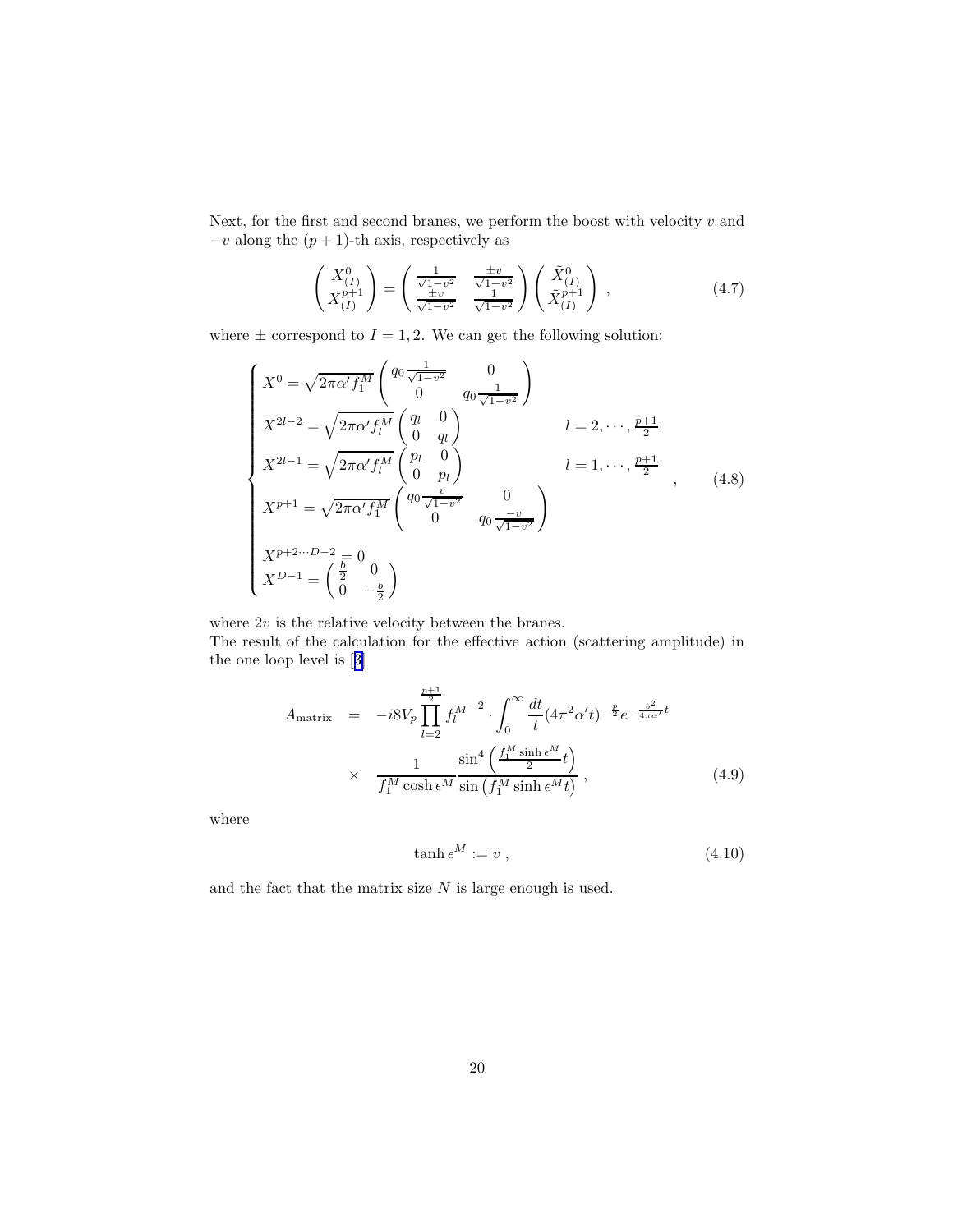# <span id="page-20-0"></span>5 Comparing string theory and matrix model

We compare the two scattering amplitudes in the IIB string theory and the IIB matrix model, respectively. They can be rewritten as follows:

$$
A_{\text{string}} = \frac{-i}{2} V_p \cdot \frac{\prod_{l=2}^{\frac{p+1}{2}} (f_l^2 + 1)}{1 - f_1^2} \cdot \frac{v^3}{1 - v^2} \cdot \int_0^\infty \frac{dt}{t} (4\pi^2 \alpha' t)^{-\frac{p}{2}} e^{-\frac{b^2}{4\pi \alpha'} t}
$$
  
 
$$
\times \prod_{n=1}^\infty \frac{\left[1 - \left(\frac{\sinh \frac{\pi \epsilon}{2}}{\sinh \frac{2\pi n}{t}}\right)^2\right]^4}{1 - \left(\frac{\sinh \pi \epsilon}{\sinh \frac{2\pi n}{t}}\right)^2}, \quad \sinh \pi \epsilon = \frac{2v \sqrt{1 - f_1^2 (1 - v^2)}}{(1 - v^2)(1 - f_1^2)} \quad (5.1)
$$

 $\hat{L}$ 

$$
A_{\text{matrix}} = \frac{-i}{2} V_p \cdot \frac{f_1^{M^2}}{\prod_{l=2}^{\frac{p+1}{2}}} \cdot \frac{v^3}{1 - v^2} \cdot \int_0^{\infty} \frac{dt}{t} (4\pi^2 \alpha' t)^{-\frac{p}{2}} e^{-\frac{b^2}{4\pi\alpha'}t}
$$
  
 
$$
\times \prod_{n=1}^{\infty} \frac{\left[1 - \left(\frac{f_1^M \sinh \epsilon^M}{\frac{2\pi n}{t}}\right)^2\right]^4}{1 - \left(\frac{2f_1^M \sinh \epsilon^M}{\frac{2\pi n}{t}}\right)^2}, \quad \sinh \epsilon^M = \frac{v}{\sqrt{1 - v^2}} \,. \tag{5.2}
$$

Here we compare the imaginary parts of the phase shifts;  $\text{Im}(-iA)$  as:

Im(-*i*A<sub>string</sub>) = 
$$
8V_p \sum_{k=1,3,5,\cdots} \frac{1}{k} \left(\frac{\frac{\epsilon}{2}}{4\pi^2 \alpha' k}\right)^{\frac{p}{2}} e^{-\frac{b^2}{4\pi \alpha'} \frac{2k}{\epsilon}}
$$
  
  $\times \prod_{l=2}^{\frac{p+1}{2}} (1+f_l^2) \cdot g \prod_{n=1}^{\infty} \coth^8 \left(\frac{\pi k n}{\epsilon}\right).$  (5.3)

$$
\textcolor{red}{\textcircled{\downarrow}}
$$

Im(-*i*A<sub>matrix</sub>) = 
$$
8V_p \sum_{k=1,3,5,\cdots} \frac{1}{k} \left( \frac{\frac{f_1^M \sinh \epsilon^M}{\pi}}{4\pi^2 \alpha' k} \right)^{\frac{p}{2}} e^{-\frac{b^2}{4\pi \alpha'} \frac{\pi k}{f_1^M \sinh \epsilon^M}}
$$
  
  $\times \prod_{l=2}^{\frac{p+1}{2}} f_l^{M-2} \cdot \frac{\sqrt{1-v^2}}{f_1^M}.$  (5.4)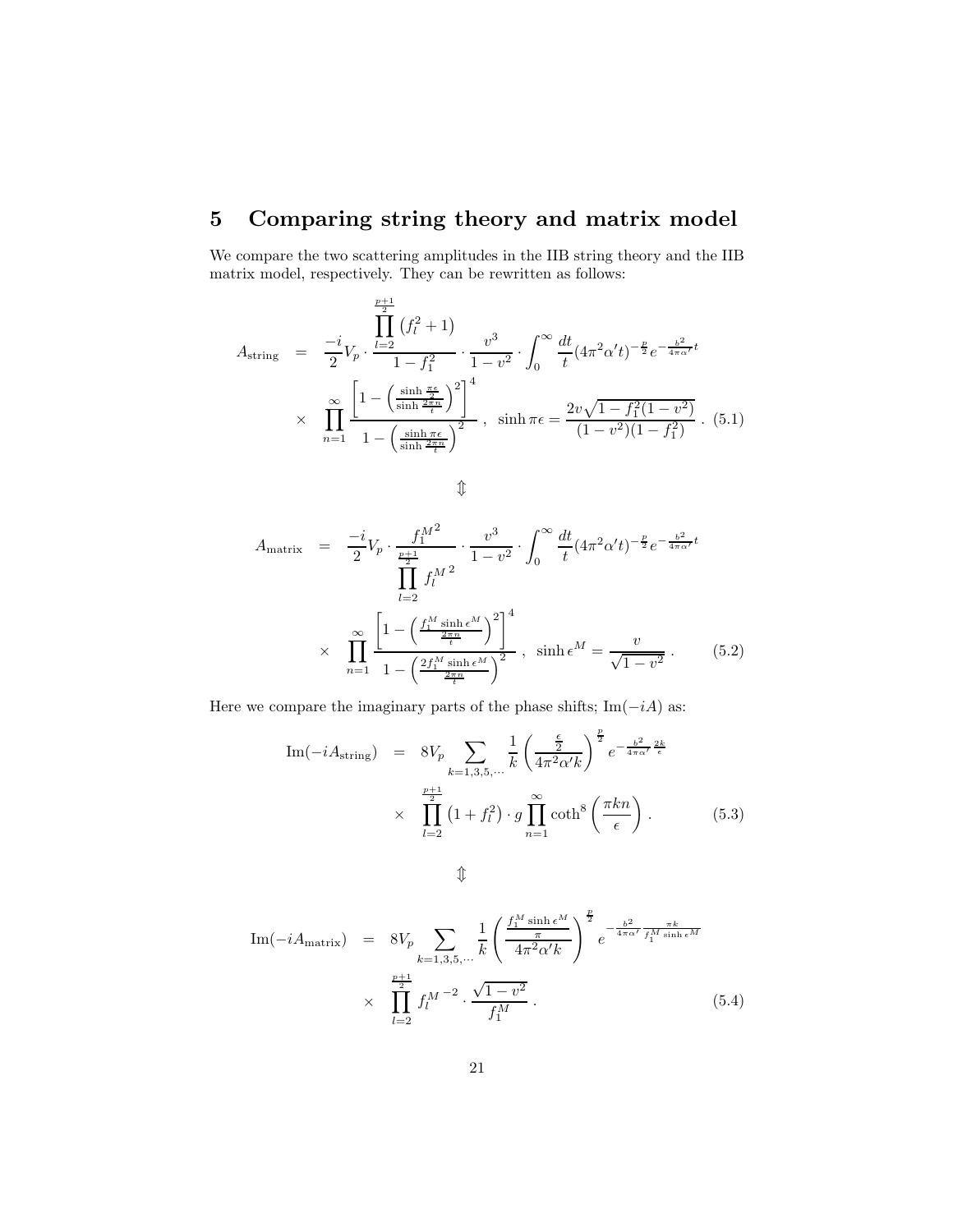#### 5.1 three special limits

Now, if we assume a relation between the U(1) field strength  $F$  in string theory and the value of commutator  $F^M$  among coordinates in IIB matrix model as follows:

$$
\frac{\prod_{l=2}^{\frac{p+1}{2}}(f_l^2+1)}{1-f_1^2} \cdot \frac{\prod_{l=2}^{\frac{p+1}{2}}f_l^{M^2}}{f_1^{M^2}} = 1 ,
$$
\n(5.5)

considering three different regions of parameters which are  $b$ ,  $v$  and  $f_1$  as:

$$
\begin{cases}\nb \gg \alpha' & \text{(long distance)} \\
v \ll 1 & \text{(low velocity)} \\
|f_1| \gg 1 & \text{(large field strength)}\n\end{cases} \tag{5.6}
$$

then, in each region, the both amplitudes approach the same value as follows:

$$
A_{\text{string}} \longrightarrow \frac{-i}{2} \Gamma \left( 3 - \frac{p}{2} \right) \cdot \frac{V_p}{\left( 4\pi^2 \alpha' \right)^{\frac{p}{2}}} \cdot \frac{\prod_{l=2}^{\frac{p+1}{2}} \left( f_l^2 + 1 \right)}{1 - f_1^2} \cdot \frac{v^3}{1 - v^2} \cdot \left( \frac{4\pi \alpha'}{b^2} \right)^{3 - \frac{p}{2}}. (5.7)
$$

In addition, in the case of  $v \ll 1$  or  $|f_1| \gg 1$  the imaginary parts of the phase shifts; eq.([5.3\)](#page-20-0) and eq.([5.4\)](#page-20-0), are also identical.

The main conclusion of this paper is that eq.([5.1\)](#page-20-0) and eq. [\(5.2](#page-20-0)) are identical in three independent limit of parameters after identifying the field strengths in the models as eq (5.5). This condition is satisfied when we require

$$
\det(\eta + F)F^M = -1.
$$
\n(5.8)

<sup>&</sup>lt;sup>16</sup>We put  $f_1$  pure imaginary which has the large absolute value, that is small real  $f_1^M$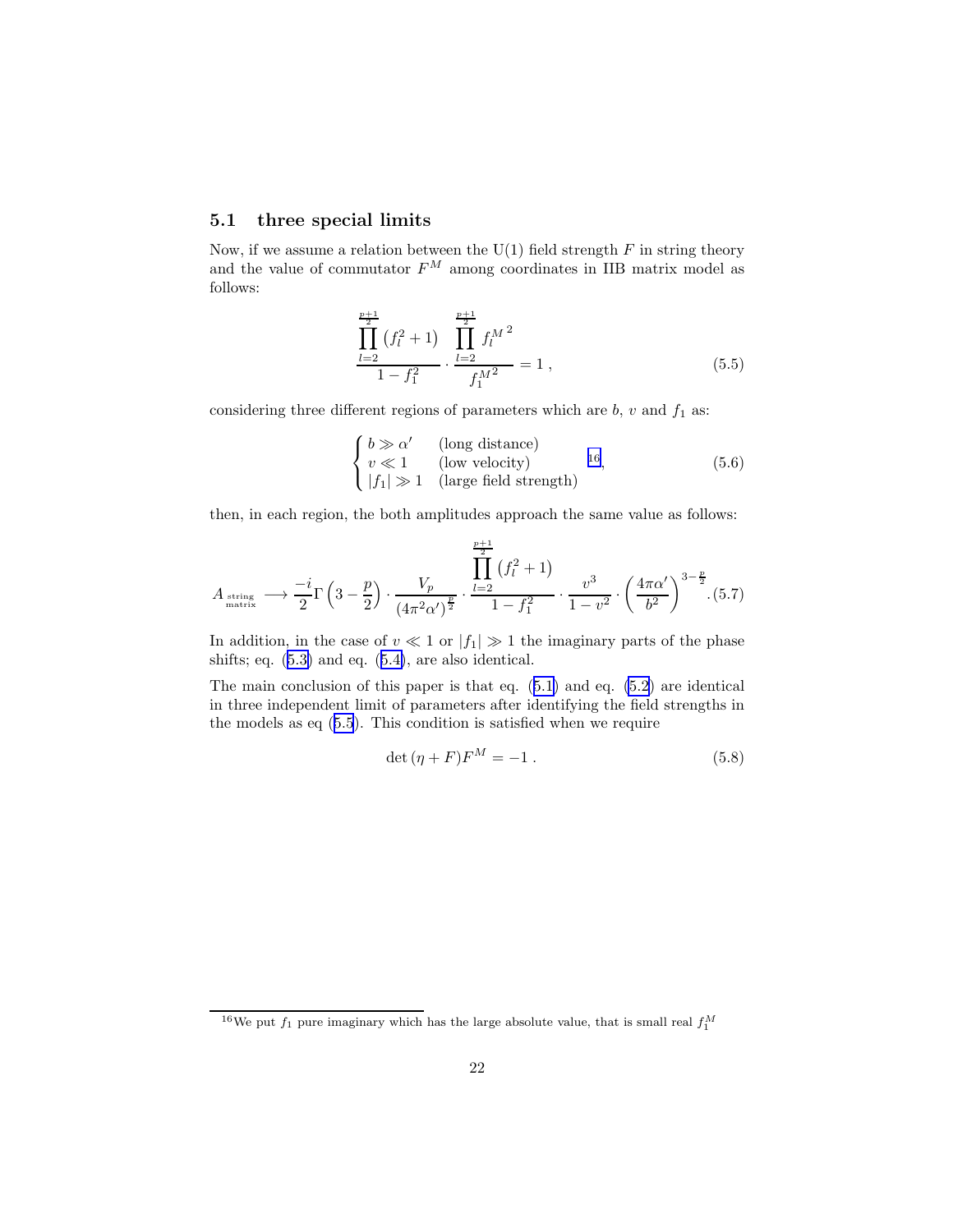### 6 Conclusions and Discussions

In this paper, we have considered two identical  $p$ -branes and compared their scattering amplitudes in the IIB string theory and the IIB matrix model. Here the p-brane has the lower brane charges in the various ways. That is, in the context of the string theory, there are arbitrary constant electromagnetic field strength  $F$  on the  $p$ -brane world volume. On the other hand, in the context of the matrix model, there are various values  $(F^M)$  of the commutators among brane coordinates. Based on the matrix model, we should calculate the amplitude around the classical back-ground of the two body system of  $p$ -branes. However we have only the amplitude in the one loop level. The loop expansion is assumed to be the low energy expansion. Therefore the corresponding value based on the string theory is a cylinder diagram in the low energy limit, which is attached on the nontrivial background. It means the one loop calculation of open string with the corresponding boundary condition. After we have performed the low energy expansion that is the long distance expansion or small velocity expansion in each model, or small  $f_1^M$  expansion in IIB matrix model and large  $|f_1|$  expansion in IIB string theory. the leading terms of the amplitudes are found to be the same precisely if we identify det  $(\eta + F)F^M = -1$ . When all  $f_l^M$ s are the same and  $f_l = 0$  in the all world volume directions, our resultreproduces that in Ref. [[3\]](#page-34-0). When  $f_l^M \ll 1$ , our result reproduces that in Ref[[5, 12\]](#page-34-0). Note that we have performed these expansions of three parameters independently. In this paper, we have obtained a clear correspondence between the IIB string theory and its IIB matrix model in the near BPS configuration: D-brane scattering. Since we also find a way to study general boundary conditions we can calculate various configurations of two body systems of branes. For example, D<sub>p</sub>-brane and D<sub>q</sub>-brane case for  $p \neq q$  with different lower dimensional brane charges and with arbitrary angles. We can also consider the relation between IIA string theory and matrix model for M-theory [[13\]](#page-34-0). Our next task is to clarify the correspondence for objects which are far from BPS. If there is no agreement between string theory and matrix model for such cases, we may need to look for a better (matrix) model.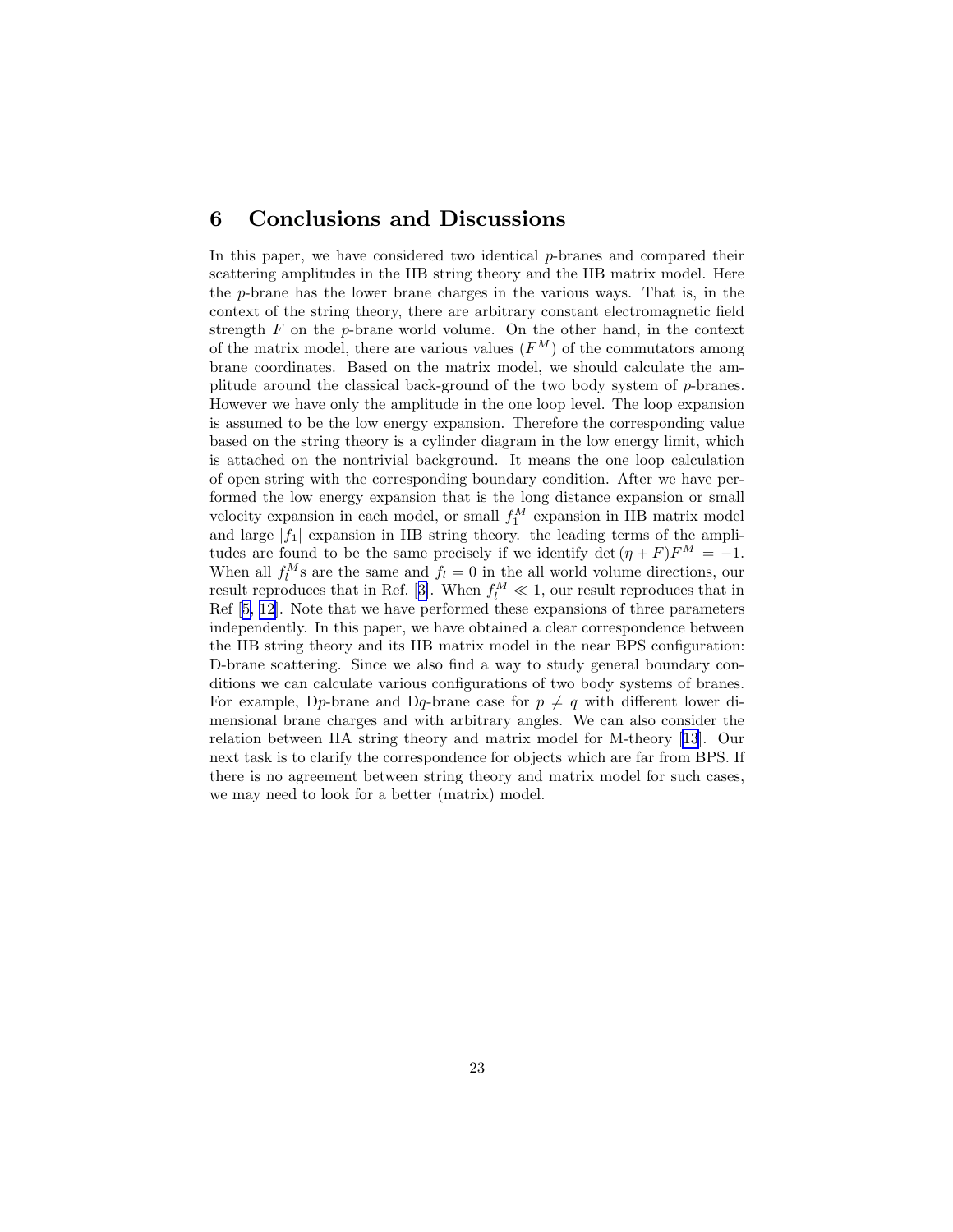# <span id="page-23-0"></span>Appendix A

In this appendix, we get commutation relations between modes'  $\alpha_m$ 's and x, namely, equations([2.25](#page-7-0))-([2.27](#page-7-0)). The mode expansion for the coordinate shown in eq. [\(2.21](#page-7-0)) is

$$
X(\tau, \sigma) = x + M\bar{X}(\sigma^+) + \bar{X}(\sigma^-),
$$
  
\n
$$
\bar{X}(\rho) := \sqrt{\frac{\alpha'}{2}} \sum_{m \in \mathbf{Z}} \int_0^{\rho} d\bar{\rho} e^{-i(m + iE)\bar{\rho}} \alpha_m.
$$
\n(A.1)

To use eq. (A.1) not only in the region  $(0 \le \sigma \le \pi)$  but also in the region  $(-\pi \leq \sigma \leq \pi)$ , we define extended variables in the following.

$$
\begin{cases}\n\partial X_L(\rho) := M \partial X_R(\rho) & \tau - \pi \le \rho \le \tau \\
\partial X_R(\rho) := M^{-1} \partial X_L(\rho) & \tau \le \rho \le \tau + \pi\n\end{cases}.
$$
\n(A.2)

Then we get useful commutation relations as follows.

$$
[\partial \bar{X}(\rho), \partial \bar{X}(\rho')] = \pi i \alpha' \delta' (\rho - \rho') \eta \ , \quad \tau - \pi \le \rho, \rho' \le \tau + \pi \ . \tag{A.3}
$$

### **A.1**  $[\alpha_m, \alpha_n]$

Since we can write

$$
\alpha_m = \frac{1}{2\pi} \sqrt{\frac{2}{\alpha'}} \int_{\tau - \pi}^{\tau + \pi} d\rho e^{i(m + iE)\rho} \partial \bar{X}(\rho) , \qquad (A.4)
$$

we get the commutation relation between  $\alpha_m$  's as follows.

$$
[\alpha_m, \alpha_n] = \frac{1}{(2\pi)^2} \frac{2}{\alpha'} \int_{\tau-\pi}^{\tau+\pi} d\rho d\rho' \left[ e^{i(m+iE)\rho} \partial \bar{X}(\rho), e^{i(n+iE)\rho} \partial \bar{X}(\rho') \right]
$$
  
\n
$$
= \frac{1}{(2\pi)^2} \frac{2}{\alpha'} \int_{\tau-\pi}^{\tau+\pi} d\rho d\rho' e^{i(m+iE)\rho} \left[ \partial \bar{X}(\rho), \partial \bar{X}(\rho') \right] \left( e^{i(n+iE)\rho'} \right)^t
$$
  
\n
$$
= \frac{i}{2\pi} \int_{\tau-\pi}^{\tau+\pi} d\rho d\rho' \delta'(\rho-\rho') e^{i(m+iE)\rho} \eta \left( e^{i(n+iE)\rho'} \right)^t
$$
  
\n
$$
= -\frac{i}{2\pi} \int_{\tau-\pi}^{\tau+\pi} d\rho d\rho' \delta(\rho-\rho') \left( \partial_\rho e^{i(m+iE)\rho} \right) \eta \left( e^{i(n+iE)\rho'} \right)^t
$$
  
\n
$$
+ \frac{i}{2\pi} \int_{\tau-\pi}^{\tau+\pi} d\rho' \delta(\rho-\rho') e^{i(m+iE)\rho} \eta \left( e^{i(n+iE)\rho'} \right)^t \Big|_{\rho=\tau-\pi}^{\rho=\tau+\pi} .
$$
 (A.5)

Since we find that the last term in the eq.  $(A.5)$  is zero, the commutator is

$$
-\frac{i}{2\pi} \int_{\tau-\pi}^{\tau+\pi} d\rho \left(\partial_{\rho} e^{i(m+iE)\rho}\right) \eta \left(e^{i(n+iE)\rho'}\right)^{t}
$$

$$
=\frac{m+iE}{2\pi} \int_{\tau-\pi}^{\tau+\pi} d\rho e^{i(m+iE)\rho} \eta \left(e^{i(n+iE)\rho}\right)^{t} . \tag{A.6}
$$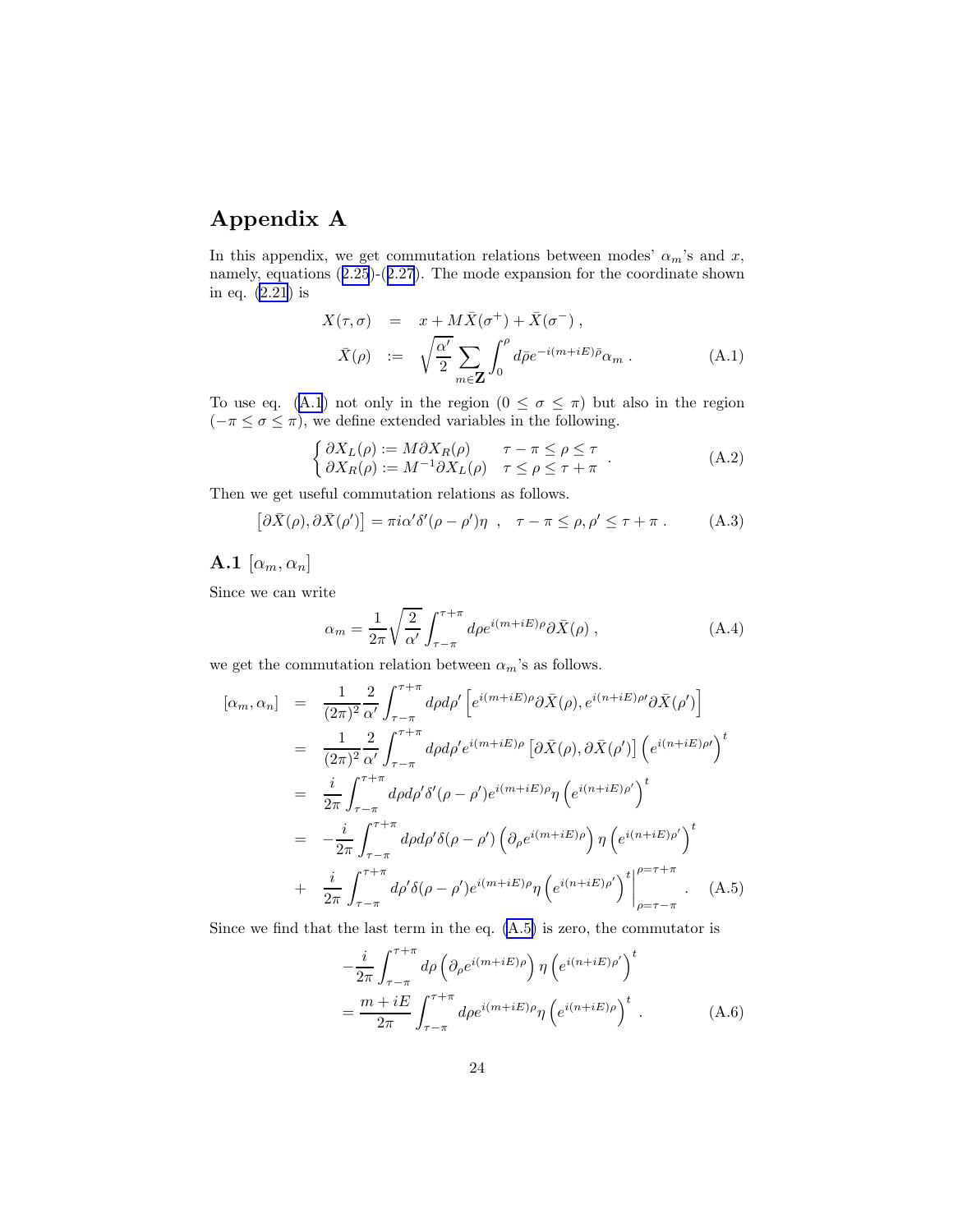The integrand in eq. [\(A.6](#page-23-0)) is

$$
e^{i(m+n)\rho}\eta\ ,\qquad (A.7)
$$

because of M and  $\overline{M}$  being  $SO(D-1,1)$  matrices. Therefore we get

$$
[\alpha_m, \alpha_n] = \delta_{m+n} (m + iE) \eta . \tag{A.8}
$$

# **A.2**  $[x, \alpha_n]$

We consider the following commutator

$$
\begin{aligned}\n[\partial_{\tau} X(\tau,\sigma), X(\tau,\sigma')] &= \left[ \partial \bar{X}(\sigma^-), x \right] \\
&+ M \left[ \partial \bar{X}(\sigma^+), \bar{X}(\sigma^{+'}) \right] M^t + \left[ \partial \bar{X}(\sigma^-), \bar{X}(\sigma^{-'}) \right] \\
&+ M \left[ \partial \bar{X}(\sigma^+), \bar{X}(\sigma^{-'}) \right] + \left[ \partial \bar{X}(\sigma^-), \bar{X}(\sigma^{+'}) \right] M^t \,. \tag{A.9}\n\end{aligned}
$$

Since

$$
\begin{aligned}\n\left[\partial\bar{X}(\rho),\bar{X}(\rho')\right] &= \frac{\alpha'}{2} \sum_{m,n} e^{-i(m+iE)\rho} \left[\alpha_m,\alpha_n\right] \int_0^{\rho'} d\bar{\rho} \left(e^{-i(n+iE)\bar{\rho}}\right)^t \\
&= -\pi i \alpha' \left(\delta(\rho-\rho')-\delta(\rho)\right) \eta \,,\n\end{aligned} \tag{A.10}
$$

we rewrite the commutator as

$$
\begin{aligned}\n[\partial_{\tau}X(\tau,\sigma), X(\tau,\sigma')] &= \left[ \partial_{\tau}X(\tau,\sigma), x \right] \\
&- 2\pi i \alpha' \delta(\sigma - \sigma')\eta - \pi i \alpha' \left( M - M^{-1} \right) \delta(\sigma + \sigma')\eta \\
&+ \pi i \alpha' \left[ \delta(\sigma^+) \left( 1 + M \right) + \delta(\sigma^-) \left( 1 + M^{-1} \right) \right] \eta \,.\n\end{aligned} \tag{A.11}
$$

Therefore

$$
[\partial_{\tau} X(\tau, \sigma), X(\tau, \sigma')] = -2\pi i \alpha' \delta(\sigma - \sigma') \eta, 0 < \sigma, \sigma' \leq \pi,
$$
 (A.12)  
\n
$$
\updownarrow
$$
\n
$$
[\partial_{\tau} X(\tau, \sigma), x] = -\pi i \alpha' \left[ \delta(\sigma^+) (1 + M) + \delta(\sigma^-) (1 + M^{-1}) \right] \eta,
$$
\n
$$
\updownarrow
$$
\n
$$
[x, \partial \bar{X}(\rho)] = \pi i \alpha' \delta(\rho) (1 + M) \eta.
$$
 (A.13)

After integrating {  $e^{i(m+iE)\rho} \times$  eq. (A.13) } by  $\rho$  from  $\tau - \pi$  to  $\tau + \pi$ , we get

$$
[x, \alpha_m] = i\sqrt{\frac{\alpha'}{2}} (1 + M)\eta . \qquad (A.14)
$$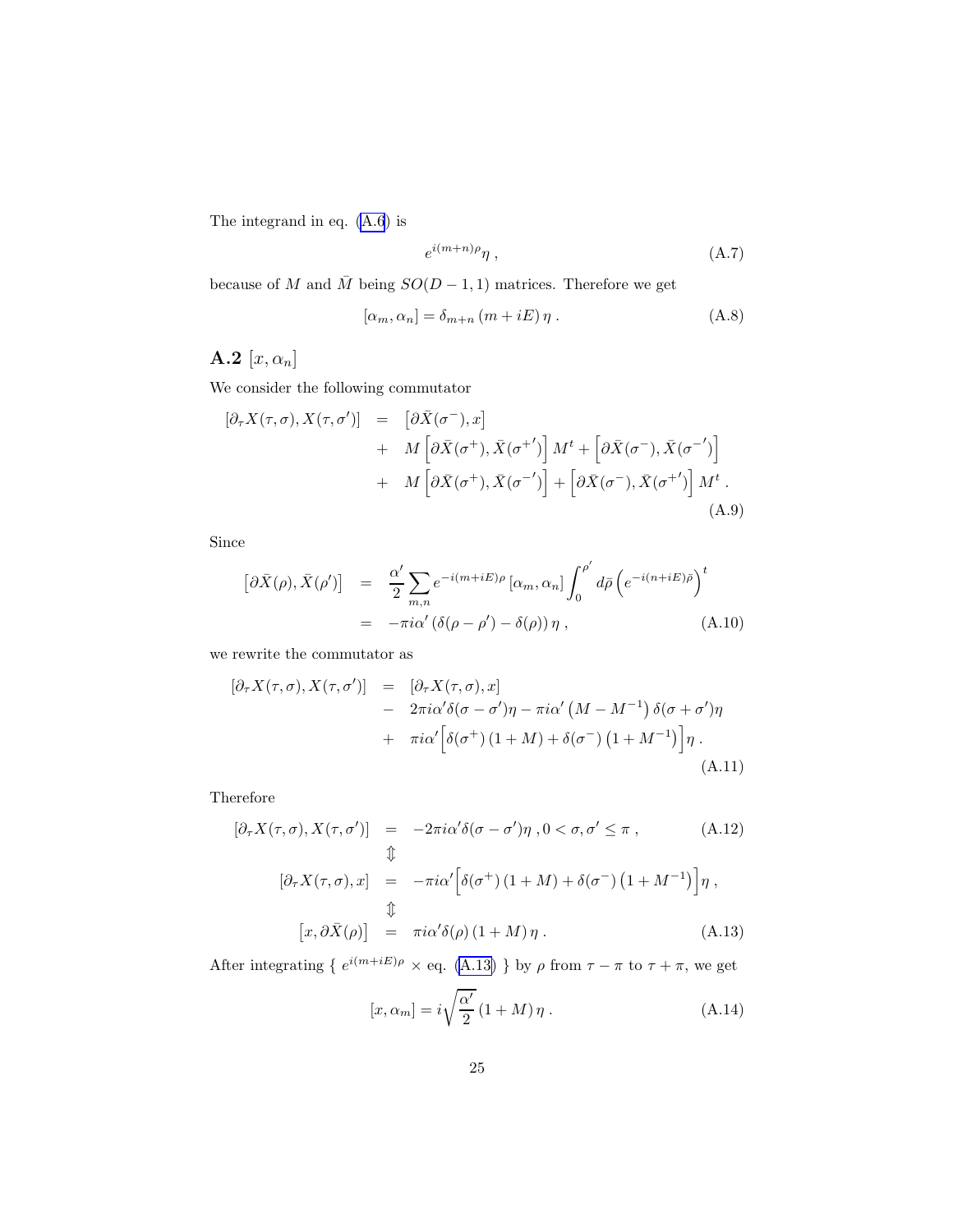<span id="page-25-0"></span>A.3  $[x, x]$ 

We consider the following commutator

$$
[X(\tau,\sigma), X(\tau,\sigma')] = [x, x] + M [\bar{X}(\sigma^+), x] + [\bar{X}(\sigma^-), x] + [x, \bar{X}(\sigma^{-'})] + [x, \bar{X}(\sigma^{+'})] M^t + M [\bar{X}(\sigma^+), \bar{X}(\sigma^{+'})] M^t + [\bar{X}(\sigma^-), \bar{X}(\sigma^{-'})] + M [\bar{X}(\sigma^+), \bar{X}(\sigma^{-'})] + [\bar{X}(\sigma^-), \bar{X}(\sigma^{+'})] M^t .
$$
\n(A.15)

We find

$$
\begin{aligned}\n\left[\bar{X}(\rho), \bar{X}(\rho')\right] &= \frac{\alpha'}{2} \sum_{m,n} \int_0^{\rho} d\bar{\rho} \int_0^{\rho'} d\bar{\rho}' e^{-i(m+iE)\bar{\rho}} [\alpha_m, \alpha_n] \left(e^{-i(n+iE)\bar{\rho}'}\right)^t \\
&= \pi i \alpha' \Big[\varepsilon(\rho' - \rho) + \varepsilon(\rho) - \varepsilon(\rho')\Big] \eta \,,\n\end{aligned} \tag{A.16}
$$

and

$$
[x, \bar{X}(\rho)] = \pi i \alpha' (1+M) \varepsilon(\rho) \eta , \qquad (A.17)
$$

where

$$
\varepsilon(\rho) := \begin{cases} \frac{1}{2} & \rho > 0 \\ 0 & \rho = 0 \\ -\frac{1}{2} & \rho < 0 \end{cases}
$$
 (A.18)

Therefore we get

$$
[X(\tau,\sigma), X(\tau,\sigma')] = [x, x] - i\pi\alpha' \left(M - M^{-1}\right) \varepsilon(\sigma + \sigma')\eta = 0, 0 < \sigma, \sigma' \le \pi,
$$
  

$$
\downarrow \downarrow
$$
  

$$
[x, x] = \frac{\pi i\alpha'}{2} \left(M - M^{-1}\right)\eta.
$$
 (A.19)

# Appendix B

In this appendix, we rewrite the commutation relations between the modes in a more convenient form and apply the formula to our case. Namely, we derive equations [\(2.28](#page-8-0))-[\(2.30](#page-8-0)). We recall equations [\(2.25\)](#page-7-0)-([2.27\)](#page-7-0):

$$
\begin{array}{rcl}\n[\alpha_m, \alpha_{-m}] & = & (m + iE)\,\eta \\
[x, \alpha_m] & = & i\sqrt{\frac{\alpha'}{2}}\,(1 + M)\,\eta \\
[x, x] & = & \frac{\pi i \alpha'}{2}\,(M - M^{-1})\,\eta\n\end{array} \tag{B.1}
$$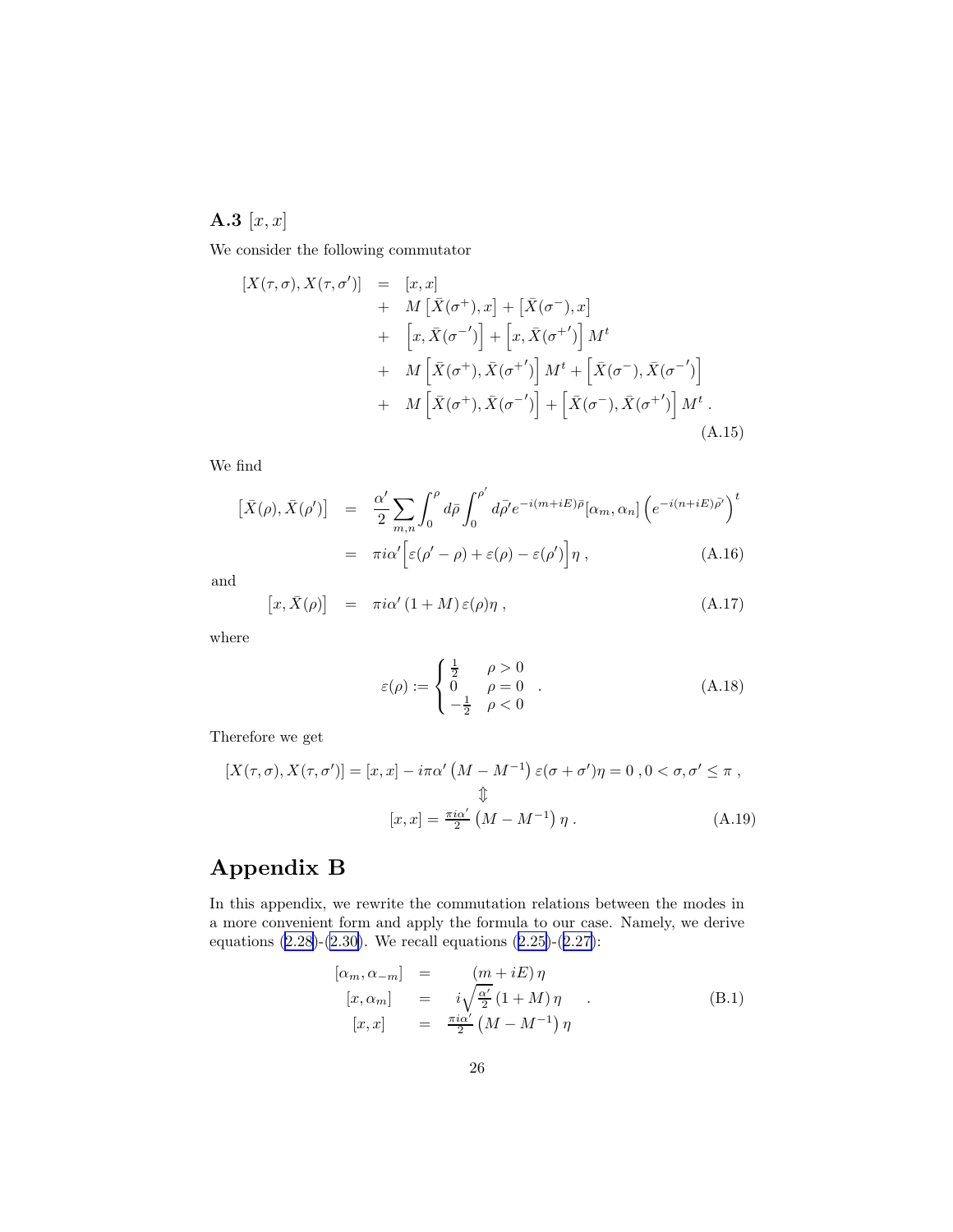We would like to find the conjugate pairs for the modes. Our strategy is to transform the each right-hand side of equations [\(B.1](#page-25-0)) to become the following form, respectively.

$$
\begin{pmatrix} * & 0 \\ 0 & m \end{pmatrix} , \begin{pmatrix} 0 & 0 \\ 0 & * \end{pmatrix} \delta_m , \begin{pmatrix} * & 0 \\ 0 & 0 \end{pmatrix} . \tag{B.2}
$$

### **B.1** T

First, we would like to diagonalize the matrix E by transforming  $\alpha_m$  by a matrix  $T$ 

$$
\breve{\alpha}_m := T^{-1} \alpha_m , \tag{B.3}
$$

$$
E_D := T^{-1}ET =: \begin{pmatrix} E_{11} & 0 \\ 0 & 0 \end{pmatrix}, \tag{B.4}
$$

$$
\eta_T \quad := \quad T^{-1} \eta T^{-t} \ , \ \ \text{Det}E_{11} \neq 0 \ . \tag{B.5}
$$

Then the commutation relations are

$$
[\breve{\alpha}_m, \breve{\alpha}_n] = (m + iE_D) \eta_T \delta_{m+n} , \qquad (B.6)
$$

$$
[x, \breve{\alpha}_m] = i\sqrt{\frac{\alpha'}{2}} (1+M) T \eta_T . \tag{B.7}
$$

#### B.2 S, N

Second, we would like to write the each side of the equation (B.7) as the following form by transforming  $x$ 

$$
\begin{pmatrix} * & 0 \\ * & * \end{pmatrix},
$$
  

$$
y := Sx.
$$
 (B.8)

How to determine the matrix  $S$  and  $N$  is as the following.

$$
S := KJ \, , \quad K := \begin{pmatrix} 1 & -L_{12}L_{22}^{-1} \\ 0 & 1 \end{pmatrix} \, , \tag{B.9}
$$

$$
L := J\bar{L} \, , \quad \bar{L} := (1 + M) \, T \, . \tag{B.10}
$$

K is a matrix which transforms  $L_{12}$  to 0, if  $L_{22}^{-1}$  exists. J is a matrix which exchanges the rows of a matrix  $(\bar{L})$  so that  $L_{22}^{-1}$  becomes existing <sup>17</sup>. That is,

 $17$ The possibility is assumed here. If not so, we replace  $L_{22}$  by its part whose minor is not zero. In our case, we avoid pure Dirichlet directions:  $p + 2 \cdots D - 1$ .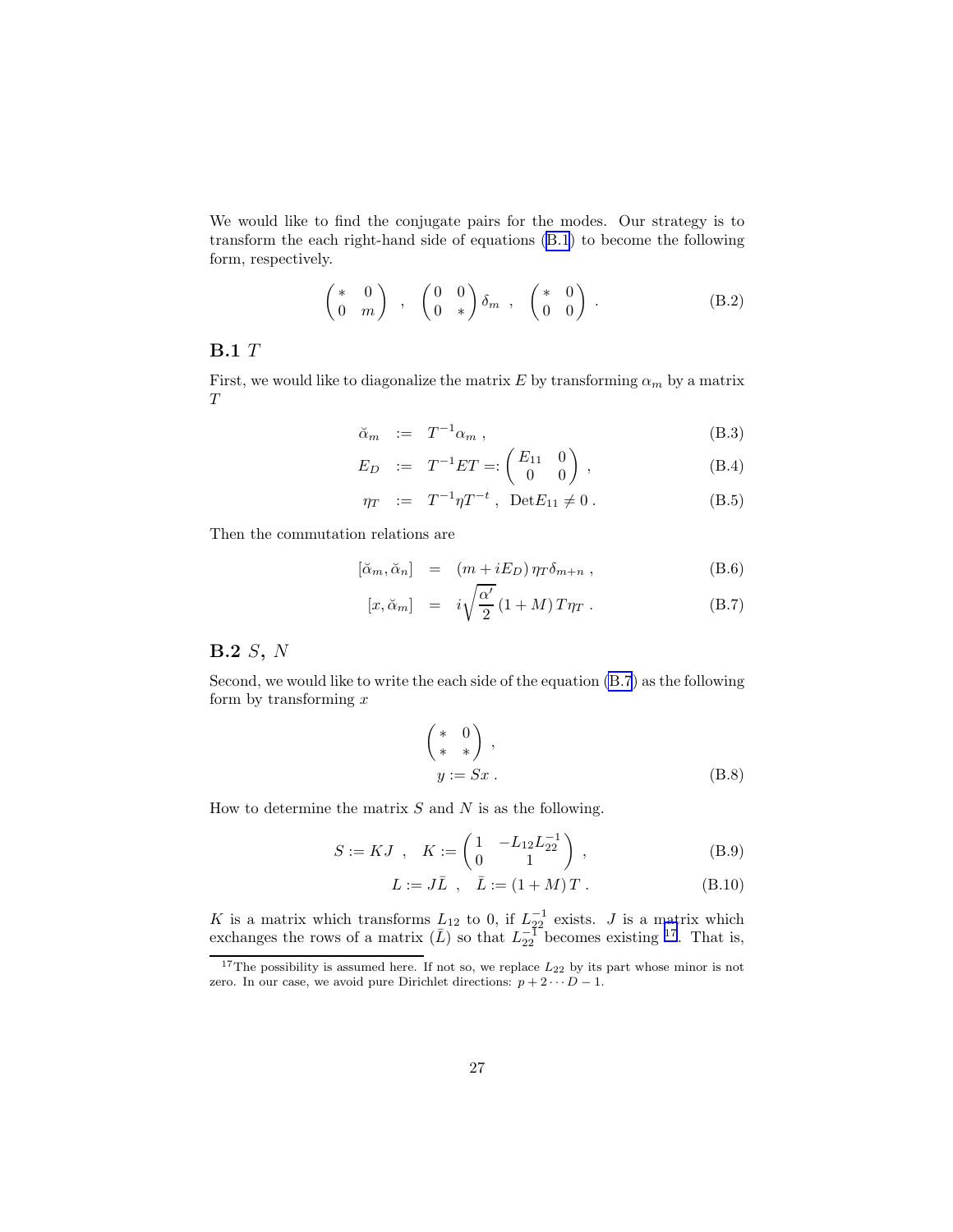<span id="page-27-0"></span> $\mathrm{Det}L_{22}\neq 0.$ Then

$$
N := S(1+M)T = KL = \begin{pmatrix} L_{11} - L_{12}L_{22}^{-1}L_{21} & 0 \\ L_{21} & L_{22} \end{pmatrix} =: \begin{pmatrix} N_{11} & 0 \\ N_{21} & N_{22} \end{pmatrix}.
$$
\n(B.11)

Then the commutation relations are

$$
[y, \breve{\alpha}_m] = i\sqrt{\frac{\alpha'}{2}} N\bar{\eta} , \qquad (B.12)
$$

$$
[y, y] = \frac{\pi i \alpha'}{2} \left( N \eta_T \left( ST \right)^t - \left( ST \right) \eta_T N^t \right) . \tag{B.13}
$$

# B.3  $C_m \cdots$  step 1

Third, we would like to write the each side of the equation (B.12) as the following form by transforming y.

$$
\begin{pmatrix} 0 & 0 \\ 0 & * \end{pmatrix} \delta_m . \tag{B.14}
$$

We write  $y$  as follows:

$$
\breve{x} := y - \sqrt{\frac{\alpha'}{2}} \sum_{m \in \mathbf{Z}} C_m \breve{\alpha}_m . \tag{B.15}
$$

Then

$$
[\check{x}, \check{\alpha}_m] = \sqrt{\frac{\alpha'}{2}} \Big[ i \begin{pmatrix} N_{11} & 0 \\ N_{21} & N_{22} \end{pmatrix} - C_{-m} \begin{pmatrix} -m + iE_{11} & 0 \\ 0 & -m \end{pmatrix} \eta_T \Big].
$$
 (B.16)

Therefore we chose matrix  ${\cal C}_m$  as

$$
C_{m \neq 0} := iN(m + iE_D)^{-1},
$$
  
\n
$$
C_0 := \begin{pmatrix} N_{11}E_{11}^{-1} & c_{12} \\ N_{21}E_{11}^{-1} & c_{22} \end{pmatrix},
$$
 (B.17)

where  $c_{12}$  and  $c_{22}$  will be defined in the next subsection. Then we get

$$
[\check{x}, \check{\alpha}_m] = i \sqrt{\frac{\alpha'}{2}} \begin{pmatrix} 0 & 0 \\ 0 & N_{22} \end{pmatrix} \delta_m . \tag{B.18}
$$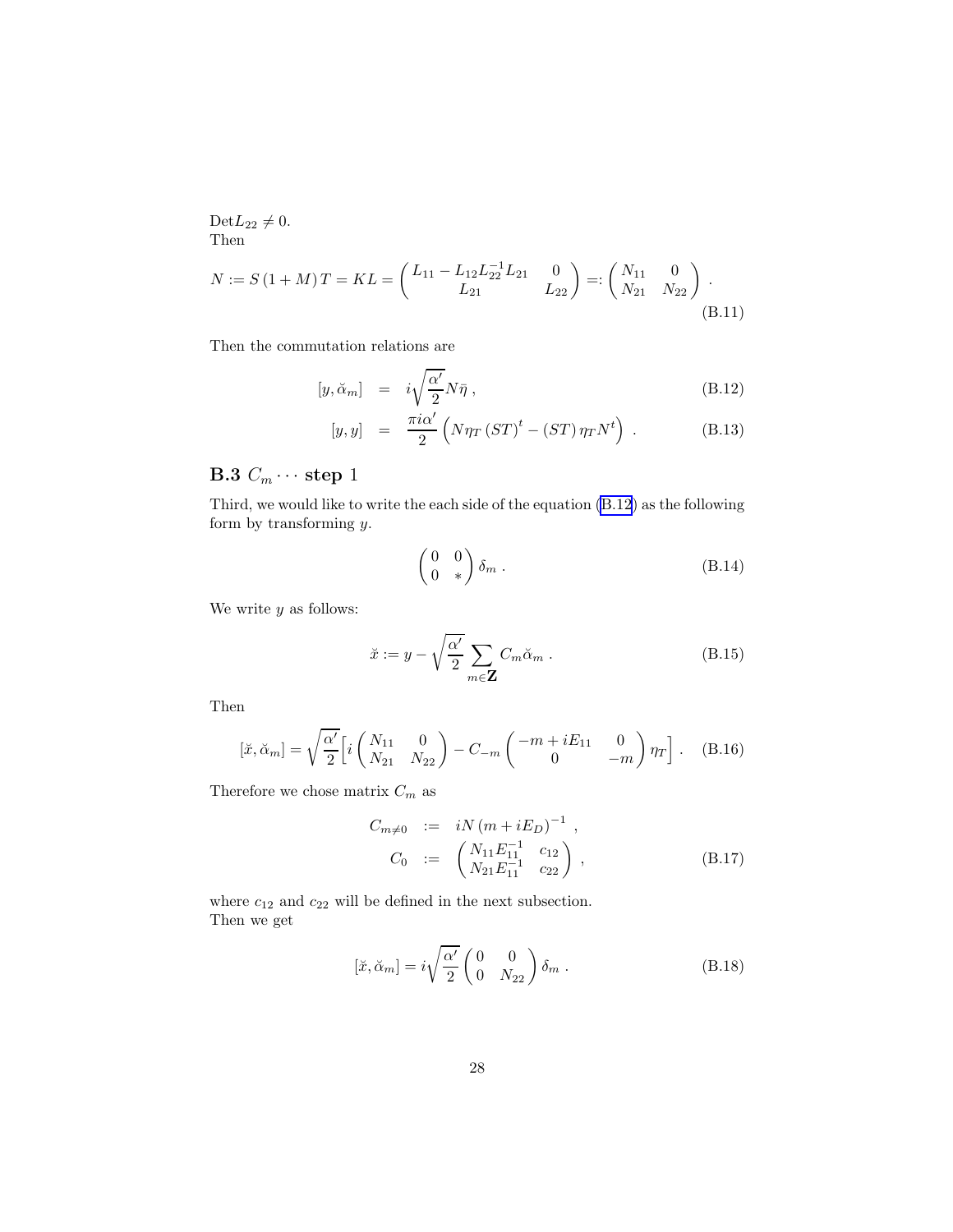# B.4  $C_m \cdots$  step 2

Finally, we would like to write the each side of the equation [\(B.13](#page-27-0)) as the following form by choosing  $c_{12}$  and  $c_{22}$ .

$$
\begin{pmatrix} * & 0 \\ 0 & 0 \end{pmatrix} . \tag{B.19}
$$

We can find commutation relation for  $\check{x}$ 's as follows:

$$
\begin{array}{rcl}\n[\check{x},\check{x}] &=& [y,y] \\
&+ \frac{\pi i \alpha'}{2} \left( \frac{N_{11} \coth(\pi E_{11}) \eta_{T11} N_{11}^t}{N_{21} \coth(\pi E_{11}) \eta_{T11} N_{11}^t} \frac{N_{11} \coth(\pi E_{11}) \eta_{T11} N_{21}^t}{N_{21} \coth(\pi E_{11}) \eta_{T11} N_{21}^t} \right) \\
&+ \frac{i \alpha'}{2} \left( \frac{0}{-N_{22} c_{12}^t} \frac{c_{12} N_{22}^t}{c_{22} N_{22}^t - N_{22} c_{22}^t} \right),\n\end{array} \tag{B.20}
$$

where we have used the formula

$$
\sum_{m \in \mathbf{Z}} \frac{i}{m + iE_{11}} = \pi \coth \pi E_{11} .
$$
 (B.21)

Therefore we choose  $c_{12}$  and  $c_{22}$  to satisfy following equations

$$
c_{12}N_{22}^{t} = \pi N_{11} \coth(\pi E_{11}) \eta_{T11} N_{21}^{t} + \pi (N \eta_{T} (ST)^{t} - (ST) \eta_{T} N^{t})_{12} ,
$$
  
\n
$$
c_{22}N_{22}^{t} - N_{22}c_{22}^{t} = \pi N_{21} \coth(\pi E_{11}) \eta_{T11} N_{21}^{t} + \pi (N \eta_{T} (ST)^{t} - (ST) \eta_{T} N^{t})_{22} .
$$
  
\n(B.22)

Then we get the following formula:

$$
\left[\check{x},\check{x}\right] = \frac{\pi i \alpha'}{2} \begin{pmatrix} N_{11} \cosh \pi E_{11} \eta_{T11} N_{11}^t & 0\\ +N_{11} \eta_{T11} (ST)^t {1 \choose 11} - (ST) {1 \choose 11} \eta_{T11} N_{11}^t & 0\\ 0 & 0 \end{pmatrix} . \tag{B.23}
$$

### B.5 conjugate momentum for  $\check{x}$

We can define the conjugate momentum for the center of coordinate.

$$
[\check{x}, \check{\alpha}_0] = i \sqrt{\frac{\alpha'}{2}} \begin{pmatrix} 0 & 0 \\ 0 & N_{22} \end{pmatrix} .
$$
 (B.24)

We assume that the determinant of the matrix  $N_{22}$  is not zero. If not the case, we replace  $N_{22}$  by its sub-matrix whose determinant is not zero. We define the momenta  $p^i$ :

$$
p^{i} := \sqrt{\frac{2}{\alpha'}} \left( N_{22}^{-t} \check{\alpha}_0 \right)^{i} , \qquad (B.25)
$$

where the number of the independent momenta is determined by the rank of  $N_{22}$ . *i* is the index in the momentum space. Then

$$
\left[\check{x}^i, p^j\right] = i\delta^{ij} \cdot ^{18} \tag{B.26}
$$

<sup>&</sup>lt;sup>18</sup>If matrix S is not  $\eta$ -othogonal matrix, we must find the momentum for x not  $\check{x}$ .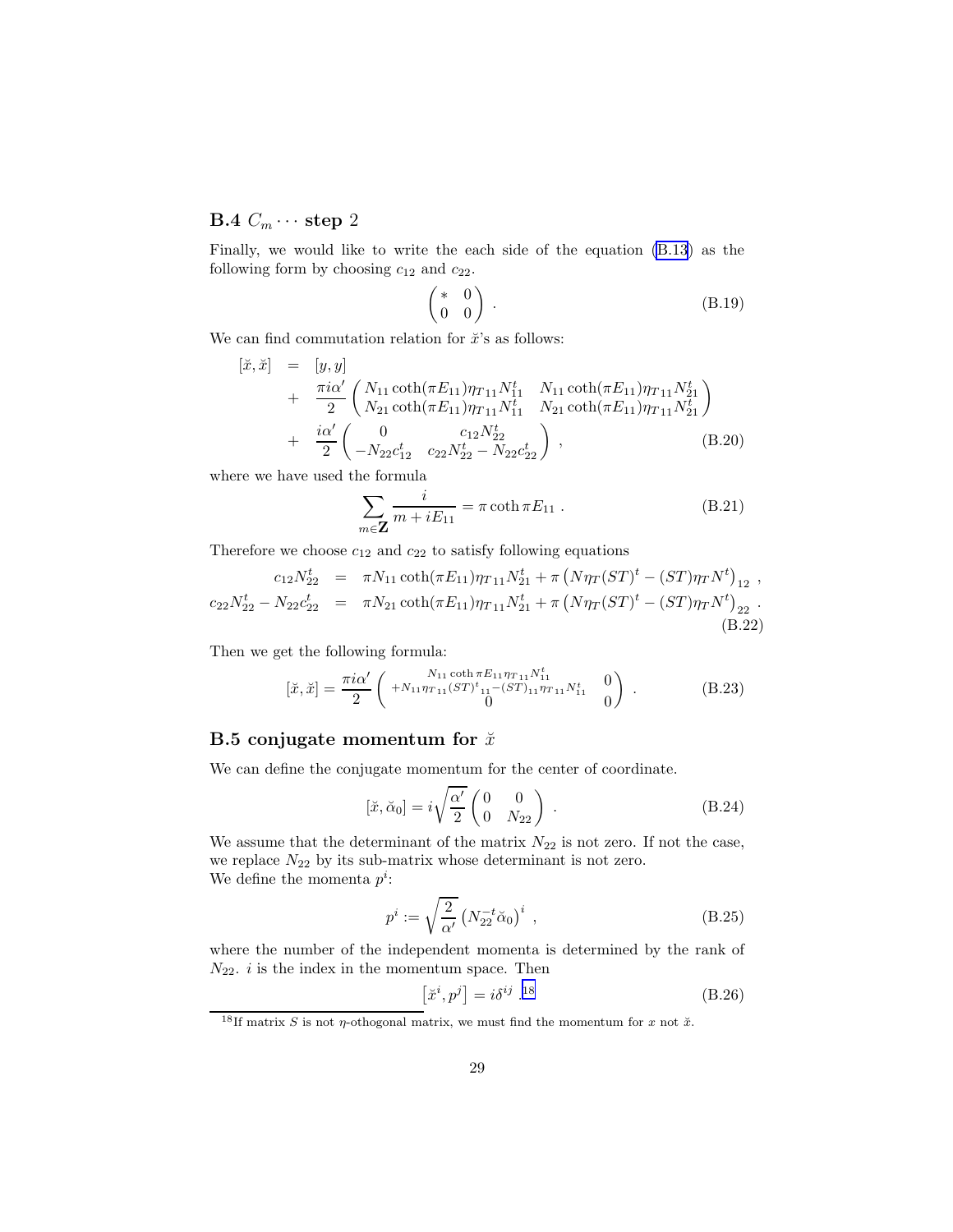Now the trace of the zero mode in the phase space is defined as

$$
\Pr_{p^i} := \int \prod_i \frac{L_i}{2\pi} dp^i , \qquad (B.27)
$$

where $L_i$  is a length of the area where  $X^i$  covers [[9\]](#page-34-0).

#### B.6 two identical parallel D-branes case

We can find as follows after straight forward calculation

$$
[\breve{\alpha}_m, \breve{\alpha}_n] = \begin{pmatrix} 0 & m + i\epsilon & \mathbf{0} \\ m - i\epsilon & 0 & m \end{pmatrix} \delta_{m+n}, \ \epsilon := \frac{1}{\pi} \ln \left( \frac{g+v}{g-v} \right) ,
$$
  
\n
$$
[\breve{x}^i, p^j] = i\delta^{ij}, \ [\breve{x}, \breve{\alpha}_{m\neq 0}] = [\breve{x}, \breve{\alpha}_0^{\mu\neq i}] = [\breve{x}, \breve{x}] = 0 ,
$$
  
\n
$$
\breve{\alpha}_0^i =: \sqrt{2\alpha'} \text{diag} \left( \frac{1}{g}, 1 + m_2^t, \dots, 1 + m_{\frac{p+1}{2}}^t \right)^{ij} p^j ,
$$
  
\n
$$
g := \sqrt{1 - f_1^2 (1 - v^2)}, \ i, j = 2 \dots p + 1 ,
$$
\n(B.28)

where  $m_2, \dots, m_{\frac{p+2}{2}}$  are the  $2 \times 2$  matrices which are defined in eq. [\(2.35](#page-8-0)) and  $f_1$ is a component of the field strength F in eq. ([2.36](#page-9-0)). 0, 1,  $p + 1$  components of matrices T, S, and N are

$$
T \sim \begin{pmatrix} \frac{1}{\sqrt{2}} & \frac{1}{\sqrt{2}} & 0 \\ \frac{\sqrt{1-g^{2}}}{\sqrt{2g}} & -\frac{\sqrt{1-g^{2}}}{\sqrt{2g}} & \frac{1}{g} \\ \frac{1}{\sqrt{2g}} & -\frac{1}{\sqrt{2g}} & \frac{\sqrt{1-g^{2}}}{g} \end{pmatrix}, S \sim \begin{pmatrix} 1 & 0 & 0 \\ 0 & 0 & 1 \\ 0 & 1 & 0 \end{pmatrix},
$$

$$
N \sim \begin{pmatrix} \frac{\sqrt{2}v}{g+v} & -\frac{\sqrt{2}v}{g-v} & 0 \\ \frac{\sqrt{2}}{g+v} & -\frac{\sqrt{2}}{g-v} & 0 \\ \frac{\sqrt{2}\sqrt{1-g^{2}v}}{g(g+v)} & \frac{\sqrt{2}\sqrt{1-g^{2}v}}{g(g-v)} & \frac{2}{g} \end{pmatrix}.
$$
(B.29)

Notethat  $[\check{x}, \check{x}]$  is zero as in Ref [[4\]](#page-34-0).

# Appendix C

In this appendix we find energy momentum tensor which satisfies the ordinary operator product expansion (OPE). Namely, we would like to explain eq.([3.21\)](#page-14-0) and eq. [\(3.22](#page-14-0)). For this purpose, we start with the calculation of OPE between naive energy momentum tensor of the world sheet. We normal order it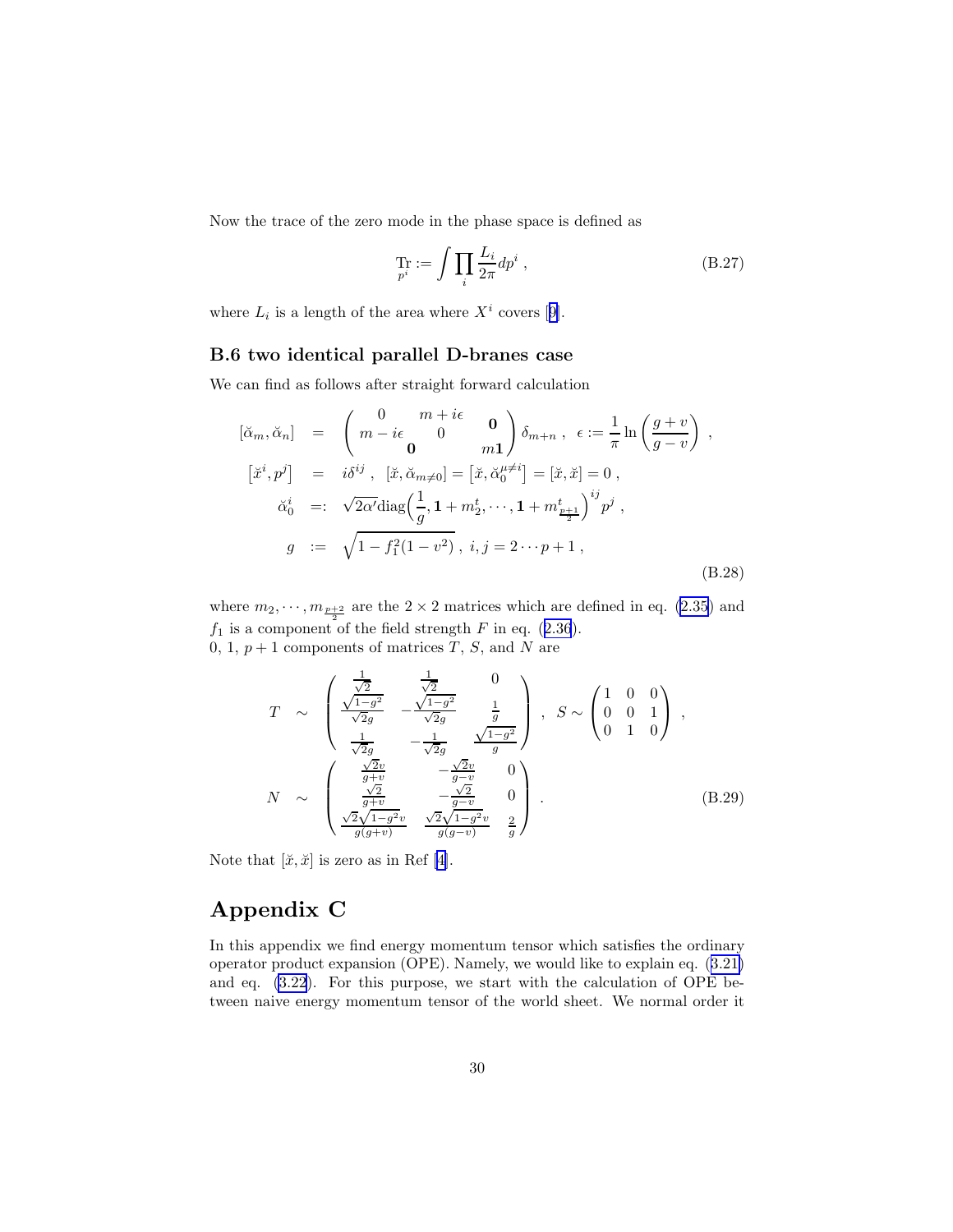with respect to the vacuum defined in the section 2. We define a naive energy momentum tenser as follows.

$$
T_{ab} := -4\pi\alpha' \frac{1}{\sqrt{h}} \frac{\delta S_{\text{string}}}{\delta h^{ab}}, \qquad (C.1)
$$

where $S_{\text{string}}$  in (C.1) is that of eq. ([3.1\)](#page-11-0). With

$$
z := e^{i\rho} \t{C.2}
$$

we define the holomorphic energy momentum tensor:

$$
T(z) := \frac{1}{2\alpha' z^2} (T_{00} + T_{01})
$$
  
\n
$$
:= \frac{1}{\alpha' z^2} \left[ \partial_- X^\mu \partial_- X_\mu + \frac{i}{2} \psi_R^\mu \partial_- \psi_{R\mu} \right] + (\text{ghost})
$$
  
\n
$$
= T_{\text{boson}}(z) + T_{\text{fermion}}(z) + T_{\text{ghost}}(z)
$$
  
\n
$$
:= \frac{1}{2} \sum_{m,n \in \mathbb{Z}} z^{-m-n-2} : \alpha_m^T \eta \alpha_n :
$$
  
\n
$$
+ \frac{1}{2} \sum_{r,s \in \mathbb{Z} - \frac{1-a}{2}} z^{-r-s-2} : d_r^T \eta (s + iE) d_s :
$$
  
\n
$$
+ (\text{ghost}). \qquad (C.3)
$$

We extract the singular parts of the OPE in the following subsections.

#### C.1 OPE for bosonic part

In this subsection, we calculate OPE between the bosonic part of the naive energy momentum tensor as follows:

$$
T_{\text{boson}}(z)T_{\text{boson}}(w) = \frac{1}{2} \Pr_{\mu} \langle \partial Z(z) \partial Z(w) \rangle^t \eta_T \langle \partial Z(z) \partial Z(w) \rangle \eta_T + \Pr_{\mu} \langle \partial Z(z) \partial Z(w) \rangle^t \eta_T : \partial Z(z) \partial Z(w) : \eta_T + \text{regular}(\text{ finite term with } w \to z), \qquad (C.4)
$$

where

$$
T_{\text{boson}}(z) = -\frac{1}{2} : \partial Z(z)^T \eta_T \partial Z(z) :
$$
  
\n
$$
= \frac{1}{2} \sum_{m,n} : \check{\alpha}_n^t \eta_T \check{\alpha}_m : z^{-m-n-2} , \qquad (C.5)
$$
  
\n
$$
Z(z) := \sqrt{\frac{2}{\alpha'}} T^t \bar{X} (\rho = -i \ln z)
$$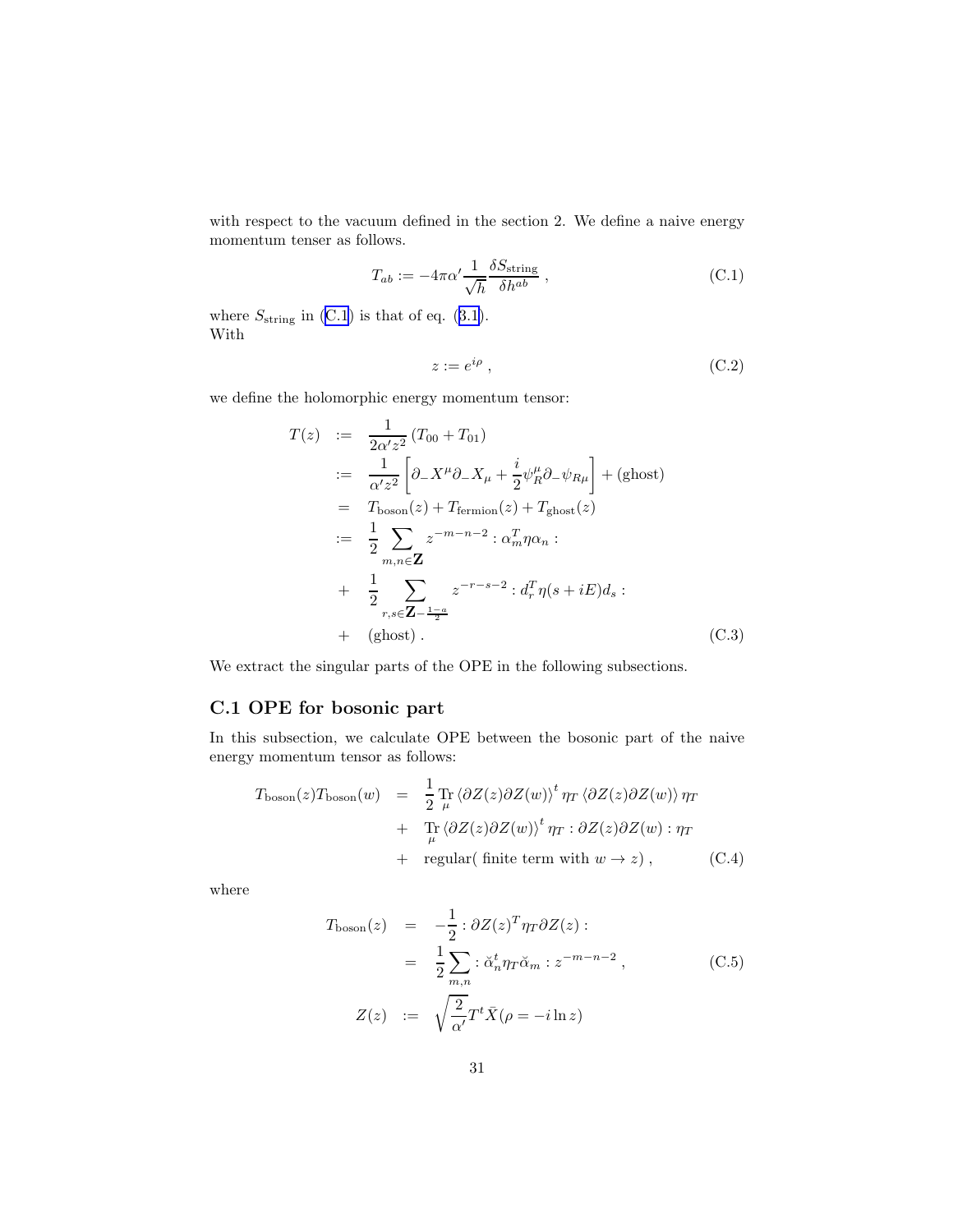$$
= \sum_{n \in \mathbf{Z}} z^{-n - iE_D} \check{\alpha}_n . \tag{C.6}
$$

First, we calculate the two point function for  $\partial Z$ :

$$
\langle \partial Z(z)^{\mu} \partial Z(w)^{\nu} \rangle . \tag{C.7}
$$

We calculate this separately as follows.

$$
\langle \partial Z(z)^{\lambda} \partial Z(w)^{\delta} \rangle = -\sum_{m=1}^{\infty} \left( \frac{w}{z} \right)^m \frac{1}{zw} \langle \check{\alpha}_m^{\lambda} \check{\alpha}_{-m}^{\delta} \rangle
$$
  
\n
$$
= -\frac{1}{(z-w)^2} \eta_T^{\lambda \delta} , \qquad (C.8)
$$
  
\n
$$
\langle \partial Z(z)^a \partial Z(w)^b \rangle = -\frac{1}{zw} z^{-i\epsilon^a} w^{-i\epsilon^b} \langle \check{\alpha}_0^a \check{\alpha}_0^b \rangle
$$
  
\n
$$
- \frac{1}{zw} \sum_{m=1}^{\infty} \left( \frac{w}{z} \right)^m z^{-i\epsilon^a} w^{-i\epsilon^b} \langle \check{\alpha}_m^a \check{\alpha}_{-m}^b \rangle , \quad (C.9)
$$

where  $\lambda, \delta = 2, \dots, D-1; a, b = 0, 1$  and  $\epsilon^a := (-)^a \epsilon$ . In the case of  $(a, b) = (0, 1)$ , eq.  $(C.9)$  is

$$
-\frac{1}{zw} \sum_{m=1}^{\infty} (m - i\epsilon) \left(\frac{w}{z}\right)^{m-i\epsilon} \eta_T^{01}
$$
  

$$
= -\frac{1}{zw} \left(\frac{w}{z}\right) \partial_{\frac{w}{z}} \sum_{m=1}^{\infty} \left(\frac{w}{z}\right)^{m-i\epsilon} \eta_T^{01}
$$
  

$$
= -\frac{1}{z^2} \left(\partial_{\frac{w}{z}} \left(\frac{w}{z}\right)^{i\epsilon}\right) \eta_T^{01} . \tag{C.10}
$$

In the case of  $(a, b) = (1, 0)$ , eq.  $(C.9)$  is

$$
-\frac{1}{zw} \sum_{m=0}^{\infty} (m + i\epsilon) \left(\frac{w}{z}\right)^{m+i\epsilon} \eta_T^{10}
$$

$$
= -\frac{1}{zw} \left(\frac{w}{z}\right) \partial_{\frac{w}{z}} \sum_{m=0}^{\infty} \left(\frac{w}{z}\right)^{m+i\epsilon} \eta_T^{10}
$$

$$
= -\frac{1}{w^2} \left(\partial_{\frac{z}{w}} \frac{\left(\frac{z}{w}\right)^{-i\epsilon}}{1 - \frac{z}{w}}\right) \eta_T^{10} . \tag{C.11}
$$

That is,

$$
\langle \partial Z(z)^{\mu} \partial Z(w)^{\nu} \rangle = \begin{pmatrix} 0 & -\frac{1}{w^2} \left( \partial_{\frac{z}{w}} \frac{\left(\frac{z}{w}\right)^{-i\epsilon}}{1 - \frac{z}{w}} \right) & 0 \\ -\frac{1}{z^2} \left( \partial_{\frac{w}{z}} \frac{\left(\frac{w}{z}\right)^{-i\epsilon}}{1 - \frac{w}{z}} \right) & 0 & 0 \\ 0 & 0 & -\frac{1}{(z-w)^2} 1 \end{pmatrix}^{\mu\nu}.
$$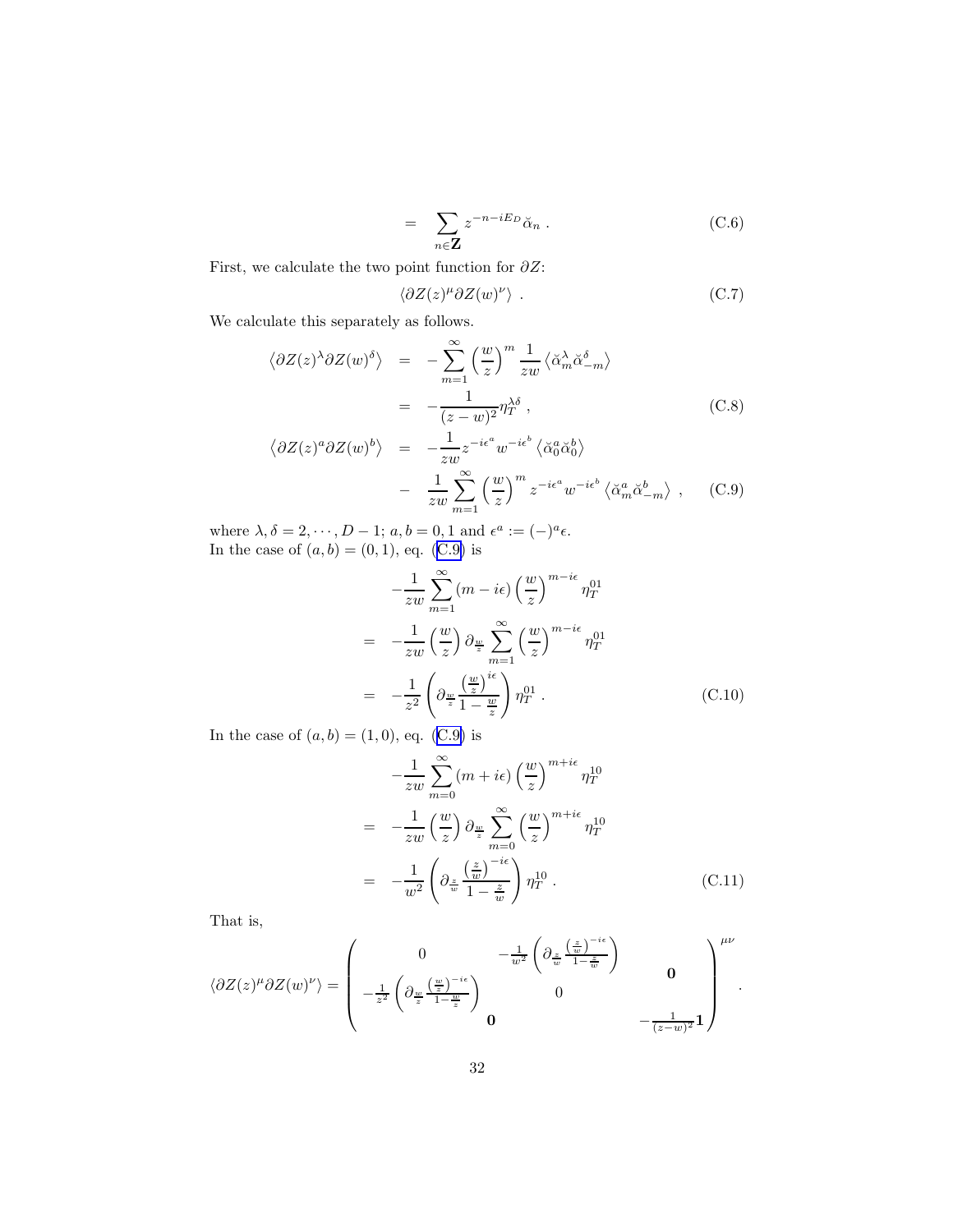(C.12)

Therefore we get

$$
T_{\text{boson}}(z)T_{\text{boson}}(w) = \frac{\frac{D}{2}}{(z-w)^4} + \frac{2}{(z-w)^2} \left( T_{\text{boson}}(w) - \frac{i\epsilon(1+i\epsilon)}{2w^2} \right)
$$

$$
+ \frac{1}{z-w} \partial_w \left( T_{\text{boson}}(w) - \frac{i\epsilon(1+i\epsilon)}{2w^2} \right) + \text{regular} , \tag{C.13}
$$

where  $D = 10$  is the space-time dimension.

## C.2 OPE for fermionic part

We calculate OPE between the fermionic part of the energy momentum tensor:

$$
T_{\text{fermion}} = -\frac{1}{2\alpha' z} : \psi_R \partial_z \psi_R : .
$$
 (C.14)

We can calculate the two point function for  $\psi_R$  as follows.

$$
\langle \psi_R(z)^{\mu} \psi_R(w)^{\nu} \rangle = \alpha' \sum_{r,s} \left\langle \left( z^{-(r+iE)} d_r \right)^{\mu} \left( w^{-(s+iE)} d_s \right)^{\nu} \right\rangle
$$
  
\n
$$
= \alpha' \sum_{r,s} \left( z^{-(r+iE)} \right)^{\mu} \left( w^{-(s+iE)} \right)^{\nu} \left\langle d_r^{\rho} d_s^{\sigma} \right\rangle
$$
  
\n
$$
= \alpha' \sum_{\substack{s \leq 0 \\ r \geq 0}} \left( z^{-(r+iE)} \right)^{\mu} \left( w^{-(s+iE)} \right)^{\nu} \left( \eta^{\rho \sigma} \delta_{r+s} - \delta_r \delta_s \frac{1}{2} \eta^{\rho \sigma} \right)
$$
  
\n
$$
= \alpha' \sum_{0 \leq r \in \mathbb{Z} - \frac{1-a}{2}} \left( \left( z^{-(r+iE)} \right) \eta \left( w^{-(r+iE)} \right)^{t} \right)^{\mu \nu} \left( 1 - \frac{1}{2} \delta_r \right)
$$
  
\n
$$
= \alpha' \sum_{0 \leq r \in \mathbb{Z} - \frac{1-a}{2}} \left( z^{-(r+iE)} w^{-(r-iE)} \eta \right)^{\mu \nu} \left( 1 - \frac{1}{2} \delta_r \right)
$$
  
\n
$$
= \alpha' \sum_{0 \leq r \in \mathbb{Z} + \frac{1-a}{2}} \left( \frac{w}{z} \right)^{r+iE} \eta \left( 1 - \frac{1}{2} \delta_r \right)
$$
  
\n
$$
= \alpha' \sum_{n=0}^{\infty} \left( \frac{w}{z} \right)^{n+\frac{1-a}{2}+iE} \eta \left( 1 - \frac{1}{2} \delta_{n+\frac{1-a}{2}} \right)
$$
  
\n
$$
= \alpha' \left( \frac{1}{1 - \frac{w}{z}} - \frac{a}{2} \right) \left( \left( \frac{w}{z} \right)^{\frac{1-a}{2}+iE} \eta \right)^{\mu \nu} . \tag{C.15}
$$

Therefore, after straight forward calculation, we get

$$
T_{\text{fermion}}(z) T_{\text{fermion}}(w) = \frac{\frac{D}{4}}{(z-w)^4}
$$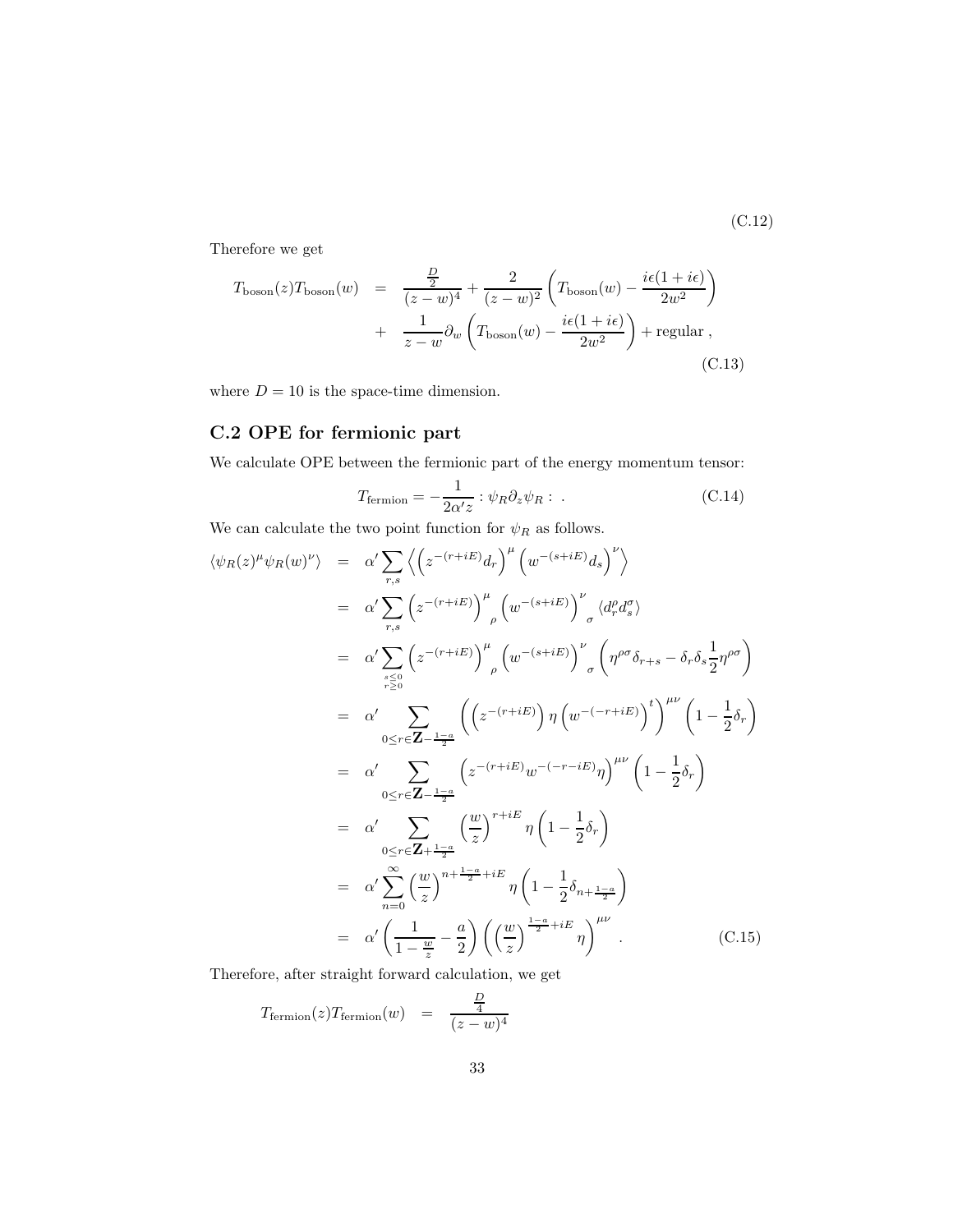+ 
$$
\frac{2}{(z-w)^2} \left[ T_{\text{fermion}} + \frac{aD - 4 \text{ Tr} E^2}{16w^2} \right]
$$
  
+ 
$$
\frac{1}{z-w} \partial_w \left[ T_{\text{fermion}} + \frac{aD - 4 \text{ Tr} E^2}{16w^2} \right]
$$
  
+ (regular) . \t(C.16)

Note that  $\text{Tr} E = 0$  is used in this calculation.

#### C.3 shifted energy momentum tensor

Summarizing previous two subsections, using  $\text{Tr } E^2 = 2\epsilon^2$ , we define the following shifted energy momentum tensor:

$$
\widetilde{T(z)} := T(z) - \frac{i\epsilon(1 + i\epsilon)}{2z^2} + \frac{aD - 8\epsilon^2}{16z^2}
$$

$$
= T(z) + \frac{1}{z^2} \left(\frac{aD}{16} - \frac{i\epsilon}{2}\right). \tag{C.17}
$$

We can get the following OPE.

$$
\widetilde{T(z)}\widetilde{T(w)} = \frac{\frac{3}{4}D}{(z-w)^4} + \frac{2\widetilde{T(w)}}{(z-w)^2} + \frac{\partial_w \widetilde{T(w)}}{z-w} + \text{ regular} + \text{ ghost contribution} .
$$
\n(C.18)

This form is the usual type and is invariant under the exchange of the  $z$  and  $w$ except for the regular part.

# Acknowledgments

We would like to thank Y. Makeenko for useful comment to comparing imaginary parts of phase shifts.